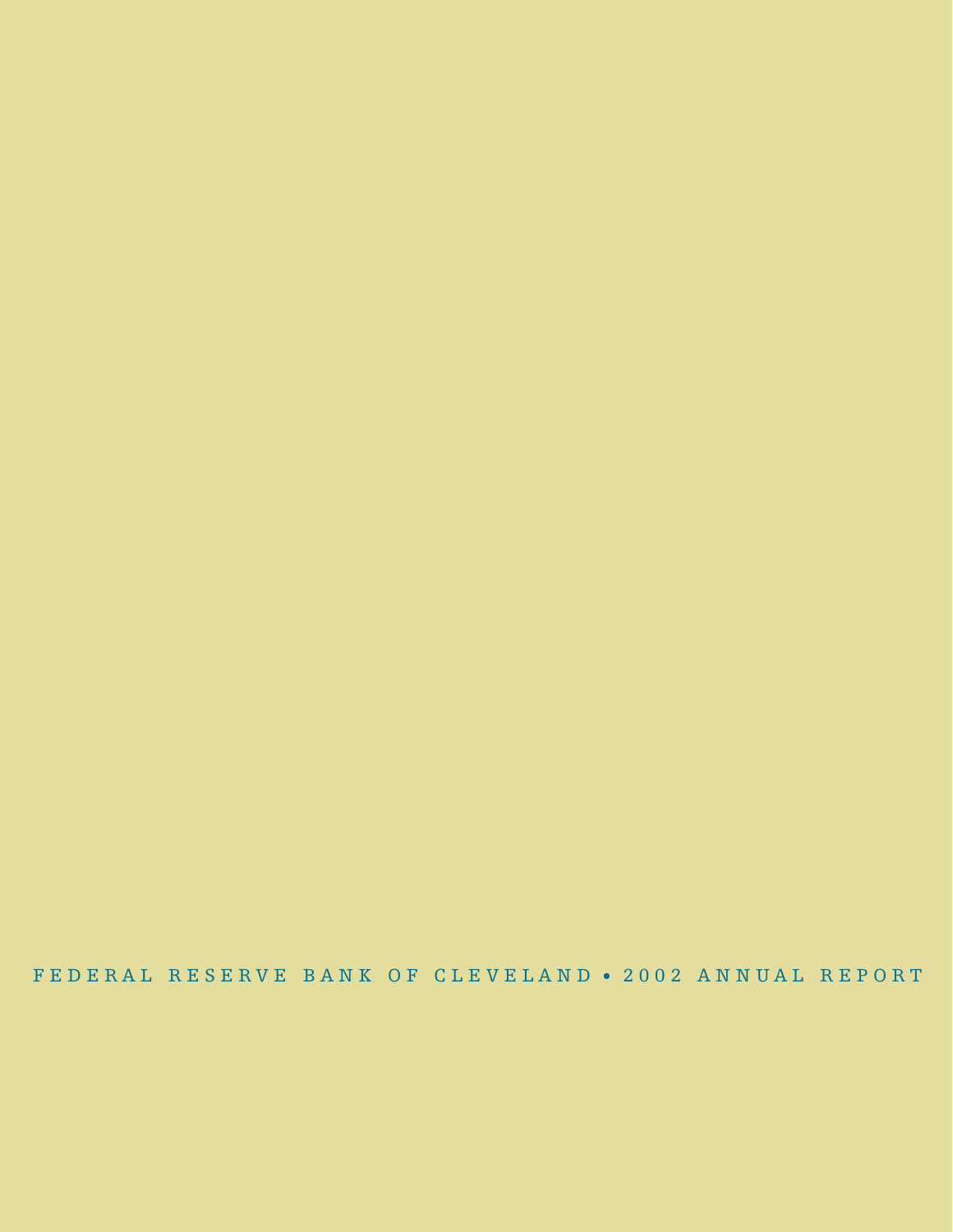The Federal Reserve System is responsible for formulating and implementing U.S. monetary policy. It also supervises banks and bank holding companies, and provides financial services to depository institutions and the federal government.

The Federal Reserve Bank of Cleveland is one of 12 regional Reserve Banks in the United States that, together with the Board of Governors in Washington, D.C., comprise the Federal Reserve System.

The Federal Reserve Bank of Cleveland, including its branch offices in Cincinnati and Pittsburgh and its check processing center in Columbus, serves the Fourth Federal Reserve District (Ohio, western Pennsylvania, the northern panhandle of West Virginia, and eastern Kentucky).

It is the policy of the Federal Reserve Bank of Cleveland to provide equal employment opportunity for all employees and applicants without regard to race, color, religion, sex, national origin, age, or disability.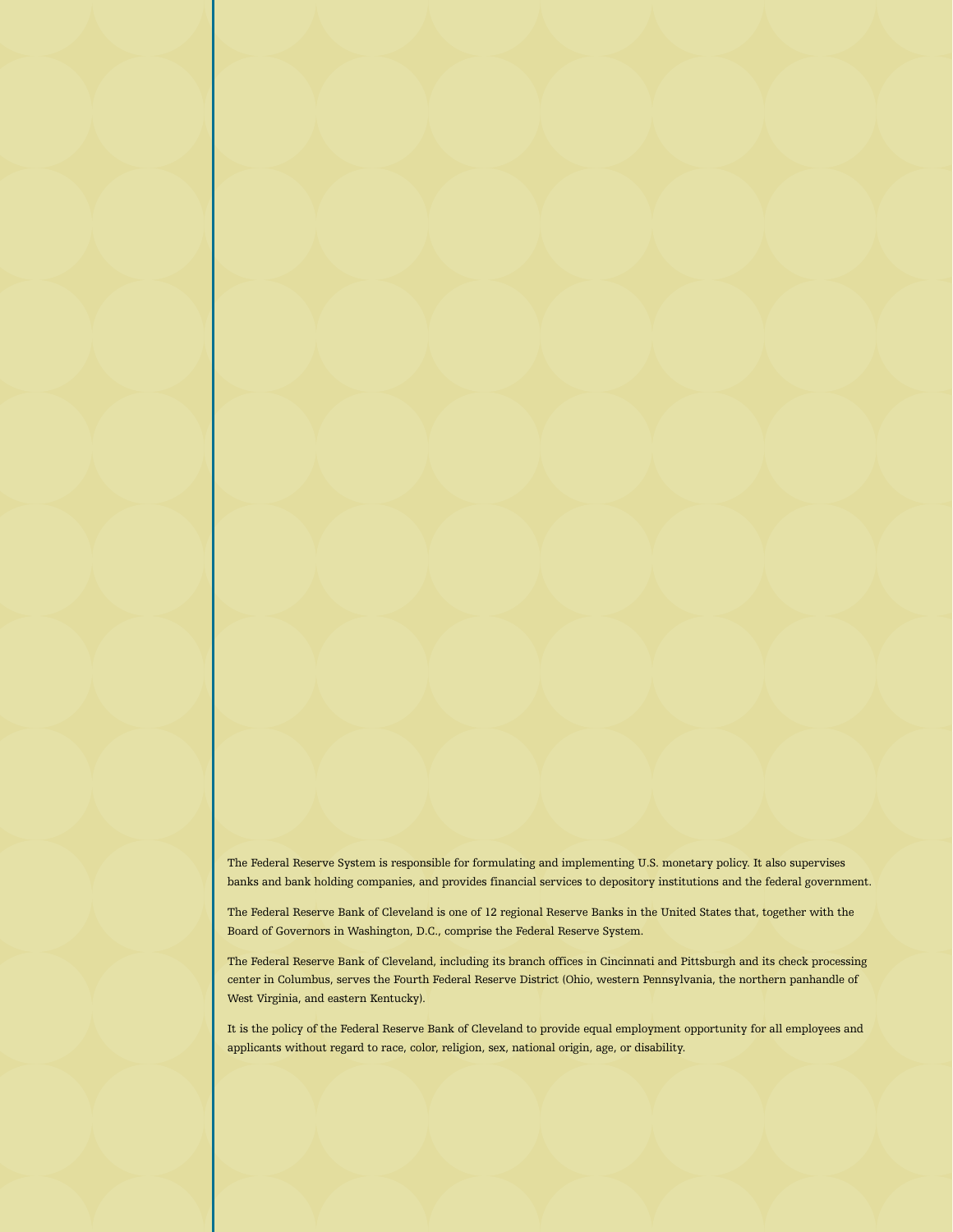# FEDERAL RESERVE BANK OF CLEVELAND . 2002 ANNUAL REPORT

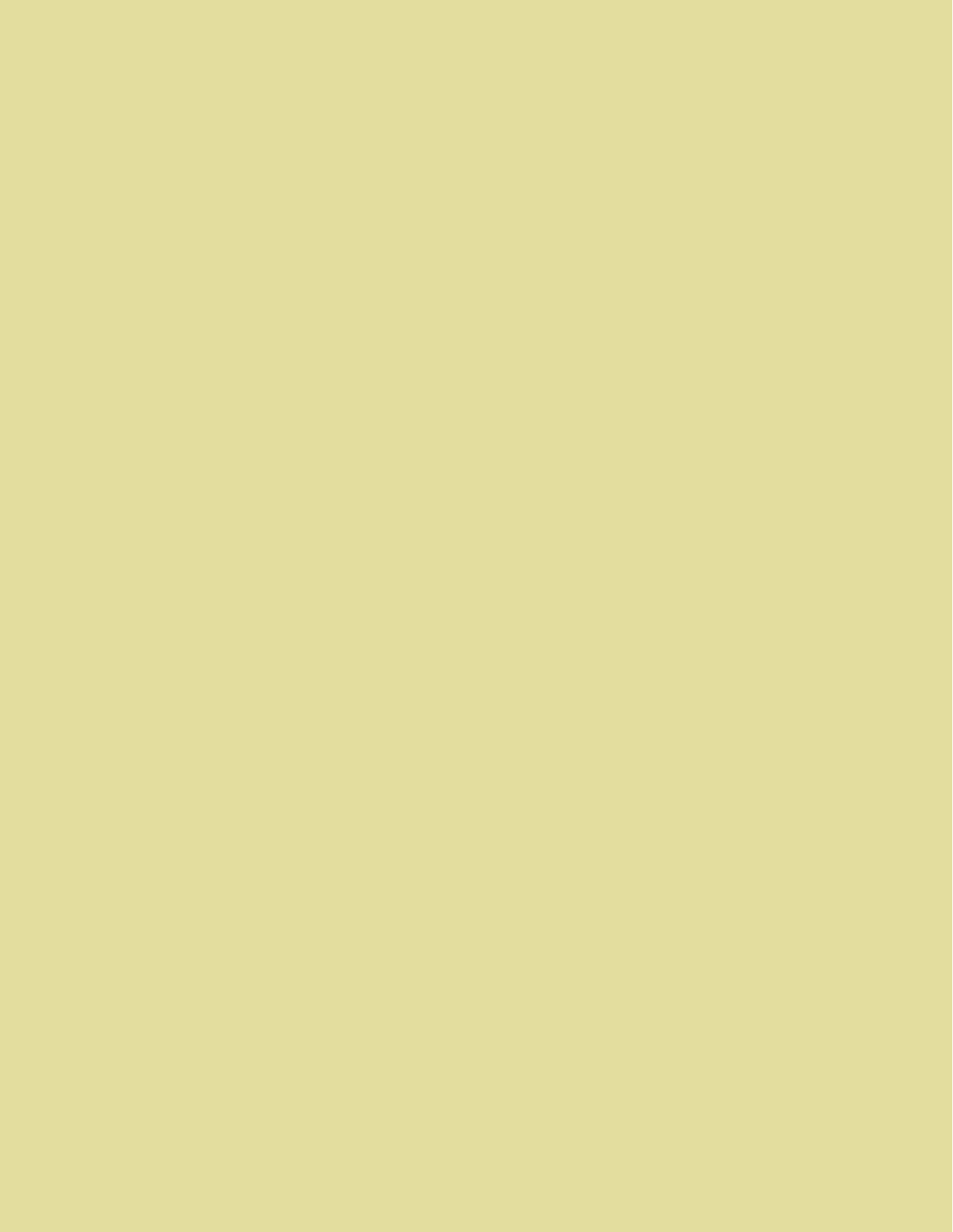# **President's Foreword**

he U.S. economy is still in the process of recovering from a recession that began over two years ago. The official arbiter of business cycle peaks and troughs, the National Bureau of Economic Research, has not yet decided when the recession ended — or indeed, whether it has ended. Many economists expect the latest recession's trough to be dated near the end of 2001, but considerable uncertainties about the future course of economic activity remain.  $\prod_{h}$ 

The most immediate problem confronting the economy is an issue facing not only our nation, but also the world. Terrorist activities and the strain of military conflict weigh heavily on people everywhere. In the economic realm of our lives, one consequence of these geopolitical tensions is a hesitation to take risks, particularly risks that involve significant capital expenditures. Capital spending requires confidence in the future because the benefits of long-lived investments accrue over time and, once made, are not easily reversed. Because we thrive in a global trading environment, the U.S. economy is especially sensitive to developments around the world.

Once geopolitical tensions ease, we will be in a better position to assess the economy's underlying condition. One aspect of economic performance that has received a great deal of attention in the past few years is price stability— though not for the usual reasons. Rather than worrying about inflation, some analysts have been assessing the likelihood of deflation and its consequences. Because deflation is rarely found in modern economies, its effects are not well understood.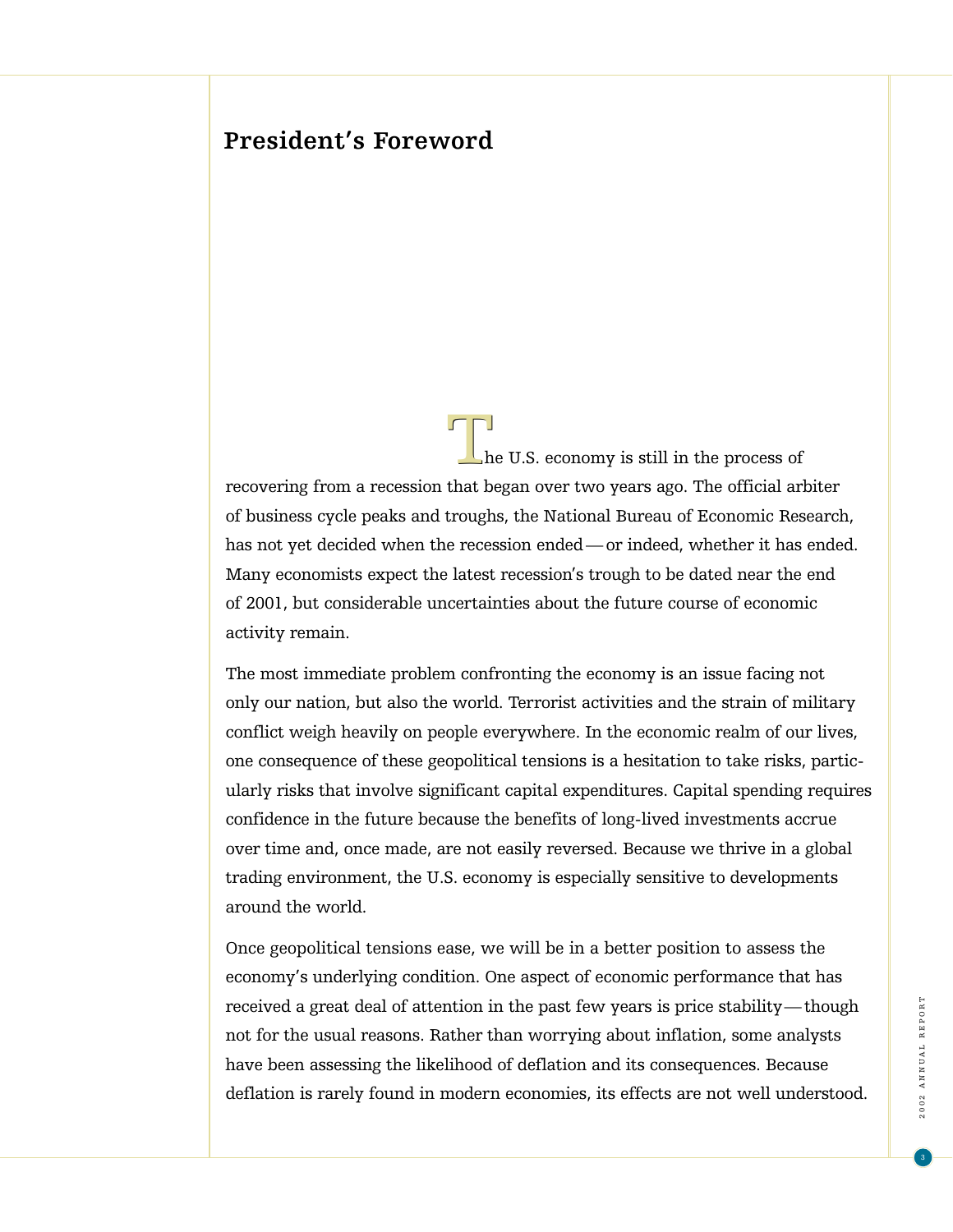

David H. Hoag, chairman; Sandra Pianalto, first vice president; Jerry L. Jordan, president; and Robert W. Mahoney, deputy chairman.

The Great Depression, as well as Japan's more recent experience with outright deflation for four years and a flat price level for eight, have convinced some central bankers that a little inflation is, in fact, desirable. In the essay that follows, we defend deflation as an occasionally acceptable macroeconomic outcome, so long as it is small in magnitude and accompanied by strong productivity growth.

The Bank could not have accomplished all that we did in 2002 without the guidance provided by the directors of our Cincinnati, Cleveland, and Pittsburgh offices and the members of our business and community bank advisory councils. We especially want to thank those directors who completed their terms of service on our boards in 2002. For their oversight and valuable contributions, we are truly grateful.

On our Cleveland Office board of directors, we are appreciative for the leadership of David H. Hoag (retired chairman, LTV Corporation), who served as deputy chairman and then chairman of the board during his term of service. During his tenure, Mr. Hoag was an integral part of the search committee that selected my successor as president, Sandra Pianalto. In addition, Tiney M. McComb (chairman and president, Heartland BancCorp) and David L. Nichols (president and chief operating officer, Rich's/Lazarus/Goldsmith's) completed their service on the Cleveland board.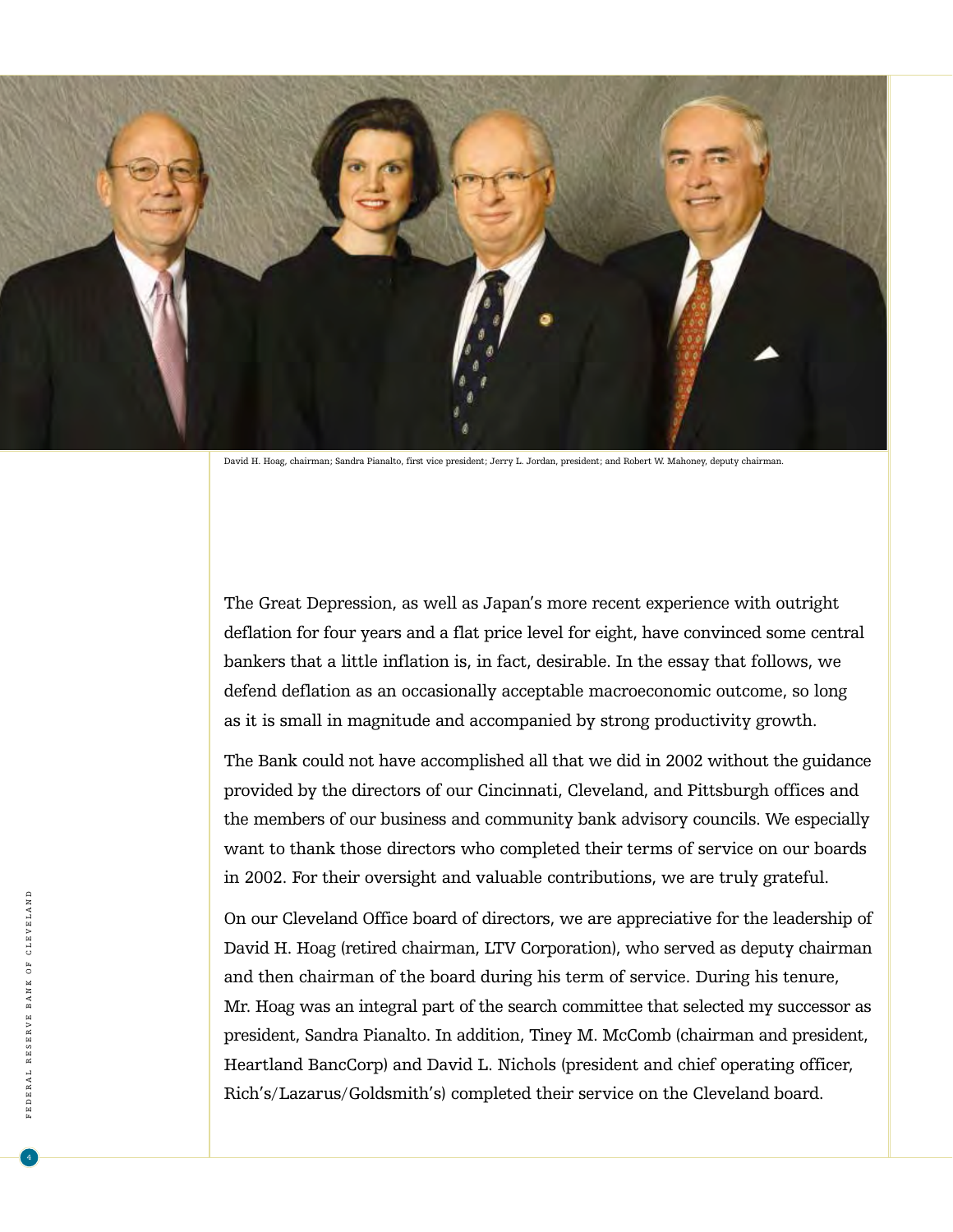On our Cincinnati Office board of directors, Mary Ellen Slone (chairman and chief executive officer, Meridian Communications), completed a term as a director. Special acknowledgment goes to George C. Juilfs (chairman and chief executive officer, SENCORP), who served as chairman of that board for two terms. On our Pittsburgh Office board of directors, Georgia Berner (president, Berner International Corporation) and Peter N. Stephans (chairman and chief executive officer, Trigon, Incorporated) each completed their second term as directors. We will miss the valuable contributions of all of our departing board members.

In addition, I wish to express my sincere appreciation to the officers and staff of the Federal Reserve Bank of Cleveland for their service during 2002 and throughout my tenure as president. The employees of the Cleveland Bank have impressed me with their commitment to efficiency, innovation, customer service, and good public policy. Collectively and continuously, they have strengthened our banking and payments systems, served the U.S. Treasury, and championed price stability. For all of these reasons and more, I sincerely thank them.

Jerry L. Jordan President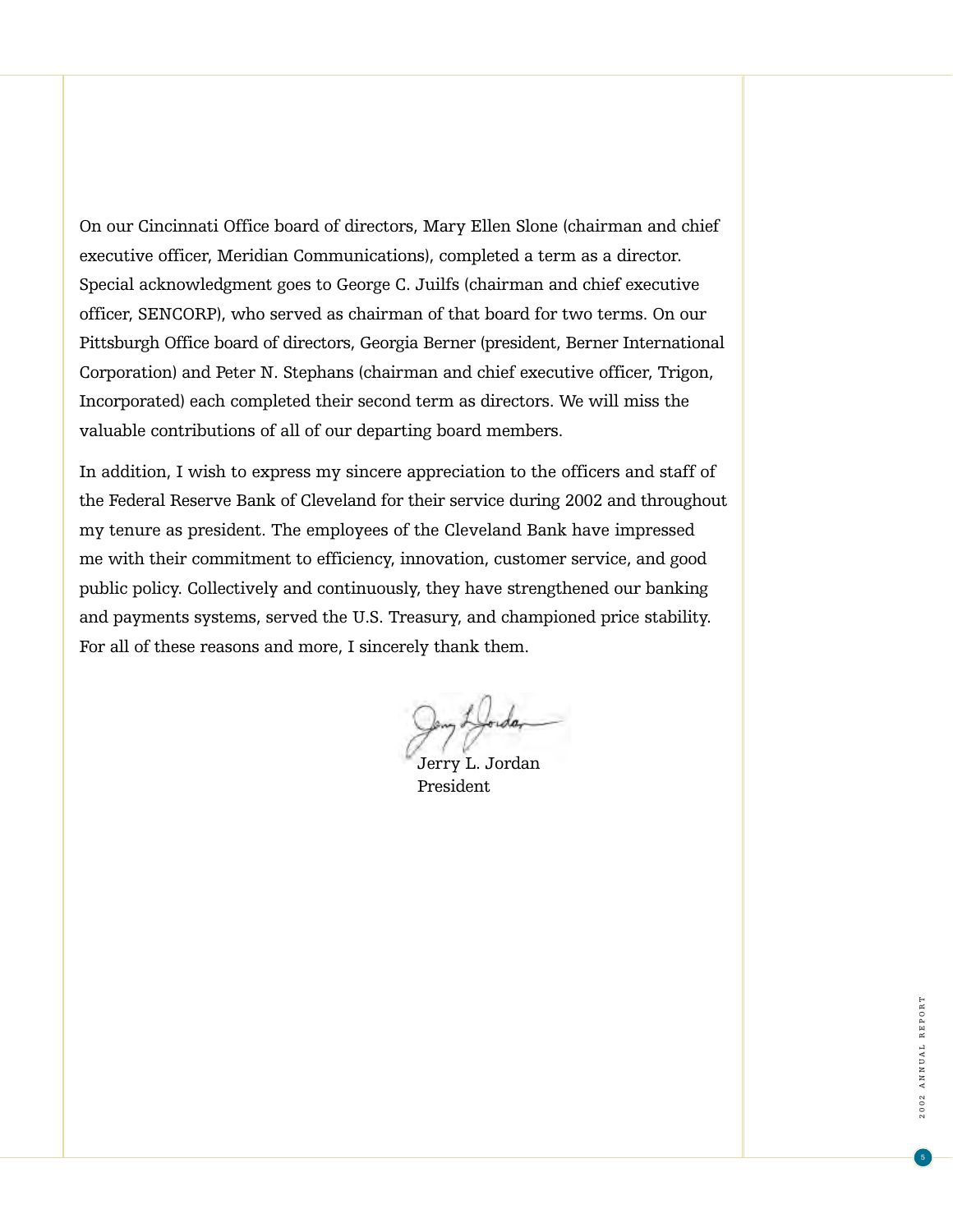# **Deflation**

ne of the most remarkable economic developments of the last two decades has been the overwhelming success of central banks in the industrialized world at reducing inflation. U.S. inflation, for instance, spiked at over 14 percent in 1980, but by 2002, the consumer price index had fallen to 2.3 percent, and inflation worries seemed nowhere to be found. This experience has not been unique to the United States. The International Monetary Fund's consumer price index for industrialized countries peaked in excess of 13 percent in 1980. In sharp contrast, inflation in the same nations registered 1.7 percent in 2002, an order of magnitude lower than the pace set two decades earlier.<sup>1</sup>  $\mathbf{O}_1$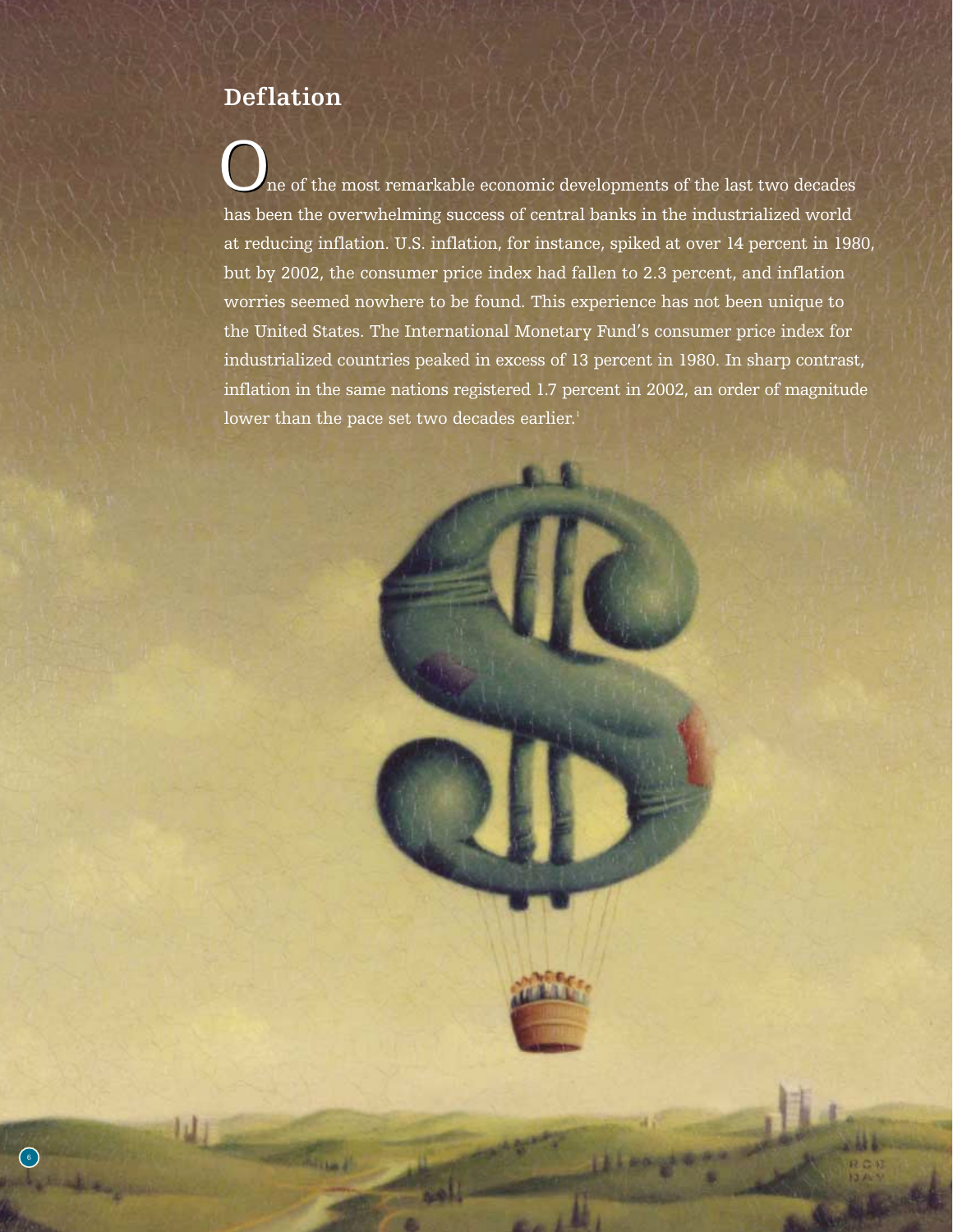Today, however, some fear that central banks risk becoming victims of their own success in the war against inflation. Deflation has now replaced inflation as the principle concern of many in the central banking community.

In simple terms, deflation is the opposite of inflation; it describes a *persistent* decline in the general price level or, from another perspective, a persistent increase in the purchasing power of money. In the early 1980s, worrying about deflation was something like worrying about a shortage of pigeons in Trafalgar Square. But now, with annual inflation rates near zero, periodic deflations are much more plausible. In fact, many analysts take the recent experience of Japan—which is in the midst of a decade-long period of economic stagnation accompanied by a small deflation—as a cautionary example of deflation's dangers.

Just how dangerous is deflation? This question seems especially pertinent in light of modern central banks' near-universal commitment to low inflation and their increasing use of inflation targeting as an operational framework. If deflation is truly perilous, how low should inflation targets—formal or informal—be set? Is it more costly to undershoot than to overshoot the target?

In this essay, we offer our understanding of deflation and its economic impact. First, we conclude that deflation often is associated with economic problems that are not, in fact, intrinsic to deflation. For that reason, understanding the true costs of deflation requires that we isolate the issues that are particular to negative price-level growth. Furthermore, it is apparent that small, periodic deflations are not necessarily problematic, and that deflation can in fact be compatible with a healthy economy. That said, we also conclude there is a reasonable case to be made that central bankers should avoid large

and lengthy periods of negative inflation. In our final analysis, the macroeconomic impact of negative inflation hinges on other key aspects of the environment in which deflation arises—particularly price expectations, the return to capital, and the central bank's operating choices.

#### CORRECTING MISPERCEPTIONS

It is important to delineate what we mean by the term "deflation." Deflation refers to a persistent decline in the *average* of a set of prices. Most of us, of course, don't observe the average of all prices directly, but rather some (typically small) subset of prices. Price changes in our particular subset may reflect trends in all prices, or they may signal only a change in that subset's prices relative to all others. The distinction is important in our dynamic economy, in which some prices are always rising and some falling in relation to the average price level. In an environment where the average rate of price increase is large, the *relative* prices of some items may decline even if the dollar prices of individual goods or services do not actually fall. The lower the general inflation rate, however, the more likely it is that relative price changes will be associated with some falling prices. It is natural—for producers especially—to interpret these sorts of declining prices as deflation. In fact, this situation is no different from the case in which some goods and services prices rise, but less rapidly than others.

Producer equipment prices provide an interesting illustration of this point. Figure 1 shows the rates of absolute and relative price change in equipment and software investments since 1947. Although absolute prices have begun to decline recently, relative price declines have been the rule for most of the postwar period. This long-term trend reflects greater technological progress in the production of durable equipment—a boon to consumers and to the economy, even if it is sometimes a matter of consternation to the manufacturers of those goods.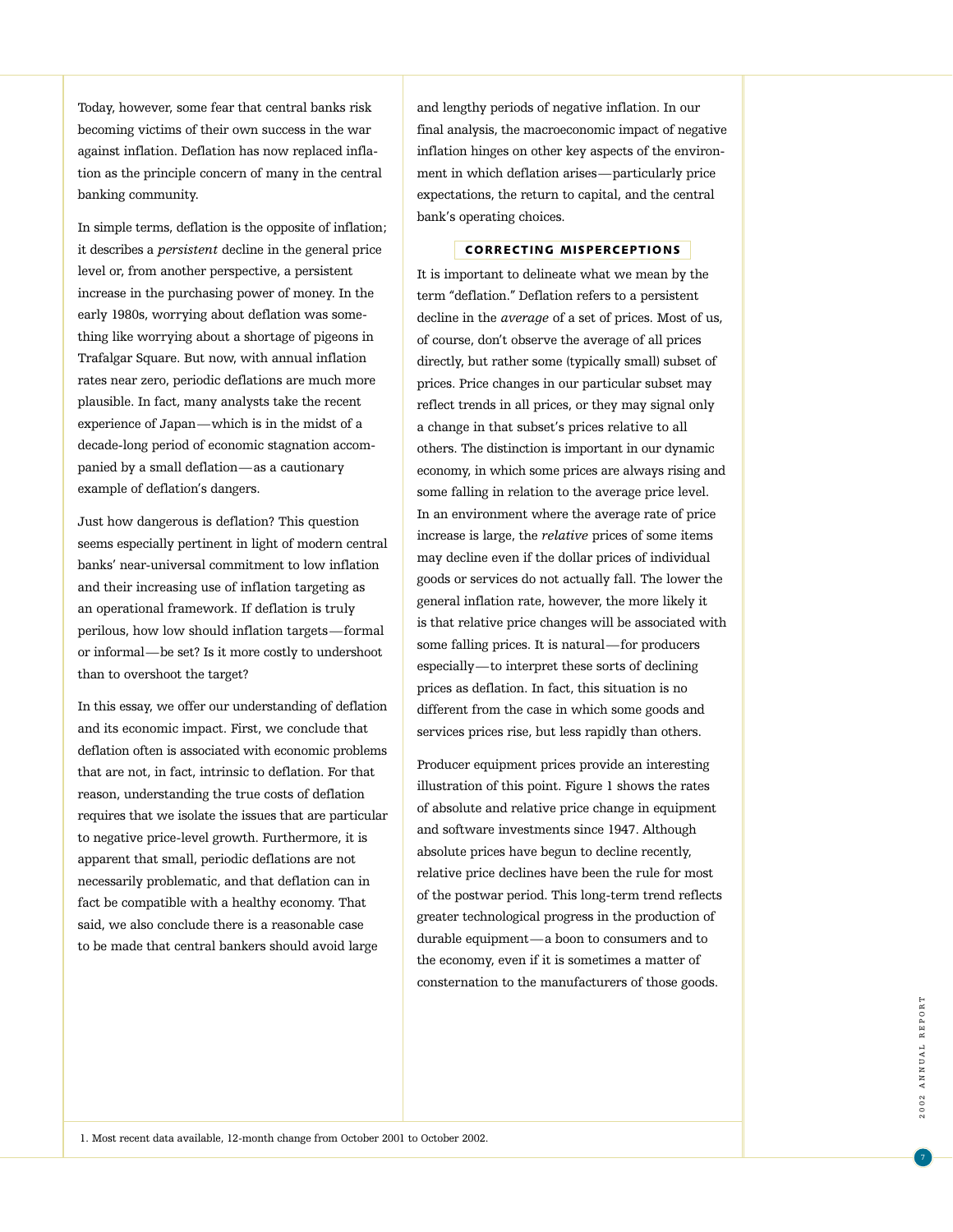In addition to clarifying the distinction between relative price changes and deflation, this example highlights two important themes in our discussion of deflation: First, people attribute some economic consequences to deflation when deflation itself is not really the issue. Second, there are circumstances in which deflation can be a characteristic of a healthy economy—namely, during productivitydriven booms.

#### FIGURE 1: ABSOLUTE AND RELATIVE PRICE GROWTH IN EQUIPMENT AND SOFTWARE



# THE CASE FOR DEFLATION

What is the most desirable rate of inflation? According to economic theory, a common answer is not "low," or "zero," but *negative*. In other words, in many cases economic theory implies that deflation is preferable to inflation, even to zero inflation.

The reasoning is fairly intuitive: Suppose that money consisted of nothing but cash. The opportunity cost of holding cash is the market interest rate—the return that people forgo by holding their funds in the form of cash instead of an interest-bearing bank account or a mutual fund. The higher the interest rate, the greater the incentive *not* to hold cash. In other words, high nominal interest rates act as an implicit tax on economic activities that require currency.

The tax interpretation is useful because it leads us to think explicitly in terms of public policy. In the production of any good, the "right" amount satisfies the condition that the marginal cost to the public equals the social marginal cost of producing the good. For cash, the social marginal cost of production is effectively zero; ideally, the cost of holding cash should be minimal as well. This requirement is met when the market nominal interest rate is extremely low. How can central banks engineer extremely low interest rates? Think of the nominal interest rate as the sum of the real return to saving and the expected inflation rate. Because the real return is usually positive, a very low nominal interest rate can be achieved only if the rate of decline in the price level matches the size of the real interest rate. In short, the optimal rate of change in the price level is negative—that is, deflation.

This particular justification for deflation is so prominent in monetary theory that it has a special name, the *Friedman rule*. To be sure, there are respectable counterarguments to this rule; in fact, we will present one later in this essay. But the Friedman rule has proven to be a remarkably resilient property of many economic models, and it remains the benchmark for discussing the "appropriate" rate of inflation. Why, then, do so many people blanch at the thought of deflation? And why do we not observe the Friedman rule in guiding the behavior of the world's central banks? Why would we, in fact, hesitate to suggest that the Friedman rule guide the course of U.S. monetary policy?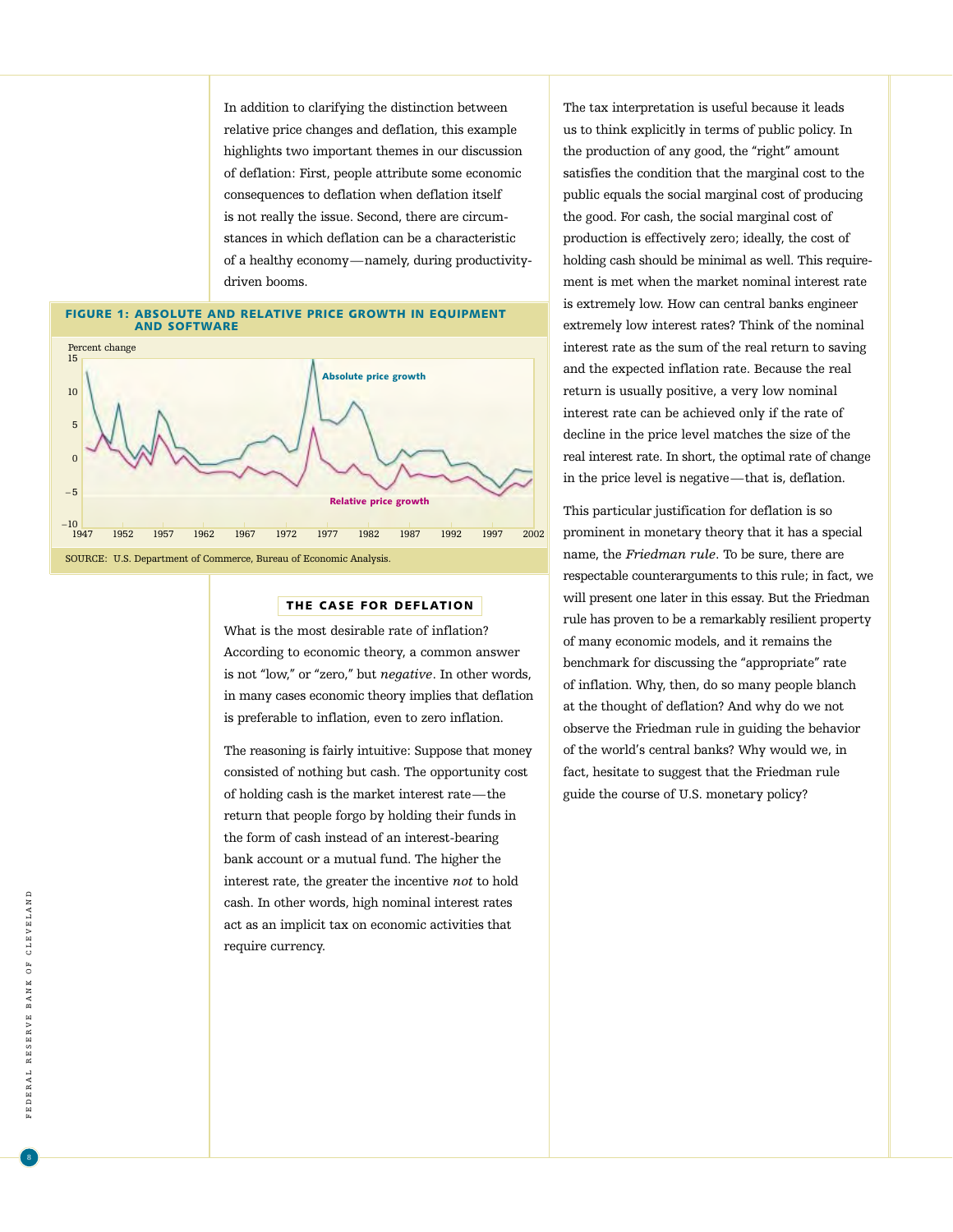#### HISTORY CONFRONTS ECONOMIC THEORY

World economic history provides some pretty good clues as to why the prospect of deflation makes central bankers nervous. In their monumental work *A Monetary History of the United States, 1867–1960*, Milton Friedman and Anna Jacobson Schwartz observe that every *significant* real output decline in the United States has been associated with deflation.<sup>2</sup> The most notorious episode, of course, is the Great Depression: Between 1929 and 1933, the price level fell 24 percent (roughly 5 percent per year), while real GDP fell nearly 40 percent (table 1). Furthermore, both output and prices remained below their 1929 levels for the rest of the decade. Considering that the United Kingdom, Germany, and France simultaneously experienced significant output declines and deflation, central bankers' intense concern with deflation today is at least partly an outgrowth of this broad historical perspective.

Although the weight of professional opinion favors the idea that deflation played a central role in the Great Depression, the claim that price deflation was the initial *cause* is less obvious. The sharp initial decline in output that occurred in 1929–30 (13.1 percent) was accompanied by almost no price movement (table 1). If anything, the output data tend to lead the price data. Nevertheless, as we will point out later, the magnitude of the deflation may have played an important role in determining the magnitude and severity of the economic contraction.

Even if we grant that deflation was a central cause of the Great Depression, we should not forget the positive experiences the United States and other countries have had during periods of mild deflation. For example, from 1880 to 1896, the wholesale price level in the United States fell 30 percent—nearly 2 percent per year. Far from being a period of gloom and doom, this deflation accompanied a period of relative prosperity: Real income increased 85 percent over this time span, nearly 5 percent per year.<sup>3</sup>

The difference between the Great Depression and this earlier period, of course, is more than the magnitude of the price declines—the environments in which the price contractions occurred were completely different. The last half of the nineteenth century experienced what has become known as a "growth deflation." Textbooks roughly define inflation as "too much money chasing too few goods." Growth deflation, however, can be thought of as a situation in which too *little* money is chasing too *many* goods. During periods of rapid technological progress, output may expand quicker than the money supply, causing the price level to decline. The purchasing power of money increases, allowing people to buy more goods and services. By contrast, deficient money supply and the resulting price declines that occurred during the Great Depression hardly can be described as growth deflation.

#### TABLE 1: OUTPUT, PRICES, AND WAGES DURING THE GREAT DEPRESSION

|                                        | 1929 | 1930  | 1931  | 1932  | 1933  |
|----------------------------------------|------|-------|-------|-------|-------|
| <b>Real GDP</b>                        | 100  | 86.9  | 77.6  | 64.0  | 60.9  |
| <b>GDP</b> deflator                    | 100  | 97.5  | 88.5  | 79.5  | 77.5  |
| Nominal wage, manufacturing            | 100  | 99.1  | 94.1  | 83.5  | 79.9  |
| Real wage, manufacturing               | 100  | 102.1 | 106.8 | 106.5 | 104.2 |
| Real wage, nonmanufacturing, nonmining | 100  | 98.6  | 96.9  | 92.4  | 85.6  |

NOTE: Data are indexed to 1929 values.

SOURCE: Harold L. Cole and Lee E. Ohanian, "Re-Examining the Contributions of Money and Banking Shocks to the U.S. Great Depression," in *NBER Macroeconomics Annual 2000,* edited by Ben Bernanke and Kenneth Rogoff (Cambridge, Mass.: MIT Press, 2001).

Rather than exhuming the bodies of history, why not consider a few contemporary cases? Japan, still struggling through a decade-long period of subpar growth, is cited most often in the case against deflation. From 1992 through 2001, that nation's real GDP growth averaged a mere 1 percent per year. The price level fell at an average rate of about 1 /2 percent per year during that period, and, by the beginning of 2003, Japan's economy had experienced deflation in four of the previous five years (table 2).

2. Milton Friedman and Anna Jacobson Schwartz, *A Monetary History of the United States 1867–1960* (Princeton, N.J.: Princeton University Press, 1963).

3. For a discussion of this period in the United States and Canada, see Michael D. Bordo and Angela Redish, "Is Deflation Depressing? Evidence from the Classical Gold Standard," National Bureau of Economic Research, working paper no. w9520, March 2003.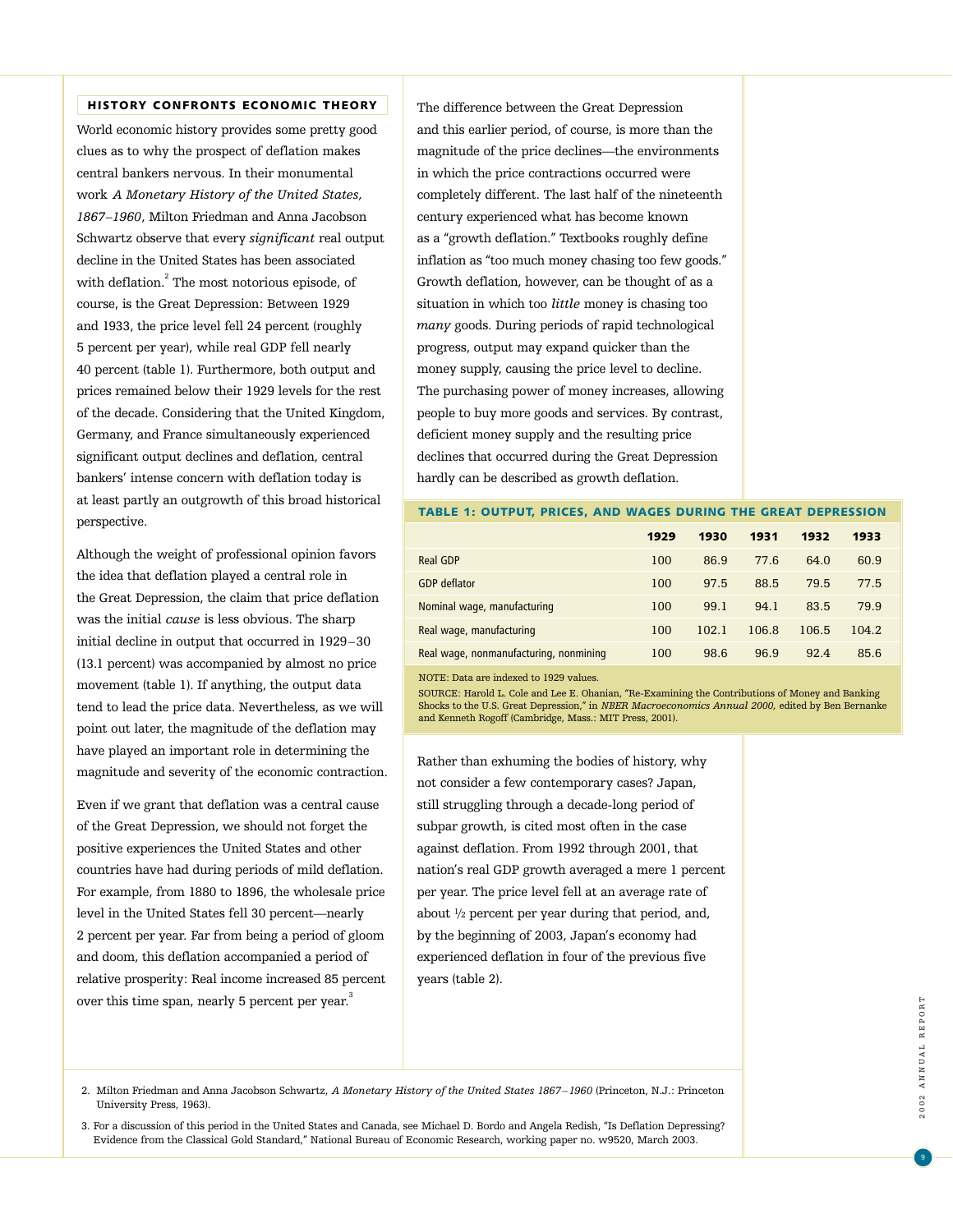How prominent a role does deflation play in the explanation of Japan's poor economic performance? Although that country's economic malaise appears to have been triggered by other factors (such as a malfunctioning banking system), many analysts believe mild deflation has inhibited its recovery. This interpretation is reinforced by the seeming impotence of monetary policy—with nominal interest rates near zero—to reignite the economy.

concerned about deflation? To answer these questions, it is necessary to look more closely at some of the causal mechanisms that economists offer to explain how deflation contributes to output declines. We will find that, in hindsight, the problems that have been attributed to deflation are, in many instances—most instances, perhaps—the result of phenomena that are distinct from or not confined to deflation.

# TABLE 2: OUTPUT AND PRICES IN CHINA, 1990 – 2002 (percent change)

|                                                                 | 1990 | 1991 | 1992 | 1993 | 1994 | 1995   | 1996 | 1997 | 1998   | 1999   | 2000   | 2001   | 2002   |
|-----------------------------------------------------------------|------|------|------|------|------|--------|------|------|--------|--------|--------|--------|--------|
| <b>Real GNP</b>                                                 | 4.2  | 9.1  | 14.1 | 13.1 | 12.6 | 9.0    | 9.8  | 8.6  | 7.8    | 7.2    | 8.4    | 7.0    | n.a.   |
| General retail price index                                      | 2.1  | 3.0  | 5.3  | 13.0 | 21.7 | 14.8   | 6.1  | 0.7  | $-2.5$ | $-3.0$ | $-1.5$ | $-0.8$ | $-1.3$ |
| TABLE 3: OUTPUT AND PRICES IN JAPAN, 1990-2002 (percent change) |      |      |      |      |      |        |      |      |        |        |        |        |        |
|                                                                 | 1990 | 1991 | 1992 | 1993 | 1994 | 1995   | 1996 | 1997 | 1998   | 1999   | 2000   | 2001   | 2002   |
| <b>Real GDP</b>                                                 | 5.2  | 3.3  | 0.9  | 0.4  | 1.0  | 1.9    | 3.6  | 1.8  | $-1.2$ | 0.2    | 2.1    | 0.8    | 0.6    |
| <b>Consumer price index</b>                                     | 3.1  | 3.3  | 1.7  | 1.3  | 0.7  | $-0.1$ | 0.1  | 1.7  | 0.7    | $-0.3$ | $-0.7$ | $-0.8$ | $-0.9$ |

SOURCES: China National Bureau of Statistics; China State Statistical Bureau; Japan Cabinet Office; Japan Ministry of Public Management, Home Affairs, Posts, and Telecommunications; and Haver Analytics.

> But the very visible example of Japan may have overshadowed a neighboring counterexample. Those who believe that deflation is everywhere and always associated with recession must account for the situation in the People's Republic of China, where real GDP has been growing between 6 percent and 8 percent per annum for several years, despite deflation (table 3).

As we will see, the contrasts between Japan and China—a struggling, mature economy versus a robust, developing country with a relatively small capital stock (hence, high return to investment) are central to our assessment of the impact of falling prices. At this point, however, several questions remain: To the extent that deflation may emerge at some point in the United States, which experiences provide a better reference point, the United States of the 1880s or the 1930s, China, or Japan today? When should central bankers be

# DEFLATION AND THE LABOR MARKET

Take, for example, the idea that nominal wages are downwardly rigid. This notion has a long history in macroeconomic analysis, appearing in John Maynard Keynes' 1936 analysis of the business cycle (which was itself motivated by the experience of the Great Depression).<sup>4</sup> Clearly, deflation is problematic in such an environment. If employers cannot reduce nominal wages, even when prices are falling, the relative cost of labor will increase and firms will respond by using fewer workers—with the attendant effect of income and production losses.

But the problems associated with downwardly rigid dollar wages are not confined to deflationary environments. Everyone's wages do not move in tandem. Keeping labor markets in balance requires that workers' wages continuously rise and fall in relation to one another, regardless of the overall inflation rate. Even when inflation is positive, changes in labor markets may require actual wage reductions for some workers. If employees are unwilling to accept nominal wage cuts, then their relative wages will increase, resulting in some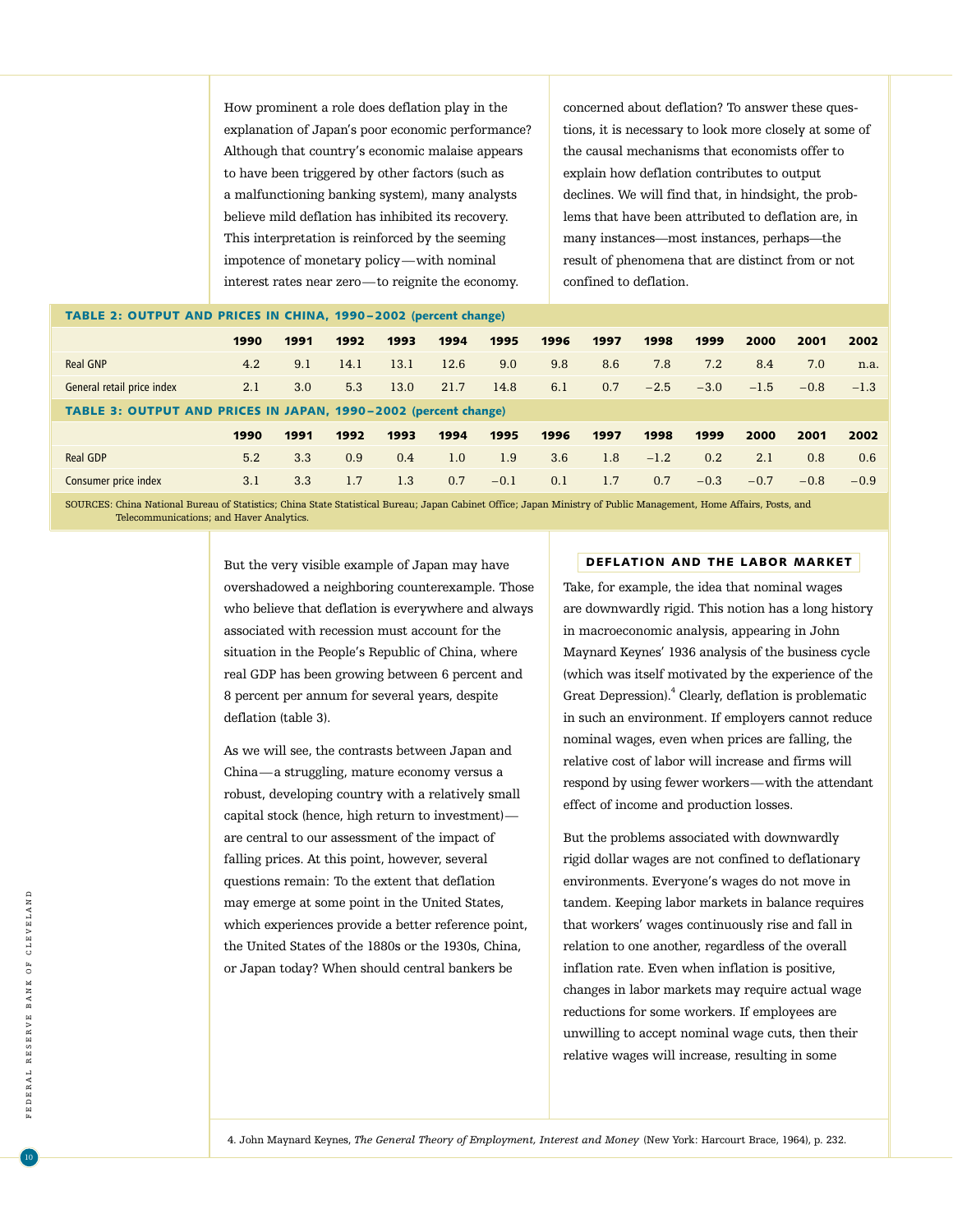employment loss. Lower inflation obviously increases the number of workers affected by downwardly sticky nominal wages—and perhaps the magnitude matters—but deflation does not change the nature of the problem. It is reasonable to suppose that the economic disruptions are nearly as large at low positive inflation rates as they would be at small deflation rates.

In any case, nominal wages may not be as downwardly sticky as one might suspect, especially in situations where the economic burden of not adjusting nominal payments is particularly high. Evidence indicates that during the Great Depression, for example, nominal wages did decline. One recent study suggests that during the Depression, the aggregate real wage actually *decreased* 3 percent, implying that nominal wages fell more than the price level.<sup>5</sup>

# DISTINGUISHING DEFLATION FROM DISINFLATION

The tendency to blame deflation for economic distress extends as much—or more—to capital markets. In 1933, the famous economist Irving Fisher proposed an explanation known as "debt-deflation" as the root cause of the Great Depression.<sup>6</sup> Modern versions of the debt-deflation story begin with the observation that firms typically rely on external funds to finance current operations and investment spending, and the cost of these funds is inversely related to the firm's position on its balance sheet. Firms with substantial positive net worth can obtain financing at a low cost, while the converse is true of firms with weak asset positions. Shocks that redistribute wealth away from firms may impede their ability to borrow and invest, creating a barrier to productive activity that contributes to overall economic weakness.

A similar story holds true for net-debtor households: A shock that weakens these consumers' net worth positions will impair their ability to service their existing debt burdens and borrow for additional consumption. Conventional textbook macroeconomics points to a subsequent decline in consumer spending as a source of output decline. More sophisticated treatments, however, might look to a surge in bankruptcies and more restrictive borrowing constraints as a drag on growth because of the associated reduction in productive financial intermediation. In either case, the health of private balance sheets is an essential component of macroeconomic fortunes.

How might deflation affect the balance sheets of businesses and consumers? In short, by inducing a redistribution of wealth from debtors to creditors. Falling prices imply an increase in the real debt burden of firms and households, weakening their financial condition and reducing the prospects for sustaining the pace of economic activities that rely on access to credit markets.

But the debt-deflation problem we've just described is not unique to episodes during which the general price level literally falls. It is also a problem when the rate of price-level change is below people's expectations. If borrowers and lenders expect the price level to march upward 10 percent per year (10 percent inflation), then a decline in the actual pace of price change to 5 percent (5 percent inflation) will distribute wealth away from borrowers and toward lenders. Unanticipated disinflation in the early 1980s and again in the early 1990s created just such a situation. In this respect, the effect of a drop in the inflation rate from 10 percent to 5 percent is the same as if the price level unexpectedly fell 5 percent (5 percent deflation) when everyone expected it to remain constant (zero inflation). Thus, the burden that deflation places on debtors stems from the fact that it is *unanticipated*, not from the deflation itself.

5. Harold L. Cole and Lee E. Ohanian, "Re-Examining the Contributions of Money and Banking Shocks to the U.S. Great Depression," in *NBER Macroeconomics Annual 2000*, edited by Ben Bernanke and Kenneth Rogoff (Cambridge, Mass.: MIT Press, 2001).

6. Irving Fisher, "The Debt-Deflation Theory of Great Depressions," *Econometrica*, vol. 1, no. 4 (1933), pp. 337–57.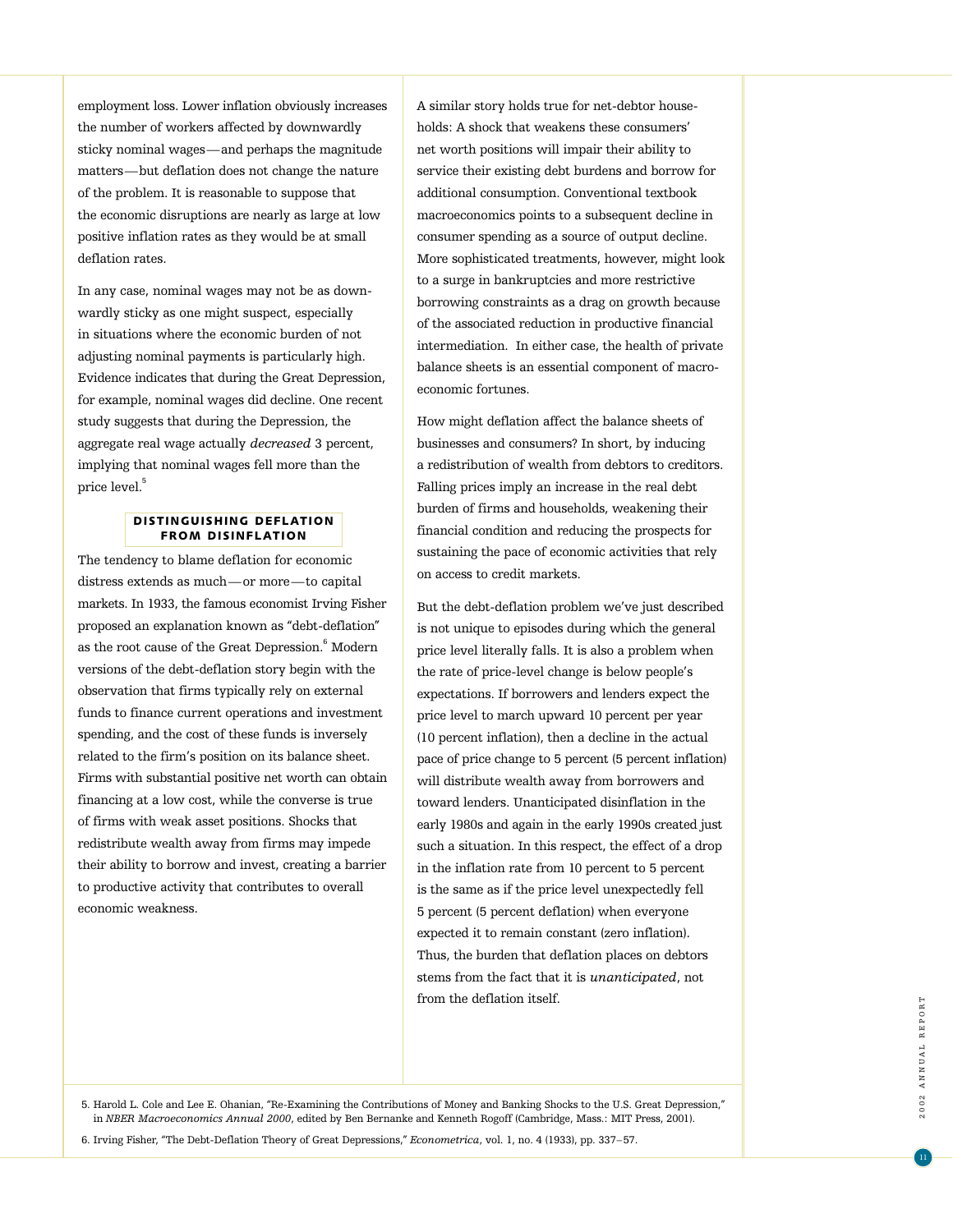#### THE CASE AGAINST DEFLATION

To this point, it may seem that we are reluctant to ascribe any negative effects at all to deflation. Thus far, we have not identified a set of economic links through which deflation could pose a *unique* macroeconomic risk. In our examples, deflation is inappropriately blamed because (1) it coincides with events that actually have little or nothing to do with deflation (relative price movements); (2) complications arise from institutional features that are not unique to deflation (as in downward inflexibility of wages); or (3) output losses following from unanticipated disinflation (a class of pricechange outcomes in which deflation has no special status). Do any circumstances remain in which a perfectly anticipated, reasonably stable rate of deflation might pose a problem? Yes.

Recall that the nominal market interest rates we observe have two components: a real return to saving and an adjustment for the expected rate of price change. If the anticipated deflation rate is large enough and the real return to saving low enough, then nominal rates might plunge toward zero, and may even be "pressed" against that floor. This result, many believe, could create an undesirable macroeconomic outcome.<sup>7</sup>

If nominal interest rates fall to zero, the symmetry between inflation and deflation may break down. There is, presumably, no upper bound on nominal interest rates, but there is a *lower* bound: They cannot fall below zero. If the nominal interest rate were negative, no one would bother to hold the usual interest-bearing assets because the return from simply putting money under the mattress would be greater. Obviously, once nominal interest rates reach the zero bound, the central bank's capacity to reduce that rate is gone. Worse yet, once the nominal interest rate is zero, expectations of additional deflationary pressure mean that *real* interest

rates can only move higher. This short-circuits the natural market processes that, under normal circumstances, would push real interest rates even lower. Rising real interest rates, engendered by growing deflationary expectations at the zero nominal interest rate bound, are the exact opposite of what the doctor would order in times of economic stress. Now the only way that real interest rates can be made to fall—thus spurring the market forces that contribute to a rebound in economic activity—is for the central bank to credibly engineer future *inflation* .

The central bank's inability to lower nominal rates that already reside at zero, along with the implications for real rates if deflationary pressures continued to build, is the strongest case against policies that engineer (or allow) persistently negative inflation rates. But just how strong a case is it?

# ZERO INTEREST RATES AND THE LIQUIDITY TRAP

The large deflation of the Depression occurred because the (relatively inexperienced) Federal Reserve allowed the money supply to contract. This deflation was long enough and severe enough that it became embedded in people's expectations, and thus in nominal interest rates. Separately, the real interest rate—or the real return to capital—was also low because of forces that were depressing economic activity. Because the nominal interest rate is the sum of the real component and (in this case) a negative "premium" for expected deflation, short-term nominal interest rates were near zero during most of the Depression.

If low real interest rates and deflationary monetary policy contributed to the problem, why not simply expand the money supply, reversing the forces that set the wheels in motion in the first place? Unfortunately, this is a situation in which the normal processes don't necessarily work. The problem is that the increased money supply may have trouble finding its way out of banks and into the economy,

7. While the Friedman rule suggests that nominal interest rates should be very low, this analysis suggests that actually reducin g them to zero could be problematic.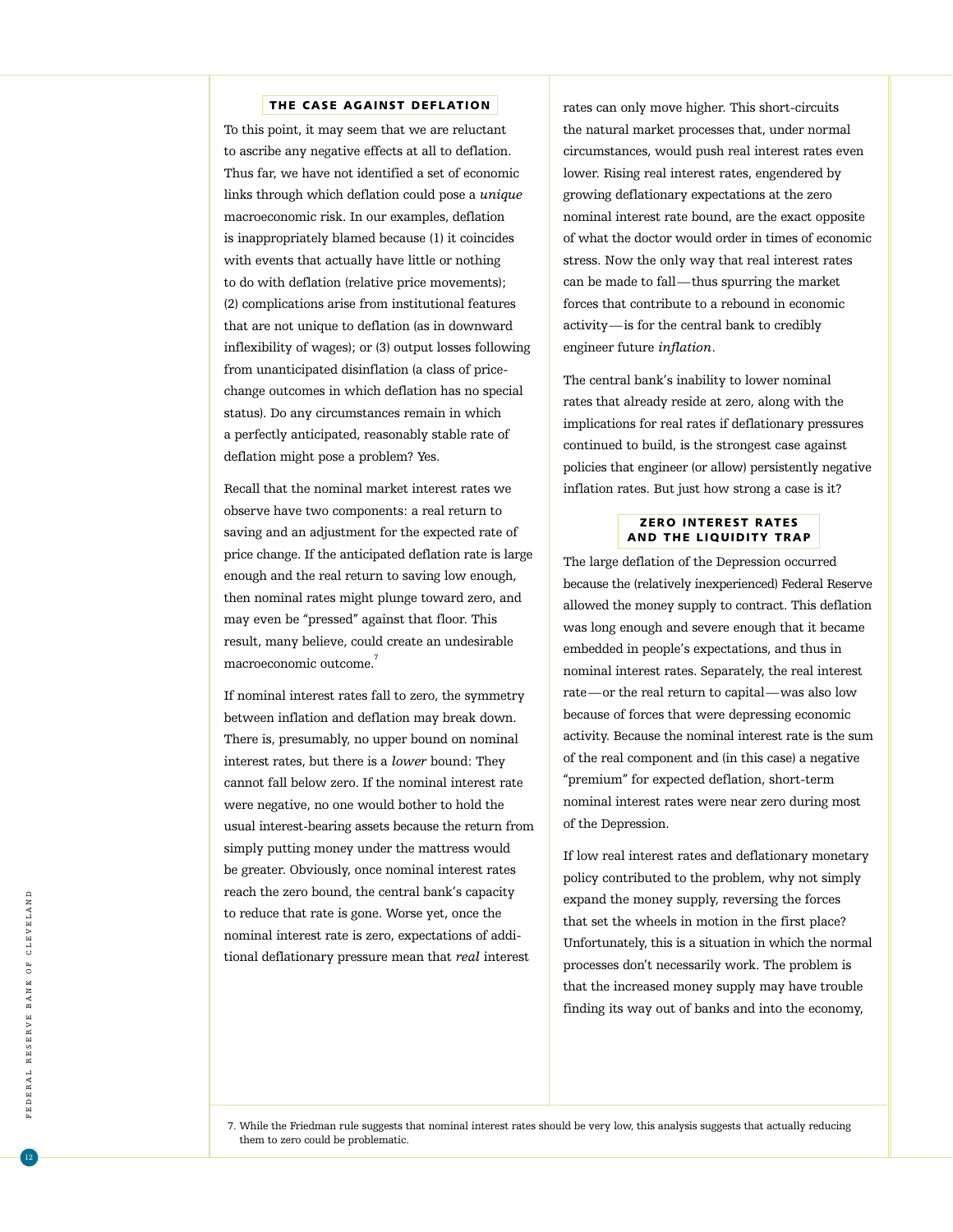thereby preventing "reflation." Some observers maintain that Japan has been pursuing what it regards as an aggressively expansionary monetary policy for the past two years, but to no avail, because its approach has been too conventional.<sup>8</sup> Although nonstandard tactics might be more successful, their very idiosyncrasies illustrate why a central bank might be reluctant to try them. The challenge is to find ways for the increased money supply to move out of the banking system and into the economy.<sup>9</sup>

This problem may arise because, when the interest rate is zero, interest-bearing assets and money are nearly indistinguishable. Even if the central bank created more money, commercial banks would not necessarily lend this money. Banks could simply hold the money as reserves and earn the same return as if they loaned the money to those seeking to finance investment projects and consumption. This condition, or one like it, is sometimes referred to as the "liquidity trap." 10

The only way for a central bank to get out of a liquidity trap, it seems, is to promise to significantly expand the money supply *both* today and in the future—and to deliver on that promise. With enough monetary expansion, some of this money eventually will find its way into the economy, increasing inflationary expectations and, in turn, nominal interest rates. This instrument is very blunt, however, and fine-tuning inflation expectations is extremely difficult even in the best of times. Overshooting is likely, and the cost of this inflationary policy may be the central bank's hard-won credibility.

### THE CRUX OF THE PROBLEM

The practical relevance of the liquidity trap is a matter of considerable debate among economists and policymakers, and central banks have little experience with zero nominal interest rates. This brings us back to the central question posed earlier in this essay: How dangerous is deflation? Should we view it in light of the experience of the United States during the 1880s or China today? Or should we think of it more in the light of the United States during the 1930s and Japan today?

Perhaps the answer to these questions is "all of the above." The liquidity trap is not typically a problem in times of optimism and rapid growth. The key is the real interest rate: In good times, the productivity of capital is rising and the demand for funds to finance consumption and investment is high. In bad times, the opposite is true. Accordingly, real interest rates tend to rise during good times and fall during bad times. To the extent that zero nominal interest rates and liquidity traps represent the real dangers of deflation, the problems are most likely to occur in times of economic distress.

Deflation alone—even anticipated deflation—does not necessarily imply zero nominal interest rates and liquidity traps, provided the real interest rate is sufficiently positive (the normal state of affairs). In some sense, then, we have come full circle: There is nothing special about deflation in and of itself. The greater and more anticipated the pace of pricelevel decline, the greater the chance that we will find ourselves with a problem. Again, however, the danger is not deflation itself, but the liquidity traps that might arise when nominal interest rates approach zero.

8. Bennett McCallum discusses several nonstandard approaches in his paper "Japanese Monetary Policy, 1991–2001," *Federal Reserve Bank of Richmond Economic Quarterly*, vol. 89, no. 1 (2003), pp. 1–32.

9. Federal Reserve Governor Ben Bernanke suggests several ways that a central bank could operate if short-run policy rates hit zero. See "Deflation: Making Sure it 'It' Doesn't Happen Here," remarks before the National Economists' Club, Washington D.C., November 21, 2002, available at *http://www.federalreserve.gov/boarddocs/speeches/2002/ 20021121/default.htm*.

10. A formal model in which low nominal interest rates can dampen economic activity by reducing the level of financial intermediation can be found in Bruce Smith, "Taking Intermediation Seriously," *Journal of Money, Credit, and Banking*, forthcoming.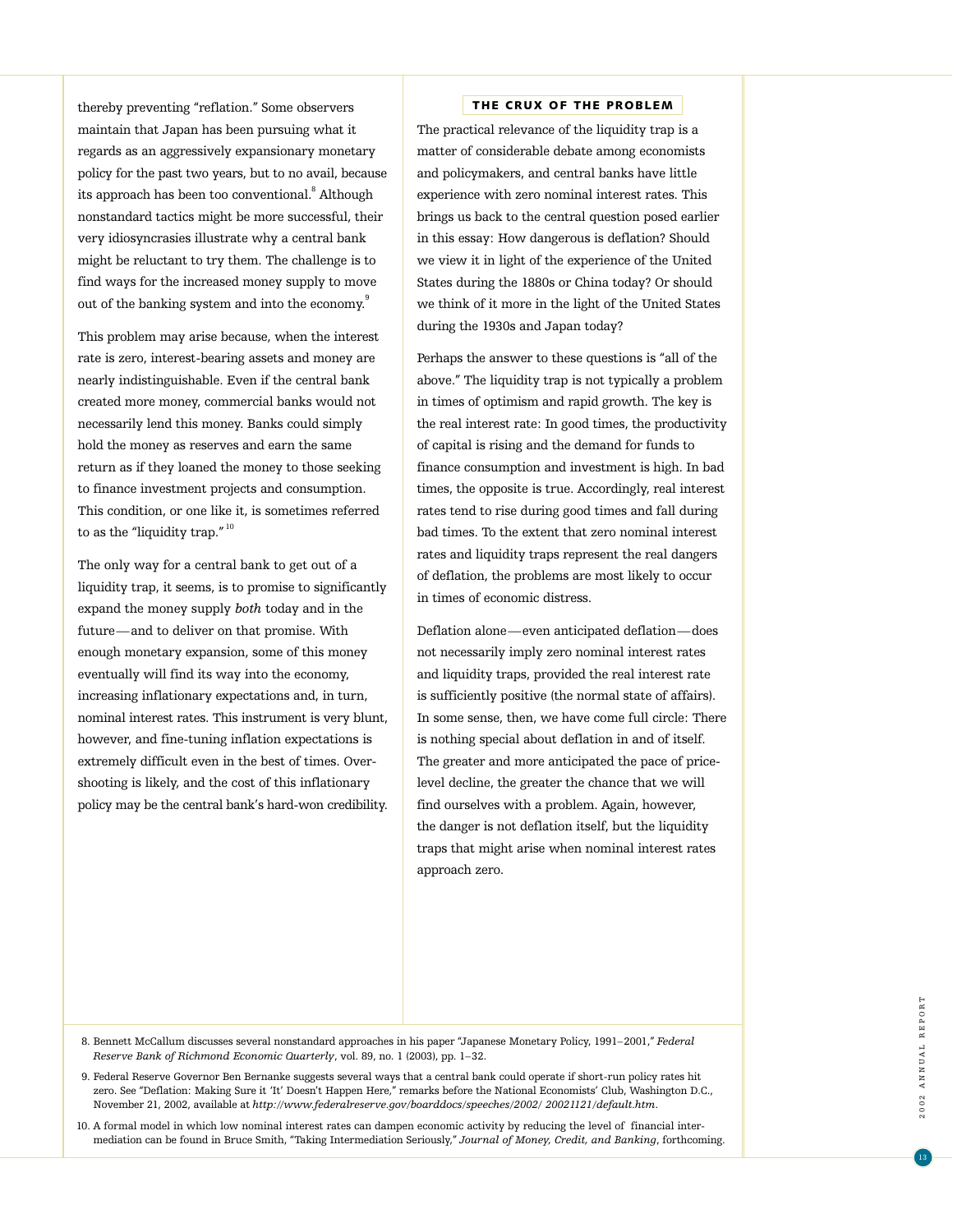## CONCLUSION

It seems certain to us that a good deal of deflation angst is misplaced. Some businessmen mistakenly fear deflation when it is only the relative prices of the goods or services they produce that are declining. Second, some of the disruptions attributed to deflation arise, not because the price level is actually falling, but because prices are rising more slowly than was anticipated. Unexpectedly low inflation raises the debt burdens of borrowers and the real labor costs to employers as much as unexpected deflation. Clearly, each of these effects can have a negative influence on aggregate economic activity, but they arise from the *unanticipated* nature of the price event, not deflation itself.

One of our goals in this essay has been to highlight situations in which deflation has been confounded with other circumstances and effects. We do so, not to argue that deflation is always innocuous, but to focus the discussion on the problems that are truly unique to negative rates of inflation. We conclude that deflation is not everywhere and always something to be feared and avoided. Nevertheless, we recognize that central bankers must be wary of circumstances in which nominal interest rates approach the zero bound.

We find that we are left with more questions than answers. If the implications of deflation differ with the context, should monetary policy be tailored to the specific types of deflation? Or is a one-size-fitsall policy approach the better alternative? In either case, what might the policy regimes look like?

Many economists believe so strongly that liquidity traps threaten the economy that they want central banks to avoid the zero interest rate bound altogether. Consequently, they advocate gearing policy to always avoid deflation—and even zero inflation as a further cushion. These supporters claim it is best to commit to low but positive inflation rates.

Other economists contend, however, that such a solution is unnecessarily restrictive. Should a few bad deflation experiences make central banks wary of any growth deflation? How strong is the evidence that small deflations are harmful, especially if the central bank can credibly commit to ensuring these episodes are short-lived? Should central banks avoid targeting near-zero inflation rates simply because doing so inevitably implies the actual inflation rate occasionally may be negative?

Positions in this debate obviously depend on one's view of how desirable deflation is in normal times, how dangerous one thinks liquidity traps are, and how quickly and credibly one believes central banks can act to avoid them. Countries whose central banks have explicit inflation targets already have had to decide whether to include zero in their target ranges and under what circumstances, if any, deflation is acceptable. In the United States, more attention is being paid to the desirability of inflation targeting and the setting of explicit, transparent goals for monetary policy.<sup>11</sup> Because participants in that discussion must come to terms with deflation, we hope this essay plays a constructive role in shaping the future course of U.S. monetary policy.

<sup>11.</sup> See, for example, Federal Reserve Governor Ben Bernanke's speech, "A Perspective on Inflation Targeting," presented at the Annual Washington Policy Conference of the National Association of Business Economists, Washington, D.C., March 25, 2003, available at *http://www.federalreserve.gov/boarddocs/speeches/2003/20030325/default.htm*.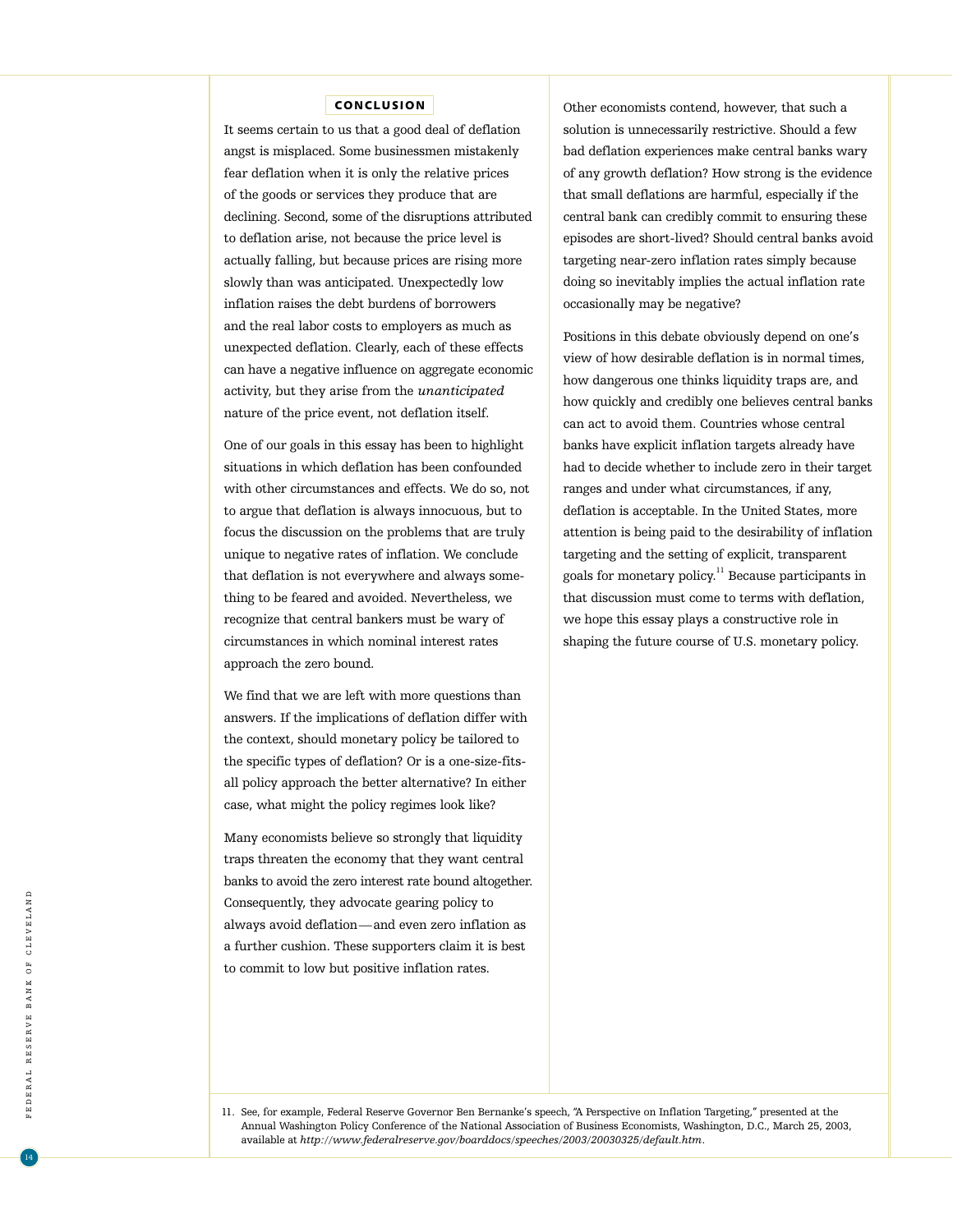### FINANCIAL CONTENTS

<sup>17</sup> Management's Report on Responsibility for Financial Reporting 18 Report of Independent Accountants on Financial Reporting <sup>19</sup> Report of Independent Accountants on Financial Statements 20 Comparative Financial Statements 22 Notes to Financial Statements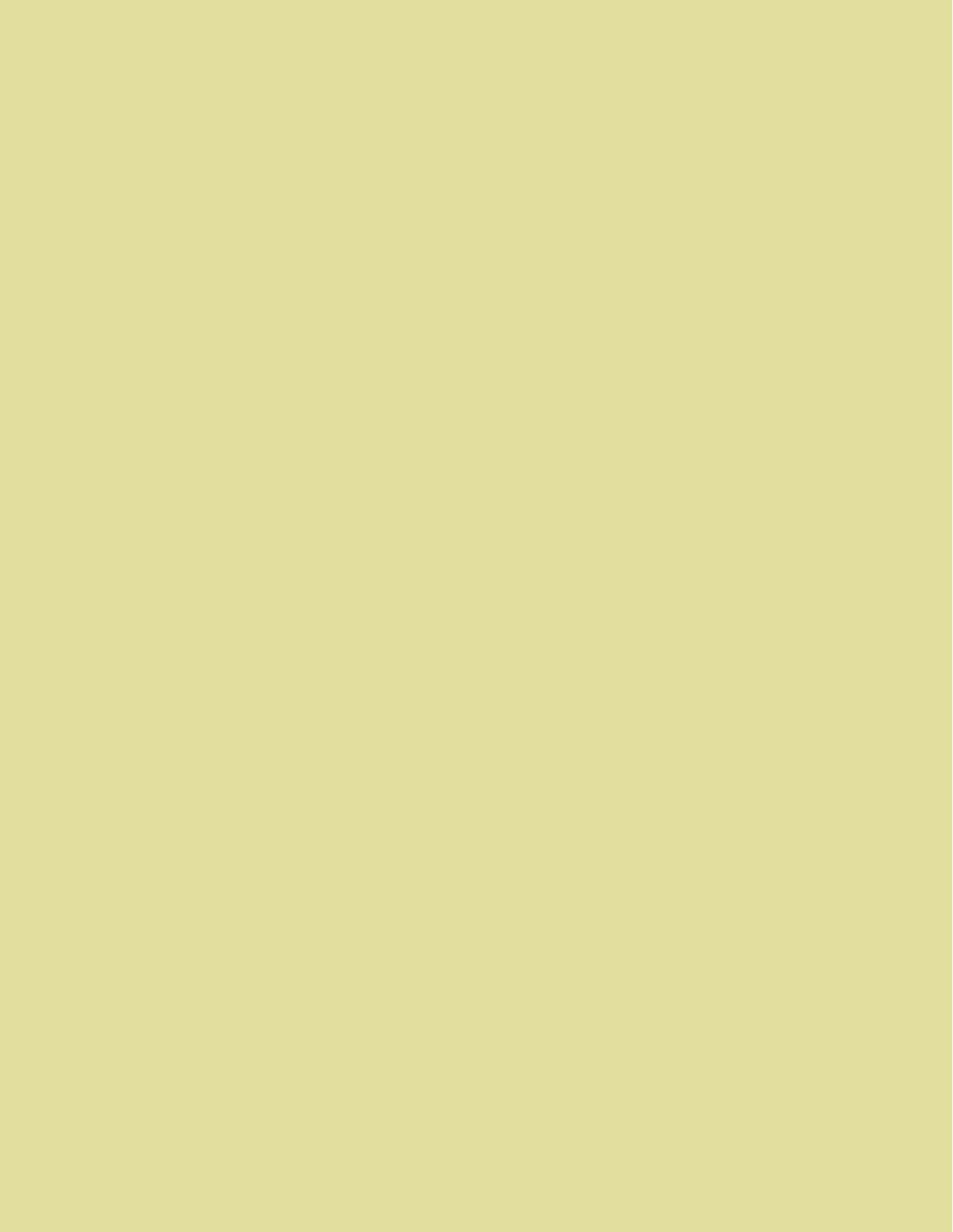# MANAGEMENT'S REPORT ON RESPONSIBILITY FOR FINANCIAL REPORTING

### March 5, 2003

To the Board of Directors of the Federal Reserve Bank of Cleveland:

The management of the Federal Reserve Bank of Cleveland ("FRBC") is responsible for the preparation and fair presentation of the Statement of Financial Condition, Statement of Income, and Statement of Changes in Capital as of December 31, 2002 (the "Financial Statements"). The Financial Statements have been prepared in conformity with the accounting principles, policies, and practices established by the Board of Governors of the Federal Reserve System and as set forth in the Financial Accounting Manual for the Federal Reserve Banks ("Manual"), and as such, include amounts, some of which are based on judgments and estimates of management. To our knowledge, the Financial Statements are, in all material respects, fairly presented in conformity with the accounting principles, policies and practices documented in the Manual and include all disclosures necessary for such fair presentation.

The management of the Federal Reserve Bank of Cleveland is responsible for maintaining an effective process of internal controls over financial reporting including the safeguarding of assets as they relate to the Financial Statements. Such internal controls are designed to provide reasonable assurance to management and to the Board of Directors regarding the preparation of reliable Financial Statements. This process of internal controls contains self-monitoring mechanisms, including, but not limited to, divisions of responsibility and a code of conduct. Once identified, any material deficiencies in the process of internal controls are reported to management, and appropriate corrective measures are implemented.

Even an effective process of internal controls, no matter how well designed, has inherent limitations, including the possibility of human error, and therefore can provide only reasonable assurance with respect to the preparation of reliable financial statements.

The management of the Federal Reserve Bank of Cleveland assessed its process of internal controls over financial reporting including the safeguarding of assets reflected in the Financial Statements, based upon the criteria established in the "Internal Control–Integrated Framework" issued by the Committee of Sponsoring Organizations of the Treadway Commission (COSO). Based on this assessment, we believe that the Federal Reserve Bank of Cleveland maintained an effective process of internal controls over financial reporting including the safeguarding of assets as they relate to the Financial Statements.

Sandra Pianelto

Federal Reserve Bank of Cleveland Federal Reserve Bank of Cleveland

Jamesu Coy

President and Chief Executive Officer Senior Vice President and Chief Financial Officer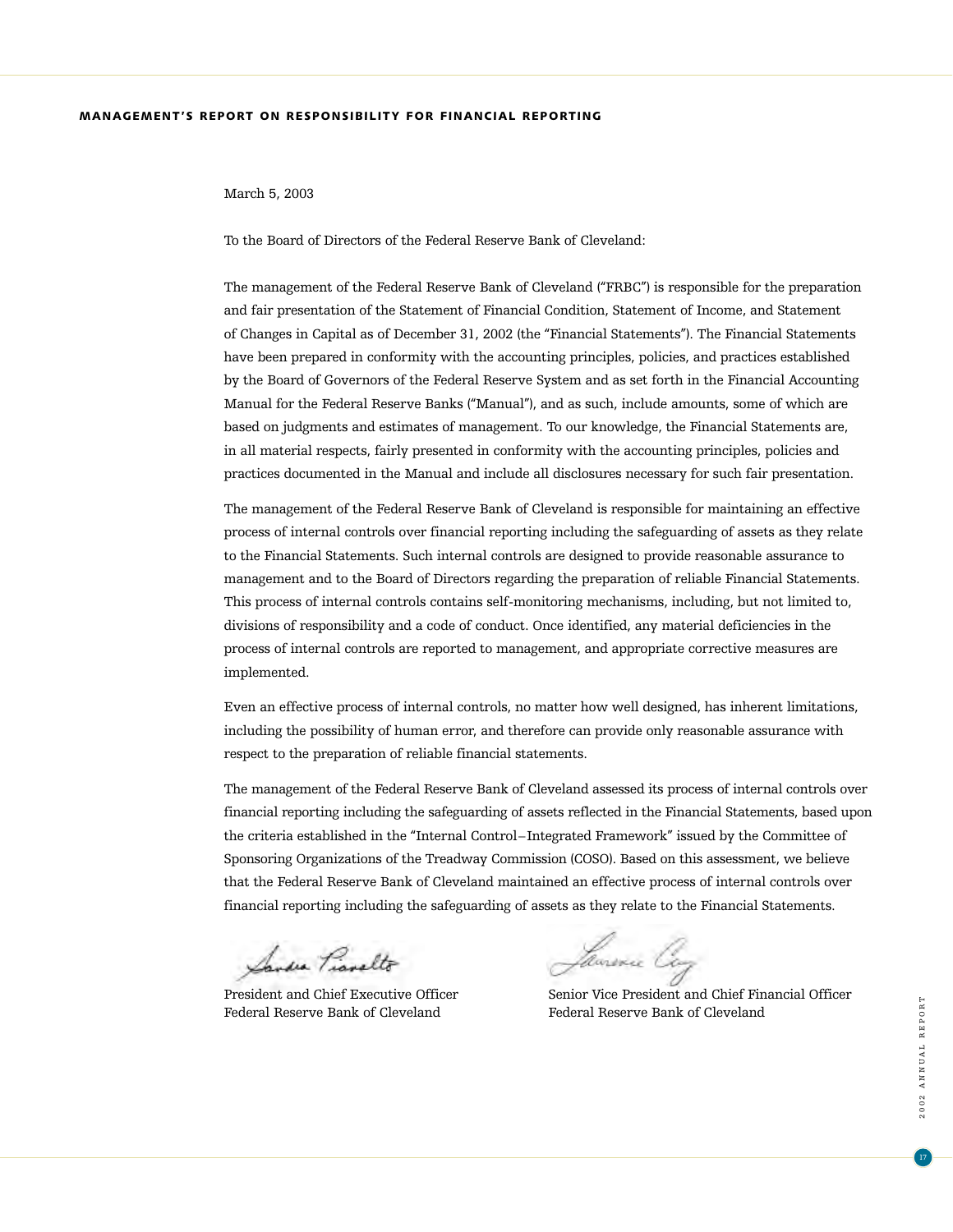# REPORT OF INDEPENDENT ACCOUNTANTS ON FINANCIAL REPORTING

PricewaterhouseCoopers L.L.P.

To the Board of Directors of the Federal Reserve Bank of Cleveland:

We have examined management's assertion that the Federal Reserve Bank of Cleveland ("FRB Cleveland") maintained effective internal control over financial reporting and the safeguarding of assets as they relate to the financial statements as of December 31, 2002, based on criteria described in "Internal Control–Integrated Framework" issued by the Committee of Sponsoring Organizations of the Treadway Commission included in the accompanying Management's Assertion. FRB Cleveland's management is responsible for maintaining effective internal control over financial reporting and the safeguarding of assets as they relate to the financial statements. Our responsibility is to express an opinion on the assertion based on our examination.

Our examination was conducted in accordance with attestation standards established by the American Institute of Certified Public Accountants, and accordingly, included obtaining an understanding of the internal control over financial reporting, testing, and evaluating the design and operating effectiveness of the internal control, and performing such other procedures as we considered necessary in the circumstances. We believe that our examination provides a reasonable basis for our opinion.

Because of inherent limitations in any internal control, misstatements due to error or fraud may occur and not be detected. Also, projections of any evaluation of the internal control over financial reporting to future periods are subject to the risk that the internal control may become inadequate because of changes in conditions, or that the degree of compliance with the policies or procedures may deteriorate.

In our opinion, management's assertion that the FRB Cleveland maintained effective internal control over financial reporting and over the safeguarding of assets as they relate to the financial statements as of December 31, 2002, is fairly stated, in all material respects, based on criteria described in "Internal Control–Integrated Framework" issued by the Committee of Sponsoring Organizations of the Treadway Commission.

picewaterhouseloopers LLP

Cleveland, Ohio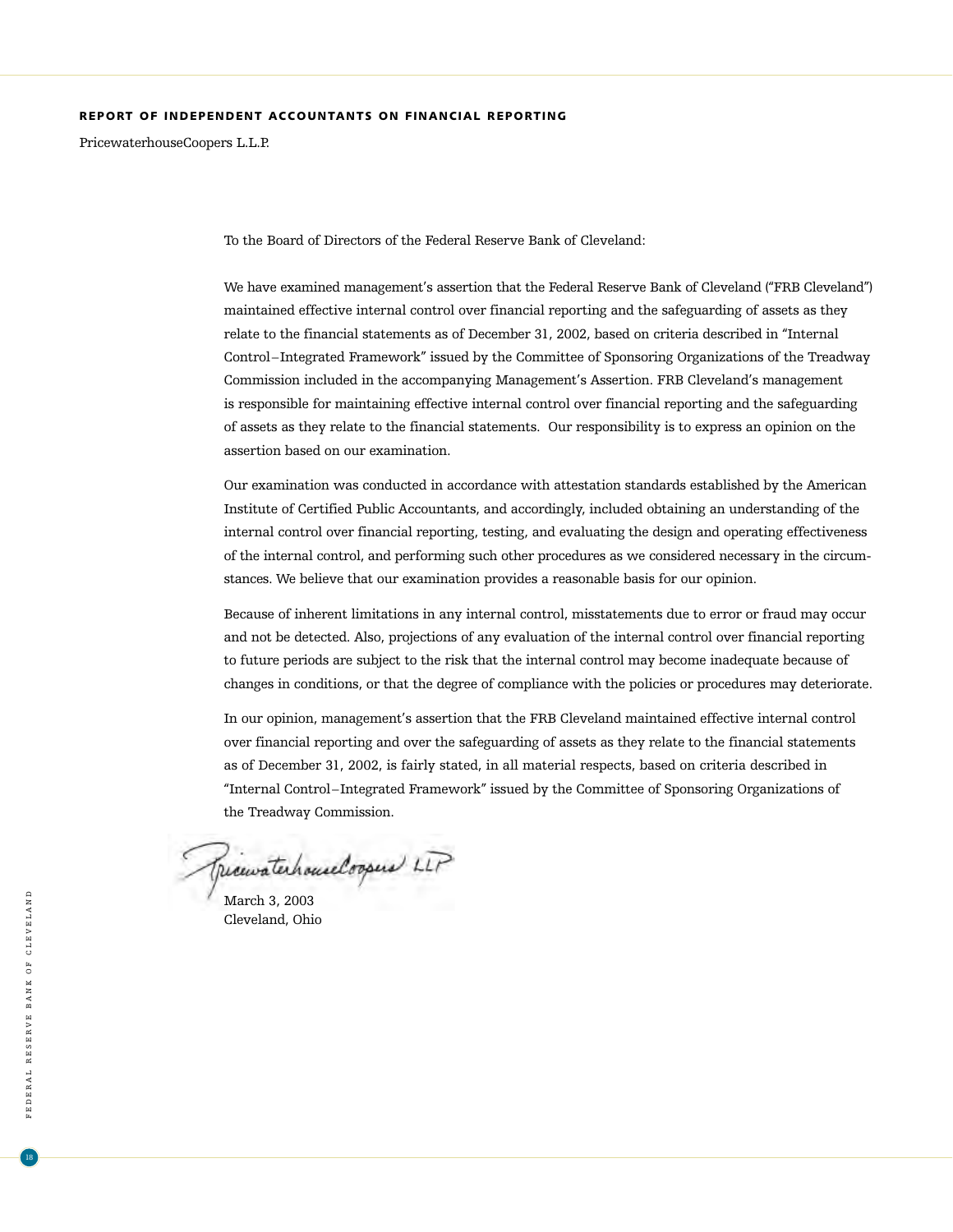# REPORT OF INDEPENDENT ACCOUNTANTS ON FINANCIAL STATEMENTS

PricewaterhouseCoopers L.L.P.

To the Board Governors of the Federal Reserve System and the Board of Directors of the Federal Reserve Bank of Cleveland:

We have audited the accompanying statements of condition of the Federal Reserve Bank of Cleveland (the "Bank") as of December 31, 2002 and 2001, and the related statements of income and changes in capital for the years then ended, which have been prepared in conformity with the accounting principles, policies, and practices established by the Board of Governors of the Federal Reserve System. These financial statements are the responsibility of the Bank's management. Our responsibility is to express an opinion on the financial statements based on our audits.

We conducted our audits in accordance with auditing standards generally accepted in the United States of America. Those standards require that we plan and perform the audit to obtain reasonable assurance about whether the financial statements are free of material misstatement. An audit includes examining, on a test basis, evidence supporting the amounts and disclosures in the financial statements. An audit also includes assessing the accounting principles used and significant estimates made by management, as well as evaluating the overall financial statement presentation. We believe that our audits provide a reasonable basis for our opinion.

As discussed in Note 3, the financial statements were prepared in conformity with the accounting principles, policies, and practices established by the Board of Governors of the Federal Reserve System. These principles, policies, and practices, which were designed to meet the specialized accounting and reporting needs of the Federal Reserve System, are set forth in the "Financial Accounting Manual for Federal Reserve Banks" and constitute a comprehensive basis of accounting other than accounting principles generally accepted in the United States.

In our opinion, the financial statements referred to above present fairly, in all material respects, the financial position of the Bank as of December 31, 2002 and 2001, and results of its operations for the years then ended, in conformity with the basis of accounting described in Note 3.

March 3, 2003

Cleveland, Ohio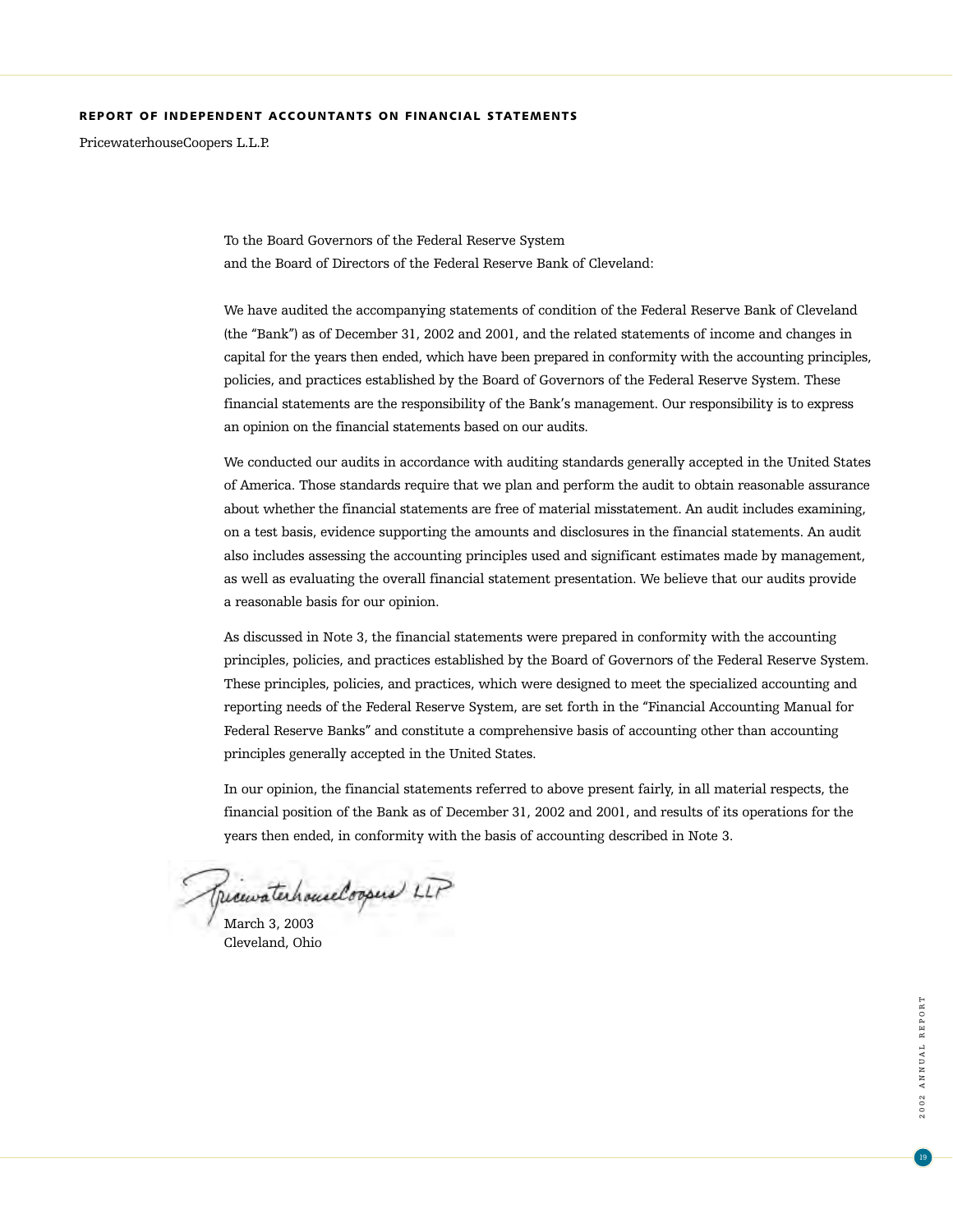# **Comparative Financial Statements**

STATEMENTS OF CONDITION (in millions)

|                                                     | As of December 31, 2002 | As of December 31, 2001 |  |
|-----------------------------------------------------|-------------------------|-------------------------|--|
| <b>ASSETS</b>                                       |                         |                         |  |
| Gold certificates                                   | \$<br>522               | \$<br>538               |  |
| Special drawing rights certificates                 | 104                     | 104                     |  |
| Coin                                                | 43                      | 61                      |  |
| Items in process of collection                      | 764                     | 219                     |  |
| U.S. government and federal agency securities, net  | 35,264                  | 32,885                  |  |
| Investments denominated in foreign currencies       | 1,531                   | 996                     |  |
| Accrued interest receivable                         | 301                     | 334                     |  |
| Bank premises and equipment, net                    | 182                     | 181                     |  |
| Other assets                                        | 64                      | 62                      |  |
| <b>Total assets</b>                                 | \$38,775                | \$35,380                |  |
| <b>LIABILITIES AND CAPITAL</b>                      |                         |                         |  |
| Liabilities:                                        |                         |                         |  |
| Federal Reserve notes outstanding, net              | \$28,170                | \$30,620                |  |
| Securities sold under agreements to repurchase      | 1,164                   |                         |  |
| Deposits:                                           |                         |                         |  |
| Depository institutions                             | 1,393                   | 1,103                   |  |
| Other deposits                                      | 4                       | 4                       |  |
| Deferred credit items                               | 685                     | 224                     |  |
| Interest on Federal Reserve notes due U.S. Treasury | 71                      | 28                      |  |
| Interdistrict settlement account                    | 5,818                   | 2,008                   |  |
| Accrued benefit costs                               | 58                      | 56                      |  |
| Other liabilities                                   | 8                       | 7                       |  |
| <b>Total liabilities</b>                            | \$37,371                | \$34,050                |  |
| Capital:                                            |                         |                         |  |
| Capital paid-in                                     | 702                     | 665                     |  |
| Surplus                                             | 702                     | 665                     |  |
| <b>Total capital</b>                                | 1,404                   | 1,330                   |  |
| <b>Total liabilities and capital</b>                | \$38,775                | \$35,380                |  |
|                                                     |                         |                         |  |

**The accompanying notes are an integral part of these financial statements.**

 $\boxed{20}$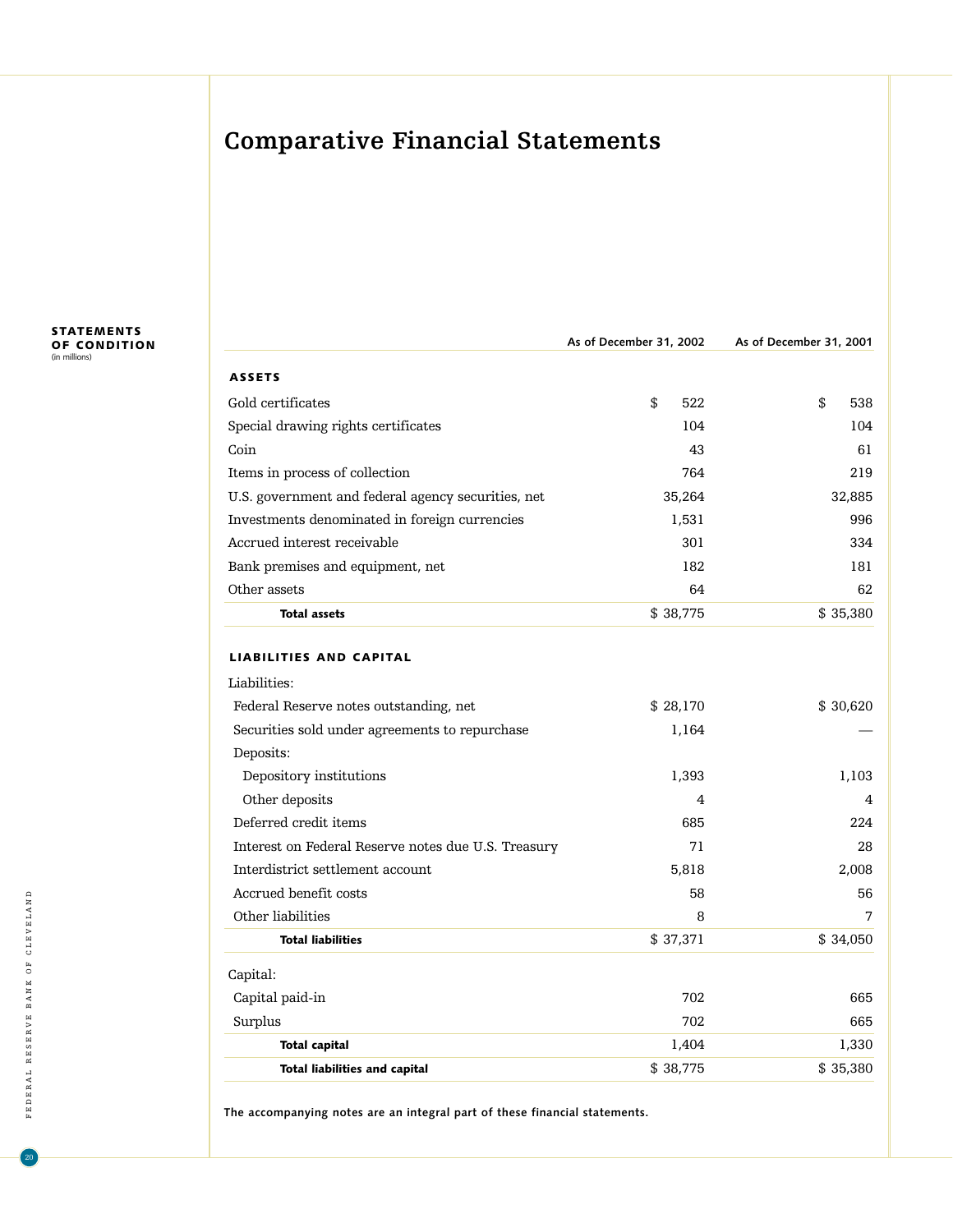# STATEMENTS OF INCOME (in millions)

|                                                                    | For the year ended<br>December 31, 2002 | For the year ended<br>December 31, 2001 |
|--------------------------------------------------------------------|-----------------------------------------|-----------------------------------------|
| Interest income:                                                   |                                         |                                         |
| Interest on U.S. government and federal agency securities          | 1,410<br>\$                             | \$<br>1,708                             |
| Interest on investments denominated in foreign currencies          | 24                                      | 22                                      |
| Interest on loans to depository institutions                       |                                         | 1                                       |
| <b>Total interest income</b>                                       | 1,434                                   | 1,731                                   |
| Interest expense:                                                  |                                         |                                         |
| Interest expense on securities sold under agreements to repurchase | 1                                       |                                         |
| <b>Net interest income</b>                                         | 1,433                                   | 1,731                                   |
| Other operating income (loss):                                     |                                         |                                         |
| Income from services                                               | 66                                      | 65                                      |
| Reimbursable services to government agencies                       | 26                                      | 23                                      |
| Foreign currency gains (losses), net                               | 194                                     | (98)                                    |
| U.S. government securities gains, net                              | 4                                       | 18                                      |
| Other income                                                       | 4                                       | 5                                       |
| Total other operating income                                       | \$<br>294                               | \$<br>13                                |
| Operating expenses:                                                |                                         |                                         |
| Salaries and other benefits                                        | 86                                      | 81                                      |
| Occupancy expense                                                  | 11                                      | 13                                      |
| Equipment expense                                                  | 13                                      | 12                                      |
| Assessments by Board of Governors                                  | 40                                      | 39                                      |
| Other expenses                                                     | 46                                      | 55                                      |
| <b>Total operating expenses</b>                                    | 196                                     | 200                                     |
| Net income prior to distribution                                   | \$<br>1,531                             | \$<br>1,544                             |
| Distribution of net income:                                        |                                         |                                         |
| Dividends paid to member banks                                     | \$<br>42                                | \$<br>30                                |
| Transferred to surplus                                             | 37                                      | 193                                     |
| Payments to U.S. Treasury as interest on Federal Reserve notes     | 1,452                                   | 1,321                                   |
| <b>Total distribution</b>                                          | 1,531<br>\$                             | 1,544<br>\$                             |

# STATEMENTS OF CHANGES IN CAPITAL (in millions)

|  | For the years ended December 31, 2002 and December 31, 2001 |
|--|-------------------------------------------------------------|
|--|-------------------------------------------------------------|

|                                                         | Capital paid-in |     | <b>Surplus</b> |     | Total capital |
|---------------------------------------------------------|-----------------|-----|----------------|-----|---------------|
| Balance at January 1, 2001 (9.4 million shares)         | \$              | 472 | \$<br>472      | \$  | 944           |
| Net income transferred to surplus                       |                 |     | 193            |     | 193           |
| Net change in capital stock issued (3.9 million shares) |                 | 193 |                |     | 193           |
| Balance at December 31, 2001 (13.3 million shares)      | \$.             | 665 | \$<br>665      | \$  | 1,330         |
| Net income transferred to surplus                       |                 |     | 37             |     | 37            |
| Net change in capital stock issued (0.7 million shares) |                 | 37  |                |     | 37            |
| Balance at December 31, 2002 (14 million shares)        | \$.             | 702 | \$<br>702      | \$. | 1.404         |
|                                                         |                 |     |                |     |               |

**The accompanying notes are an integral part of these financial statements.**

 $\boxed{21}$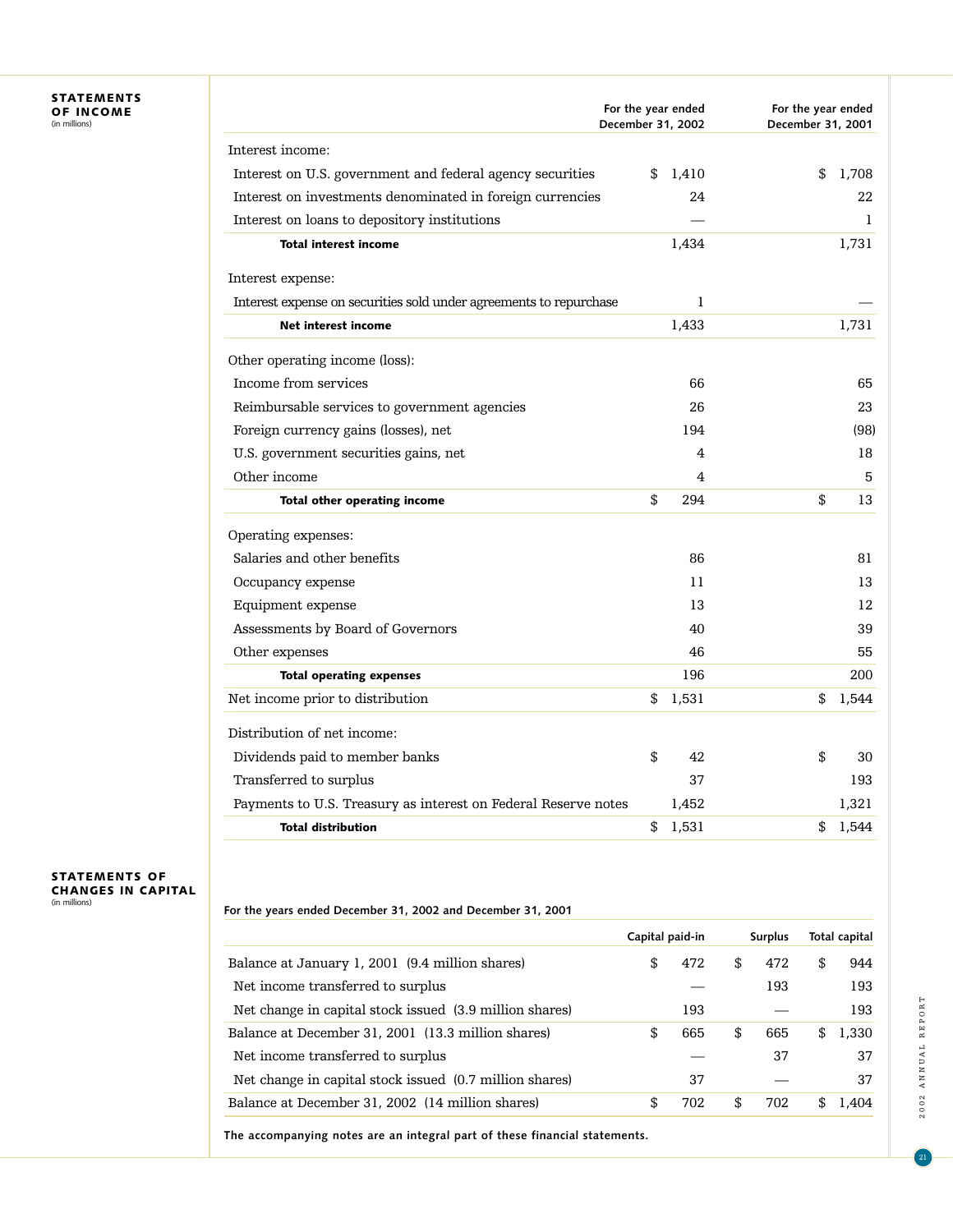# **Notes to Financial Statements**

#### 1. STRUCTURE

The Federal Reserve Bank of Cleveland ("Bank") is part of the Federal Reserve System ("System") created by Congress under the Federal Reserve Act of 1913 ("Federal Reserve Act") which established the central bank of the United States. The System consists of the Board of Governors of the Federal Reserve System ("Board of Governors") and twelve Federal Reserve Banks ("Reserve Banks"). The Reserve Banks are chartered by the federal government and possess a unique set of governmental, corporate, and central bank characteristics. The Bank and its branches in Cincinnati and Pittsburgh serve the Fourth Federal Reserve District, which includes Ohio and a portion of Kentucky, Pennsylvania, and West Virginia. Other major elements of the System are the Federal Open Market Committee ("FOMC") and the Federal Advisory Council. The FOMC is composed of members of the Board of Governors, the president of the Federal Reserve Bank of New York ("FRBNY") and, on a rotating basis, four other Reserve Bank presidents. Banks that are members of the System include all national banks and any state chartered bank that applies and is approved for membership in the System.

#### **Board of Directors**

In accordance with the Federal Reserve Act, supervision and control of the Bank are exercised by a Board of Directors. The Federal Reserve Act specifies the composition of the Board of Directors for each of the Reserve Banks. Each board is composed of nine members serving three-year terms: three directors, including those designated as Chairman and Deputy Chairman, are appointed by the Board of Governors, and six directors are elected by member banks. Of the six elected by member banks, three represent the public and three represent member banks. Member banks are divided into three classes according to size. Member banks in each class elect one director representing member banks and one representing the public. In any election of directors, each member bank receives one vote, regardless of the number of shares of Reserve Bank stock it holds.

#### 2. OPERATIONS AND SERVICES

The System performs a variety of services and operations. Functions include: formulating and conducting monetary policy; participating actively in the payments mechanism, including large-dollar transfers of funds, automated clearinghouse ("ACH") operations and check processing; distributing coin and currency; performing fiscal agency functions for the U.S. Treasury and certain federal agencies; serving as the federal government's bank; providing short-term loans to depository institutions; serving the consumer and the community by providing educational materials and information regarding consumer laws; supervising bank holding companies and state member banks; and administering other regulations of the Board of Governors. The Board of Governors' operating costs are funded through assessments on the Reserve Banks.

The FOMC establishes policy regarding open market operations, oversees these operations, and issues authorizations and directives to the FRBNY for its execution of transactions. Authorized transaction types include direct purchase and sale of securities, matched sale-purchase transactions, the purchase of securities under agreements to resell, the sale of securities under agreements to repurchase, and the lending of U.S. government securities. The FRBNY is also authorized by the FOMC to hold balances of, and to execute spot and forward foreign exchange ("F/X") and securities contracts in nine foreign currencies, maintain reciprocal currency arrangements ("F/X swaps") with various central banks, and "warehouse" foreign currencies for the U.S. Treasury and Exchange Stabilization Fund ("ESF") through the Reserve Banks.

#### 3. SIGNIFICANT ACCOUNTING POLICIES

Accounting principles for entities with the unique powers and responsibilities of the nation's central bank have not been formulated by the Financial Accounting Standards Board. The Board of Governors has developed specialized accounting principles and practices that it believes are appropriate for the significantly different nature and function of a central bank as compared to the private sector. These accounting principles and practices are documented in the *Financial Accounting Manual for Federal Reserve Banks* ("Financial Accounting Manual"), which is issued by the Board of Governors. All Reserve Banks are required to adopt and apply accounting policies and practices that are consistent with the Financial Accounting Manual.

The financial statements have been prepared in accordance with the Financial Accounting Manual. Differences exist between the accounting principles and practices of the System and accounting principles generally accepted in the United States of America ("GAAP"). The primary differences are the presentation of all security holdings at amortized cost, rather than at the fair value presentation requirements of GAAP, and the accounting for matched sale-purchase transactions as separate sales and purchases, rather than secured borrowings with pledged collateral, as is generally required by GAAP. In addition, the Bank has elected not to present a Statement of Cash Flows. The Statement of Cash Flows has not been included as the liquidity and cash position of the Bank are not of primary concern to the users of these financial statements. Other information regarding the Bank's activities is provided in, or may be derived from, the Statements of Condition, Income, and Changes in Capital. Therefore, a Statement of Cash Flows would not provide any additional useful information. There are no other significant differences between the policies outlined in the Financial Accounting Manual and GAAP.

Effective January 2001, the System implemented procedures to eliminate the sharing of costs by Reserve Banks for certain services a Reserve Bank may provide on behalf of the System. Major services provided for the System by the Bank, for which the costs were not redistributed to the other Reserve Banks, include: Retail Payment Office, Savings Bonds Software, Check Standardization Project, Cash Materials Handling Software, Audit Application Competency Center, and Electronic Access Products.

The preparation of the financial statements in conformity with the Financial Accounting Manual requires management to make certain estimates and assumptions that affect the reported amounts of assets and liabilities, disclosure of contingent assets and liabilities at the date of the financial statements, and the reported amounts of income and expenses during the reporting period. Actual results could differ from those estimates. Unique accounts and significant accounting policies are explained below.

#### a. Gold Certificates

The Secretary of the Treasury is authorized to issue gold certificates to the Reserve Banks to monetize gold held by the U.S. Treasury. Payment for the gold certificates by the Reserve Banks is made by crediting equivalent amounts in dollars into the account established for the U.S. Treasury. These gold certificates held by the Reserve Banks are required to be backed by the gold of the U.S. Treasury. The U.S. Treasury may reacquire the gold certificates at any time and the Reserve Banks must deliver them to the U.S. Treasury. At such time, the U.S. Treasury's account is charged and the Reserve Banks' gold certificate accounts are lowered. The value of gold for purposes of backing the gold certificates is set by law at \$42 2/9 a fine troy ounce. The Board of Governors allocates the gold certificates among Reserve Banks once a year based upon average Federal Reserve notes outstanding in each District.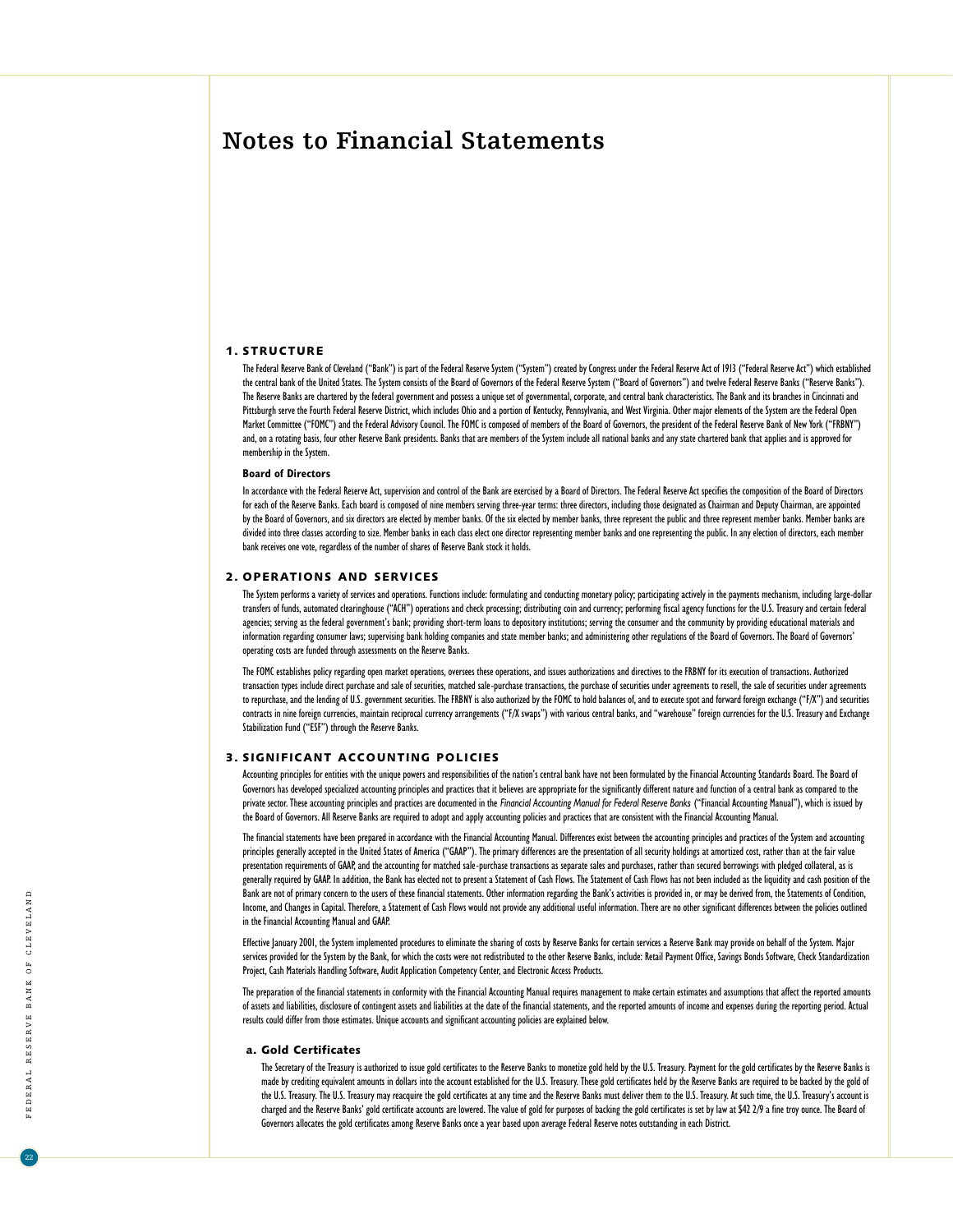#### b. Special Drawing Rights Certificates

Special drawing rights ("SDRs") are issued by the International Monetary Fund ("Fund") to its members in proportion to each member's quota in the Fund at the time of issuance. SDRs serve as a supplement to international monetary reserves and may be transferred from one national monetary authority to another. Under the law providing for United States participation in the SDR system, the Secretary of the U.S. Treasury is authorized to issue SDR certificates, somewhat like gold certificates, to the Reserve Banks. At such time, equivalent amounts in dollars are credited to the account established for the U.S. Treasury, and the Reserve Banks' SDR certificate accounts are increased. The Reserve Banks are required to purchase SDRs, at the direction of the U.S. Treasury, for the purpose of financing SDR certificate acquisitions or for financing exchange stabilization operations. At the time SDR transactions occur, the Board of Governors allocates SDR certificate transactions among Reserve Banks based upon Federal Reserve notes outstanding in each District at the end of the preceding year. There were no SDR transactions in 2002.

#### c. Loans to Depository Institutions

The Depository Institutions Deregulation and Monetary Control Act of 1980 provides that all depository institutions that maintain reservable transaction accounts or nonpersonal time deposits, as defined in Regulation D issued by the Board of Governors, have borrowing privileges at the discretion of the Reserve Banks. Borrowers execute certain lending agreements and deposit sufficient collateral before credit is extended. Loans are evaluated for collectibility, and currently all are considered collectible and fully collateralized. If loans were ever deemed to be uncollectible, an appropriate reserve would be established. Interest is accrued using the applicable discount rate established at least every fourteen days by the Boards of Directors of the Reserve Banks, subject to review by the Board of Governors. Reserve Banks retain the option to impose a surcharge above the basic rate in certain circumstances. There were no outstanding loans to depository institutions at December 31, 2002 and 2001.

#### d. U.S. Government and Federal Agency Securities and Investments Denominated in Foreign Currencies

The FOMC has designated the FRBNY to execute open market transactions on its behalf and to hold the resulting securities in the portfolio known as the System Open Market Account ("SOMA"). In addition to authorizing and directing operations in the domestic securities market, the FOMC authorizes and directs the FRBNY to execute operations in foreign markets for major currencies in order to counter disorderly conditions in exchange markets or to meet other needs specified by the FOMC in carrying out the System's central bank responsibilities. Such authorizations are reviewed and approved annually by the FOMC.

In December 2002, the FRBNY replaced matched sale-purchase ("MSP") transactions with securities sold under agreements to repurchase. MSP transactions, accounted for as separate sale and purchase transactions, are transactions in which the FRBNY sells a security and buys it back at the rate specified at the commencement of the transaction. Securities sold under agreements to repurchase are treated as secured borrowing transactions with the associated interest expense recognized over the life of the transaction.

The FRBNY has sole authorization by the FOMC to lend U.S. government securities held in the SOMA to U.S. government securities dealers and to banks participating in U.S. government securities clearing arrangements on behalf of the System, in order to facilitate the effective functioning of the domestic securities market. These securities-lending transactions are fully collateralized by other U.S. government securities. FOMC policy requires FRBNY to take possession of collateral in excess of the market values of the securities loaned. The market values of the collateral and the securities loaned are monitored by FRBNY on a daily basis, with additional collateral obtained as necessary. The securities loaned continue to be accounted for in the SOMA.

F/X contracts are contractual agreements between two parties to exchange specified currencies, at a specified price, on a specified date. Spot foreign contracts normally settle two days after the trade date, whereas the settlement date on forward contracts is negotiated between the contracting parties, but will extend beyond two days from the trade date. The FRBNY generally enters into spot contracts, with any forward contracts generally limited to the second leg of a swap/warehousing transaction.

The FRBNY, on behalf of the Reserve Banks, maintains renewable, short-term F/X swap arrangements with two authorized foreign central banks. The parties agree to exchange their currencies up to a pre-arranged maximum amount and for an agreed upon period of time (up to twelve months), at an agreed upon interest rate. These arrangements give the FOMC temporary access to foreign currencies that it may need for intervention operations to support the dollar and give the partner foreign central bank temporary access to dollars it may need to support its own currency. Drawings under F/X swap arrangements can be initiated by either the FRBNY or the partner foreign central bank, and must be agreed to by the drawee. The F/X swaps are structured so that the party initiating the transaction (the drawer) bears the exchange rate risk upon maturity. The FRBNY will generally invest the foreign currency received under an F/X swap in interest-bearing instruments.

Warehousing is an arrangement under which the FOMC agrees to exchange, at the request of the Treasury, U.S. dollars for foreign currencies held by the Treasury or ESF over a limited period of time. The purpose of the warehousing facility is to supplement the U.S. dollar resources of the Treasury and ESF for financing purchases of foreign currencies and related international operations.

In connection with its foreign currency activities, the FRBNY, on behalf of the Reserve Banks, may enter into contracts which contain varying degrees of off-balance sheet market risk, because they represent contractual commitments involving future settlement and counter-party credit risk. The FRBNY controls credit risk by obtaining credit approvals, establishing transaction limits, and performing daily monitoring procedures.

While the application of current market prices to the securities currently held in the SOMA portfolio and investments denominated in foreign currencies may result in values substantially above or below their carrying values, these unrealized changes in value would have no direct effect on the quantity of reserves available to the banking system or on the prospects for future Reserve Bank earnings or capital. Both the domestic and foreign components of the SOMA portfolio from time to time involve transactions that can result in gains or losses when holdings are sold prior to maturity. Decisions regarding the securities and foreign currencies transactions, including their purchase and sale, are motivated by monetary policy objectives rather than profit. Accordingly, market values, earnings, and any gains or losses resulting from the sale of such currencies and securities are incidental to the open market operations and do not motivate its activities or policy decisions.

U.S. government and federal agency securities and investments denominated in foreign currencies comprising the SOMA are recorded at cost, on a settlement-date basis, and adjusted for amortization of premiums or accretion of discounts on a straight-line basis. Interest income is accrued on a straight-line basis and is reported as "Interest on U.S. government and federal agency securities" or "Interest on investments denominated in foreign currencies," as appropriate. Income earned on securities lending transactions is reported as a component of "Other income." Gains and losses resulting from sales of securities are determined by specific issues based on average cost. Gains and losses on the sales of U.S. government and federal agency securities are reported as "U.S. government securities gains, net." Foreign-currency-denominated assets are revalued daily at current foreign currency market exchange rates in order to report these assets in U.S. dollars. Realized and unrealized gains and losses on investments denominated in foreign currencies are reported as "Foreign currency gains (losses), net." Foreign currencies held through F/X swaps, when initiated by the counter-party, and warehousing arrangements are revalued daily, with the unrealized gain or loss reported by the FRBNY as a component of "Other assets" or "Other liabilities," as appropriate.

Balances of U.S. government and federal agency securities bought outright, securities sold under agreements to repurchase, securities loaned, investments denominated in foreign currency, interest income and expense, securities lending fee income, amortization of premiums and discounts on securities bought outright, gains and losses on sales of securities, and realized and unrealized gains and losses on investments denominated in foreign currencies, excluding those held under an F/X swap arrangement, are allocated to each Reserve Bank. Income from securities lending transactions undertaken by the FRBNY are also allocated to each Reserve Bank. Securities purchased under agreements to resell and unrealized gains and losses on the revaluation of foreign currency holdings under F/X swaps and warehousing arrangements are allocated to the FRBNY and not to other Reserve Banks.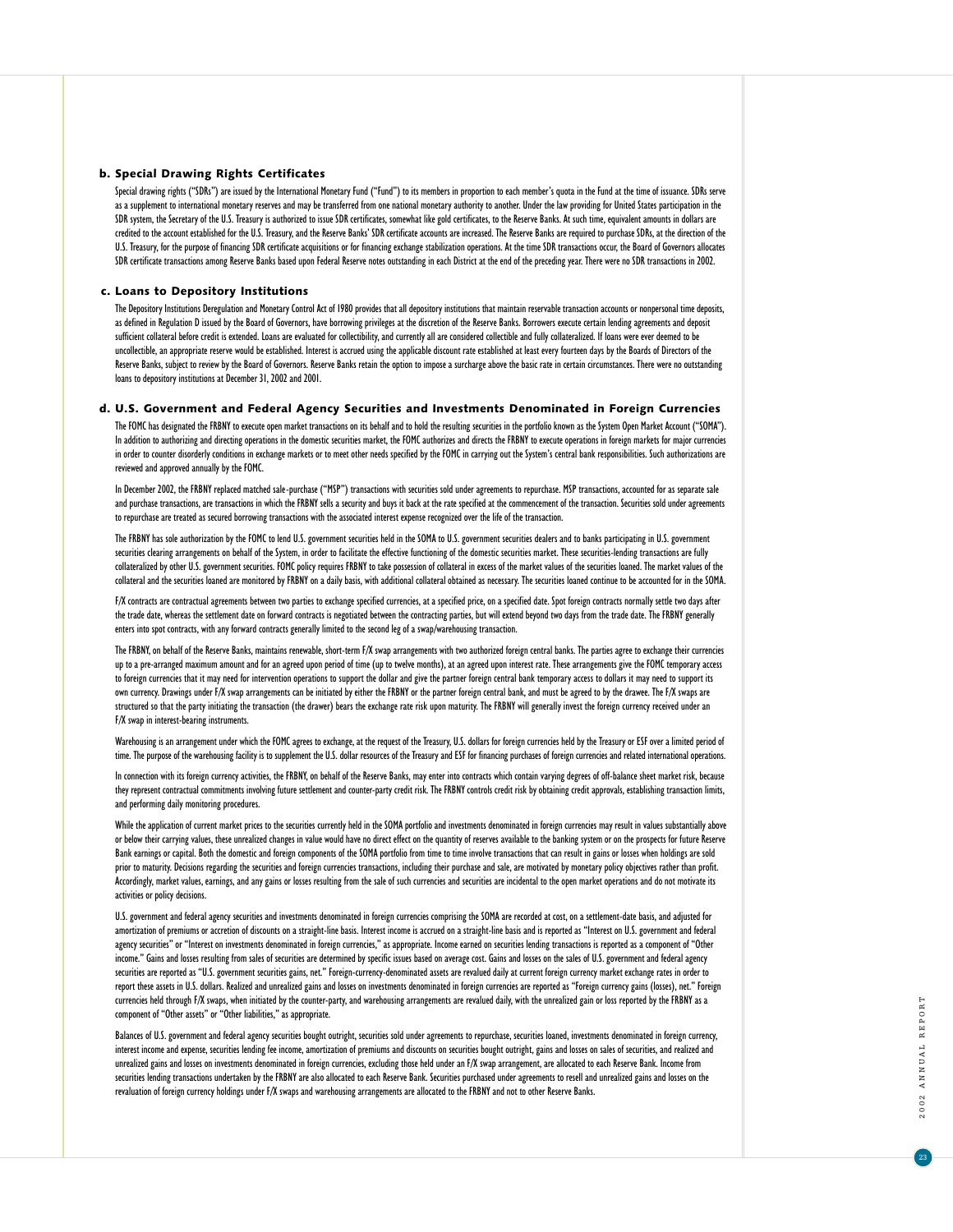#### e. Bank Premises, Equipment, and Software

Bank premises and equipment are stated at cost less accumulated depreciation. Depreciation is calculated on a straight-line basis over estimated useful lives of assets ranging from two to fifty years. New assets, major alterations, renovations and improvements are capitalized at cost as additions to the asset accounts. Maintenance, repairs and minor replacements are charged to operations in the year incurred. Costs incurred for software, either developed internally or acquired for internal use, during the application development stage are capitalized based on the cost of direct services and materials associated with designing, coding, installing, or testing software.

#### f. Interdistrict Settlement Account

At the close of business each day, all Reserve Banks and branches assemble the payments due to or from other Reserve Banks and branches as a result of transactions involving accounts residing in other Districts that occurred during the day's operations. Such transactions may include funds settlement, check clearing and ACH operations, and allocations of shared expenses. The cumulative net amount due to or from other Reserve Banks is reported as the "Interdistrict settlement account."

### g. Federal Reserve Notes

Federal Reserve notes are the circulating currency of the United States. These notes are issued through the various Federal Reserve agents (the Chairman of the Board of Directors of each Reserve Bank) to the Reserve Banks upon deposit with such agents of certain classes of collateral security, typically U.S. government securities. These notes are identified as issued to a specific Reserve Bank. The Federal Reserve Act provides that the collateral security tendered by the Reserve Bank to the Federal Reserve agent must be equal to the sum of the notes applied for by such Reserve Bank. In accordance with the Federal Reserve Act, gold certificates, special drawing rights certificates, U.S. government and federal agency securities, securities purchased under agreements to resell, loans to depository institutions, and investments denominated in foreign currencies are pledged as collateral for net Federal Reserve notes outstanding. The collateral value is equal to the book value of the collateral tendered, with the exception of securities, whose collateral value is equal to the par value of the securities tendered, and securities purchased under agreements to resell, which are valued at the contract amount. The par value of securities pledged for securities sold under agreements to repurchase is similarly deducted. The Board of Governors may, at any time, call upon a Reserve Bank for additional security to adequately collateralize the Federal Reserve notes. The Reserve Banks have entered into an agreement which provides for certain assets of the Reserve Banks to be jointly pledged as collateral for the Federal Reserve notes of all Reserve Banks in order to satisfy their obligation of providing sufficient collateral for outstanding Federal Reserve notes. In the event that this collateral is insufficient, the Federal Reserve Act provides that Federal Reserve notes become a first and paramount lien on all the assets of the Reserve Banks. Finally, as obligations of the United States, Federal Reserve notes are backed by the full faith and credit of the United States government.

The "Federal Reserve notes outstanding, net" account represents the Bank's Federal Reserve notes outstanding, reduced by its currency holdings of \$4,417 million and \$4,316 million at December 31, 2002 and 2001, respectively.

#### h. Capital Paid-in

The Federal Reserve Act requires that each member bank subscribe to the capital stock of the Reserve Bank in an amount equal to 6 percent of the capital and surplus of the member bank. As a member bank's capital and surplus changes, its holdings of the Reserve Bank's stock must be adjusted. Member banks are those state chartered banks that apply and are approved for membership in the System and all national banks. Currently, only one-half of the subscription is paid-in and the remainder is subject to call. These shares are nonvoting with a par value of \$100. They may not be transferred or hypothecated. By law, each member bank is entitled to receive an annual dividend of 6 percent on the paid-in capital stock. This cumulative dividend is paid semiannually. A member bank is liable for Reserve Bank liabilities up to twice the par value of stock subscribed by it.

### i. Surplus

The Board of Governors requires Reserve Banks to maintain a surplus equal to the amount of capital paid-in as of December 31. This amount is intended to provide additional capital and reduce the possibility that the Reserve Banks would be required to call on member banks for additional capital. Pursuant to Section 16 of the Federal Reserve Act, Reserve Banks are required by the Board of Governors to transfer to the U.S. Treasury excess earnings, after providing for the costs of operations, payment of dividends, and reservation of an amount necessary to equate surplus with capital paid-in.

In the event of losses or a substantial increase in capital, payments to the U.S. Treasury are suspended until such losses are recovered through subsequent earnings. Weekly payments to the U.S. Treasury may vary significantly.

#### j. Income and Costs Related to Treasury Services

The Bank is required by the Federal Reserve Act to serve as fiscal agent and depository of the United States. By statute, the Department of the Treasury is permitted, but not required, to pay for these services.

#### k. Taxes

The Reserve Banks are exempt from federal, state, and local taxes, except for taxes on real property, which are reported as a component of "Occupancy expense."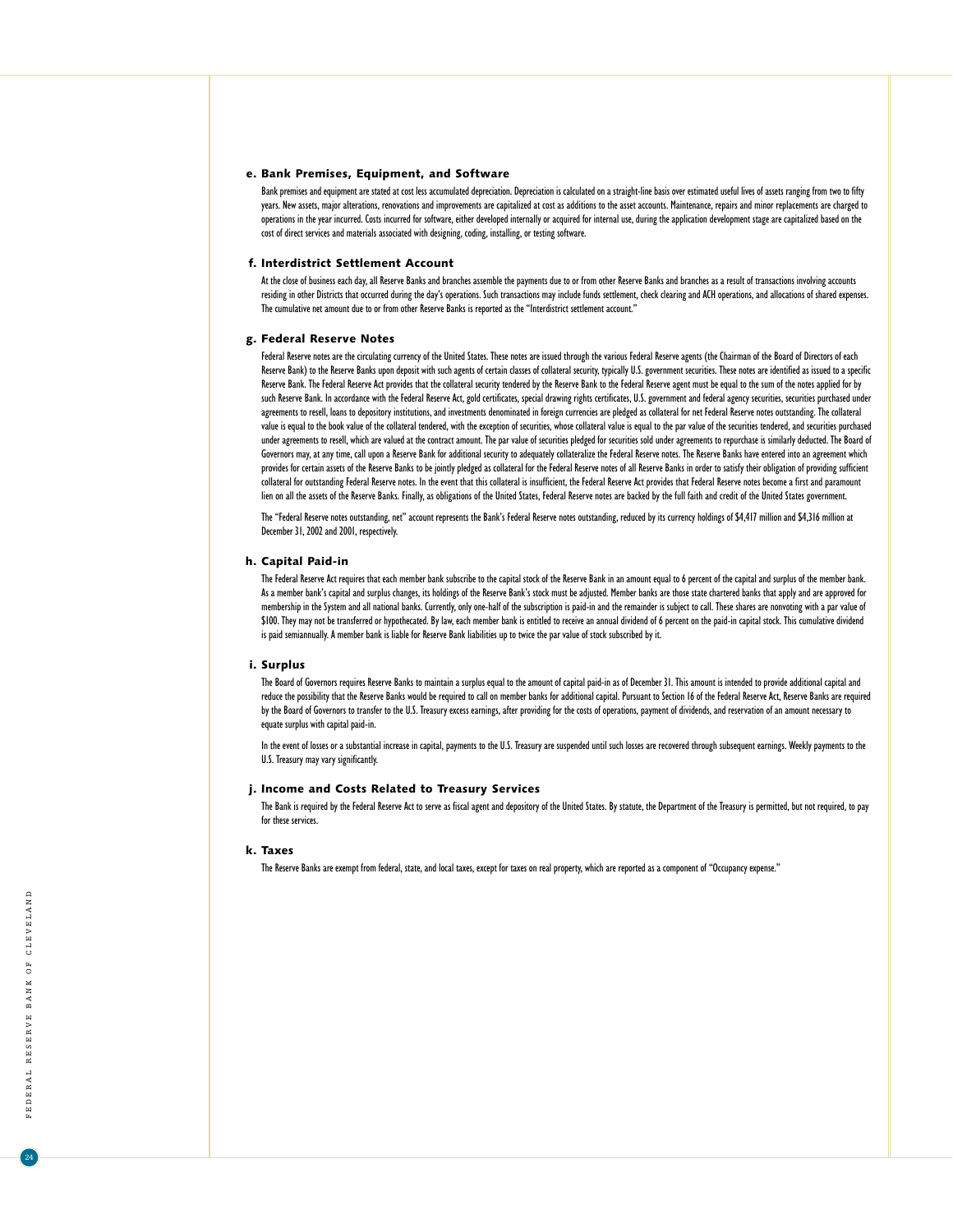# 4. U.S. GOVERNMENT AND FEDERAL AGENCY SECURITIES

Securities bought outright are held in the SOMA at the FRBNY. An undivided interest in SOMA activity and the related premiums, discounts, and income, with the exception of securities purchased under agreements to resell, is allocated to each Reserve Bank on a percentage basis derived from an annual settlement of interdistrict clearings. The settlement, performed in April of each year, equalizes Reserve Bank gold certificate holdings to Federal Reserve notes outstanding. The Bank's allocated share of SOMA balances was approximately 5.517 percent and 5.854 percent at December 31, 2002 and 2001, respectively.

The Bank's allocated share of securities held in the SOMA at December 31, that were bought outright, was as follows (in millions):

|                                | 2002         |    | 2001   |
|--------------------------------|--------------|----|--------|
| Par value:                     |              |    |        |
| Federal agency                 | \$<br>ı      | \$ |        |
| U.S. government:               |              |    |        |
| <b>Bills</b>                   | 12,507       |    | 10,659 |
| <b>Notes</b>                   | 16,436       |    | 15,569 |
| <b>Bonds</b>                   | 5,784        |    | 6,069  |
| Total par value                | 34,728       |    | 32,298 |
| <b>Unamortized premiums</b>    | 594          |    | 662    |
| <b>Unaccreted discounts</b>    | (58)         |    | (75)   |
| <b>Total allocated to Bank</b> | \$<br>35,264 | S  | 32,885 |

Total SOMA securities bought outright were \$639,125 million and \$561,701 million at December 31, 2002 and 2001, respectively.

The maturity distribution of U.S. government and federal agency securities bought outright, which were allocated to the Bank at December 31, 2002, was as follows (in millions):

Par value

|                                      |                            | <b>TAI VAIUE</b>           |        |
|--------------------------------------|----------------------------|----------------------------|--------|
| <b>Maturities of Securities Held</b> | U.S. government securities | Federal agency obligations | Total  |
| Within 15 days                       | 1,514<br>P                 |                            | 1,514  |
| 16 days to 90 days                   | 8,509                      |                            | 8,509  |
| 91 days to 1 year                    | 7,826                      |                            | 7,827  |
| Over I year to 5 years               | 9,532                      |                            | 9,532  |
| Over 5 years to 10 years             | 2,941                      |                            | 2,941  |
| Over 10 years                        | 4,405                      |                            | 4,405  |
| Total                                | 34,727                     |                            | 34,728 |
|                                      |                            |                            |        |

As mentioned in footnote 3, in December 2002, the FRBNY replaced MSP transactions with securities sold under agreements to repurchase. At December 31, 2002, securities sold under agreements to repurchase with a contract amount of \$21,091 million and a par value of \$21,098 million were outstanding, of which \$1,164 million and \$1,164 million, respectively, were allocated to the Bank. At December 31, 2001, MSP transactions involving U.S. government securities with a par value of \$23,188 million were outstanding, of which \$1,358 million was allocated to the Bank. Securities sold under agreements to repurchase and MSP transactions are generally overnight arrangements.

At December 31, 2002 and 2001, U.S. government securities with par values of \$1,841 million and \$7,345 million, respectively, were loaned from the SOMA, of which \$102 million and \$430 million were allocated to the Bank.

 $\boxed{25}$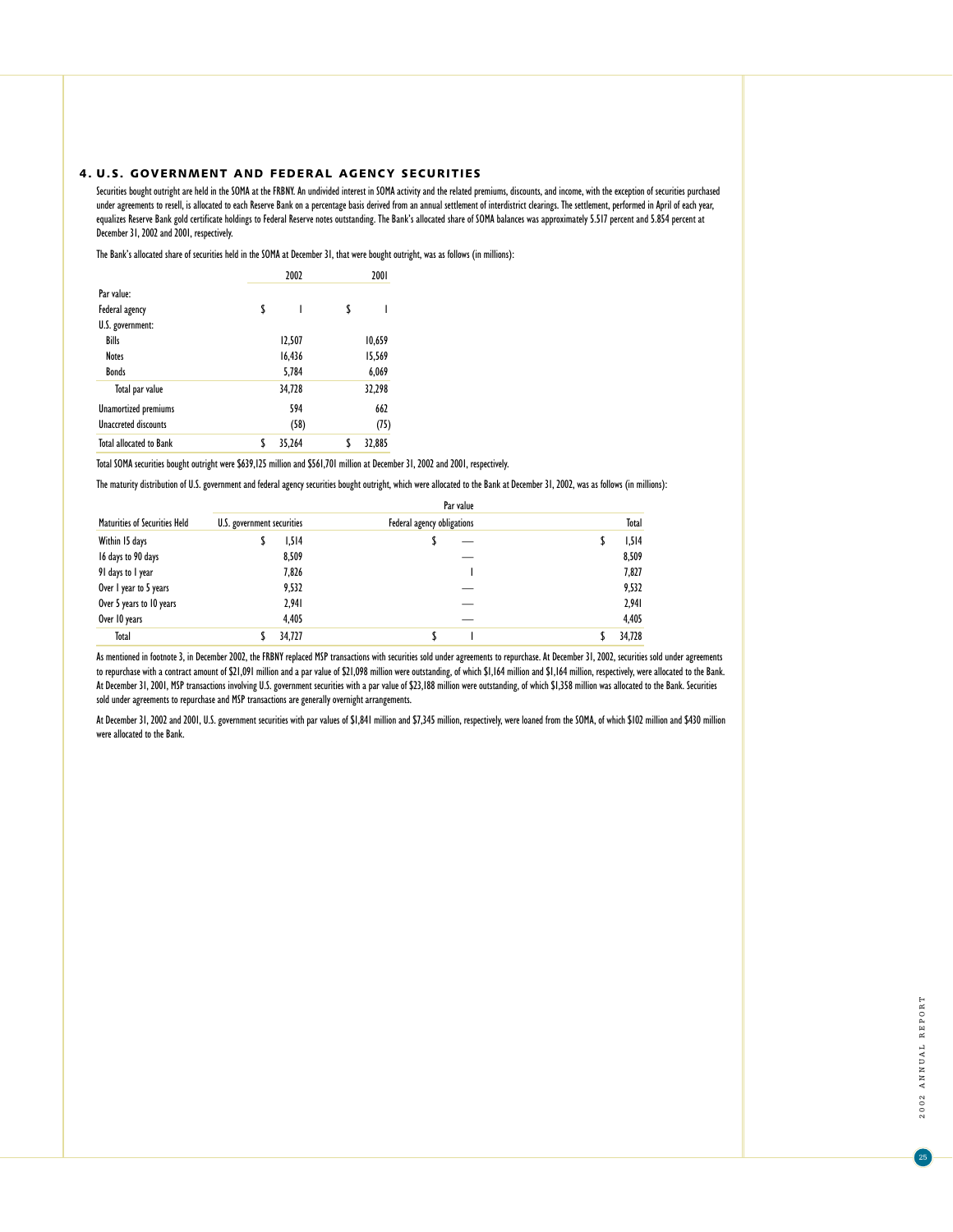# 5. INVESTMENTS DENOMINATED IN FOREIGN CURRENCIES

The FRBNY, on behalf of the Reserve Banks, holds foreign currency deposits with foreign central banks and the Bank for International Settlements, and invests in foreign government debt instruments. Foreign government debt instruments held include both securities bought outright and securities purchased under agreements to resell. These investments are guaranteed as to principal and interest by the foreign governments.

Each Reserve Bank is allocated a share of foreign-currency-denominated assets, the related interest income, and realized and unrealized foreign currency gains and losses, with the exception of unrealized gains and losses on F/X swaps and warehousing transactions. This allocation is based on the ratio of each Reserve Bank's capital and surplus to aggregate capital and surplus at the preceding December 31. The Bank's allocated share of investments denominated in foreign currencies was approximately 9.053 percent and 6.844 percent at December 31, 2002 and 2001, respectively.

The Bank's allocated share of investments denominated in foreign currencies, valued at current foreign currency market exchange rates at December 31, was as follows (in millions):

|                                                               | 2002  |   | 2001 |
|---------------------------------------------------------------|-------|---|------|
| European Union Euro:                                          |       |   |      |
| Foreign currency deposits                                     | 505   | ٢ | 314  |
| Government debt instruments including<br>agreements to resell | 299   |   | 185  |
| Japanese Yen:                                                 |       |   |      |
| Foreign currency deposits                                     | 162   |   | 129  |
| Government debt instruments including<br>agreements to resell | 558   |   | 364  |
| <b>Accrued interest</b>                                       | 7     |   | 4    |
| Total                                                         | 1.531 |   | 996  |

Total investments denominated in foreign currencies were \$16,913 million and \$14,559 million at December 31, 2002 and 2001, respectively.

The maturity distribution of investments denominated in foreign currencies which were allocated to the Bank at December 31, 2002, was as follows (in millions):

| Maturities of investments denominated in foreign currencies |       |
|-------------------------------------------------------------|-------|
| Within I year                                               | I.413 |
| Over I year to 5 years                                      | 87    |
| Over 5 years to 10 years                                    | 36    |
| Over 10 years                                               |       |
| Total                                                       | 1.531 |

At December 31, 2002 and 2001, there were no open foreign exchange contracts or outstanding F/X swaps.

At December 31, 2002 and 2001, the warehousing facility was \$5,000 million, with zero balance outstanding.

#### 6. BANK PREMISES AND EQUIPMENT

|  | A summary of bank premises and equipment at December 31 is as follows (in millions): |  |  |
|--|--------------------------------------------------------------------------------------|--|--|
|  |                                                                                      |  |  |

|                                  | 2002 | 2001 |
|----------------------------------|------|------|
| Bank premises and equipment:     |      |      |
| Land                             |      |      |
| <b>Buildings</b>                 | 150  | 149  |
| Building machinery and equipment | 45   | 43   |
| Construction in progress         | 7    |      |
| Furniture and equipment          | 71   | 73   |
|                                  | 275  | 273  |
| Accumulated depreciation         | (93) | (92) |
| Bank premises and equipment, net | 182  | 181  |

Depreciation expense was \$11 million and \$12 million for the years ended December 31, 2002 and 2001, respectively.

The Bank leases unused space to outside tenants. Those leases have terms ranging from one to thirteen years. Rental income from such leases was \$1 million for each of the years ended December 31, 2002 and 2001. Future minimum lease payments under noncancelable agreements in existence at December 31, 2002, were (in millions):

| 2003              |    |
|-------------------|----|
| 2004              |    |
| 2005              |    |
| 2006              |    |
| 2007              |    |
| <b>Thereafter</b> | 5  |
|                   | 10 |

 $\boxed{26}$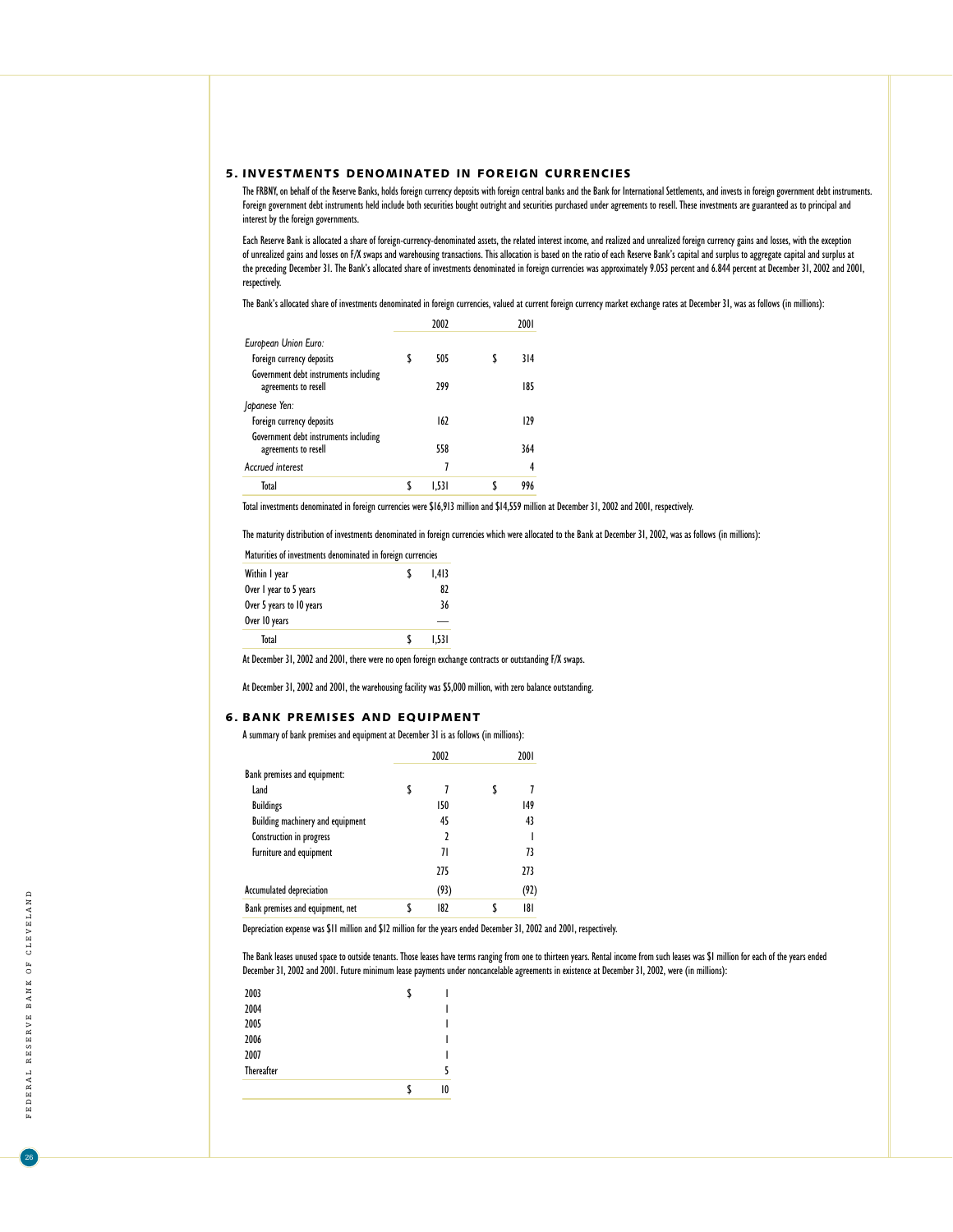### 7. COMMITMENTS AND CONTINGENCIES

At December 31, 2002, the Bank was obligated under noncancelable leases for premises and equipment with terms ranging from one to approximately five years. These leases provide for increased rentals based upon increases in real estate taxes, operating costs or selected price indices.

Rental expense under operating leases for certain operating facilities, warehouses, and data processing and office equipment (including taxes, insurance and maintenance when included in rent), net of sublease rentals, was \$1 million for each of the years ended December 31, 2002 and 2001. Certain of the Bank's leases have options to renew.

Future minimum rental payments under noncancelable operating leases and capital leases, net of sublease rentals, with terms of one year or more, at December 31, 2002, were (in thousands):

|                   | <b>Operating</b> |  |
|-------------------|------------------|--|
| 2003              | \$<br>140        |  |
| 2004              | 144              |  |
| 2005              | 147              |  |
| 2006              | 5                |  |
| 2007              | 102              |  |
| <b>Thereafter</b> | 0                |  |
|                   | \$<br>684        |  |

At December 31, 2002, the Bank, acting on behalf of the Reserve Banks, had contractual commitments through the year 2005 totaling \$27 million, none of which has been recognized. These contracts represent equipment, maintenance, software, and other miscellaneous costs for Check operations and the Check Modernization project that will be allocated annually to other Reserve Banks. It is estimated that the Bank's allocation share will be \$6 million.

Under the Insurance Agreement of the Federal Reserve Banks dated as of March 2, 1999, each of the Reserve Banks has agreed to bear, on a per incident basis, a pro rata share of losses in excess of I percent of the capital paid-in of the claiming Reserve Bank, up to 50 percent of the total capital paid-in of all Reserve Banks. Losses are borne in the ratio that a Reserve Bank's capital paid-in bears to the total capital paid-in of all Reserve Banks at the beginning of the calendar year in which the loss is shared. No claims were outstanding under such agreement at December 31, 2002 or 2001.

The Bank is involved in certain legal actions and claims arising in the ordinary course of business. Although it is difficult to predict the ultimate outcome of these actions, in management's opinion, based on discussions with counsel, the aforementioned litigation and claims will be resolved without material adverse effect on the financial position or results of operations of the Bank.

# 8. RETIREMENT AND THRIFT PLANS

#### **Retirement Plans**

The Bank currently offers two defined benefit retirement plans to its employees, based on length of service and level of compensation. Substantially all of the Bank's employees participate in the Retirement Plan for Employees of the Federal Reserve System ("System Plan") and the Benefit Equalization Retirement Plan ("BEP"), and certain Bank officers participate in a Supplemental Employee Retirement Plan ("SERP"). The System Plan is a multi-employer plan with contributions fully funded by participating employers. No separate accounting is maintained of assets contributed by the participating employers. The Bank's projected benefit obligation and net pension costs for the BEP at December 31, 2002 and 2001, and for the SERP at December 31, 2002, and for the years then ended, are not material.

### **Thrift Plan**

Employees of the Bank may also participate in the defined contribution Thrift Plan for Employees of the Federal Reserve System ("Thrift Plan"). The Bank's Thrift Plan contributions totaled \$3 million for each of the years ended December 31, 2002 and 2001, and are reported as a component of "Salaries and other benefits."

### 9. POSTRETIREMENT BENEFITS OTHER THAN PENSIONS AND POSTEMPLOYMENT BENEFITS

#### **Postretirement Benefits Other Than Pensions**

In addition to the Bank's retirement plans, employees who have met certain age and length of service requirements are eligible for both medical benefits and life insurance coverage during retirement.

The Bank funds benefits payable under the medical and life insurance plans as due and, accordingly, has no plan assets. Net postretirement benefit costs are actuarially determined using a January I measurement date.

Following is a reconciliation of beginning and ending balances of the benefit obligation (in millions):

|                                                              |  | 2002  |   | 2001  |  |
|--------------------------------------------------------------|--|-------|---|-------|--|
| Accumulated postretirement benefit obligation at January I   |  | 40.8  | S | 39.4  |  |
| Service cost-benefits earned during the period               |  | IJ    |   | 1.0   |  |
| Interest cost of accumulated benefit obligation              |  | 2.8   |   | 2.7   |  |
| <b>Actuarial loss</b>                                        |  | 1.6   |   | 0.4   |  |
| Contributions by plan participants                           |  | 0.2   |   | 0.2   |  |
| <b>Benefits</b> paid                                         |  | (2.0) |   | (1.9) |  |
| Plan amendments                                              |  |       |   | (1.0) |  |
| Accumulated postretirement benefit obligation at December 31 |  | 44.5  | S | 40.8  |  |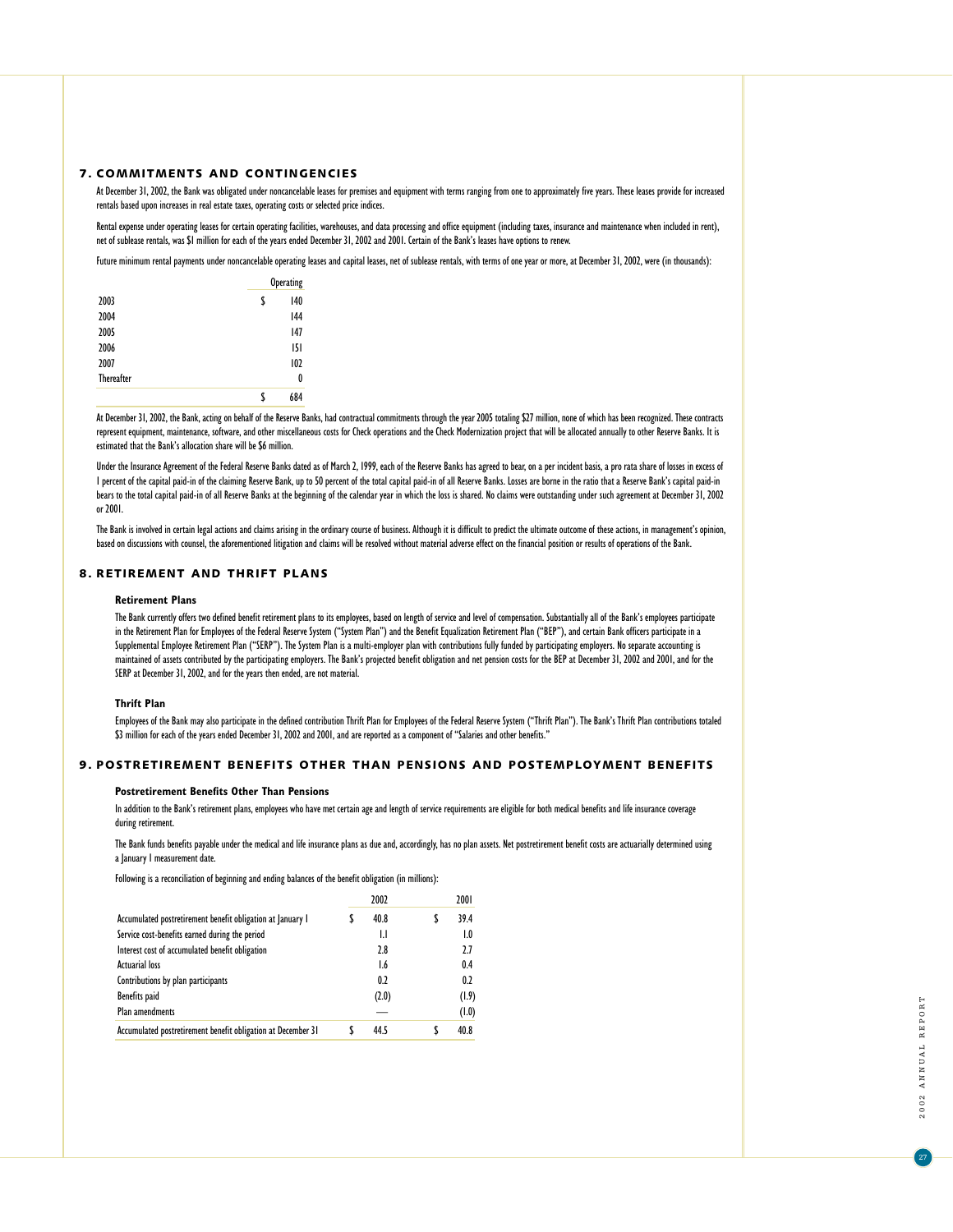Following is a reconciliation of the beginning and ending balance of the plan assets, the unfunded postretirement benefit obligation, and the accrued postretirement benefit costs (in millions):

|                                                        | 2002       | 2001       |
|--------------------------------------------------------|------------|------------|
| Fair value of plan assets at January I                 | \$         | \$         |
| Actual return on plan assets                           |            |            |
| Contributions by the employer                          | 1.8        | 1.7        |
| Contributions by plan participants                     | 0.2        | 0.2        |
| Benefits paid                                          | (2.0)      | (1.9)      |
| Fair value of plan assets at December 31               | \$         | \$         |
| Unfunded postretirement benefit obligation             | \$<br>44.5 | \$<br>40.8 |
| Unrecognized initial net transition asset (obligation) |            |            |
| Unrecognized prior service cost                        | 0.9        | 1.0        |
| Unrecognized net actuarial gain                        | 6.3        | 8.2        |
| Accrued postretirement benefit costs                   | 51.7       | 50.0       |

Accrued postretirement benefit costs are reported as a component of "Accrued benefit costs."

At December 31, 2002 and 2001, the weighted average discount rate assumptions used in developing the benefit obligation were 6.75 percent and 7.00 percent, respectively.

For measurement purposes, a 9.00 percent annual rate of increase in the cost of covered health care benefits was assumed for 2003. Ultimately, the health care cost trend rate is expected to decrease gradually to 5.00 percent by 2008, and remain at that level thereafter.

Assumed health care cost trend rates have a significant effect on the amounts reported for health care plans. A one percentage point change in assumed health care cost trend rates would have the following effects for the year ended December 31, 2002 (in millions):

|                                                                                                             | One percentage point increase |     | One percentage point decrease |  |  |
|-------------------------------------------------------------------------------------------------------------|-------------------------------|-----|-------------------------------|--|--|
| Effect on aggregate of service and interest cost components of<br>net periodic postretirement benefit costs |                               | 0.8 | (0.6)                         |  |  |
| Effect on accumulated postretirement benefit obligation                                                     |                               |     | (5.9)                         |  |  |

The following is a summary of the components of net periodic postretirement benefit costs for the years ended December 31 (in millions):

|                                                 | 2002  | 2001  |
|-------------------------------------------------|-------|-------|
| Service cost-benefits earned during the period  | IJ    | 1.0   |
| Interest cost of accumulated benefit obligation | 2.8   | 2.7   |
| Amortization of prior service cost              | (0.1) |       |
| Recognized net actuarial loss                   | (0.2) | (0.6) |
| Net periodic postretirement benefit costs       | 36    | 31    |

Net periodic postretirement benefit costs are reported as a component of "Salaries and other benefits."

#### **Postemployment Benefits**

The Bank offers benefits to former or inactive employees. Postemployment benefit costs are actuarially determined and include the cost of medical and dental insurance, survivor income, disability benefits, and self-insured workers' compensation expenses. Costs were projected using the same discount rate and health care trend rates as were used for projecting postretirement costs. The accrued postemployment benefit costs recognized by the Bank at December 31, 2002 and 2001, were \$7 million and \$6 million, respectively. This cost is included as a component of "Accrued benefit costs." Net periodic postemployment benefit costs included in 2002 and 2001 operating expenses were \$1 million for each of the years ended December 31, 2002 and 2001.

#### 10. SUBSEQUENT EVENT

In January 2003, the System announced plans to restructure its check collection operations. The restructuring plans include streamlining the check management structure, reducing staff, decreasing the number of check-processing locations, and increasing processing capacity in other locations. The restructuring, which is expected to begin in 2003 and conclude by the end of 2004, will result in the Bank discontinuing its check operations at the Pittsburgh office, increasing its check processing capacity at the Cleveland and Cincinnati offices, and consolidating its check adjustment function at the Cleveland office. At this time, the Reserve Banks have not developed detailed estimates of the cost of the restructuring plan in the aggregate or for the individual Reserve Banks affected.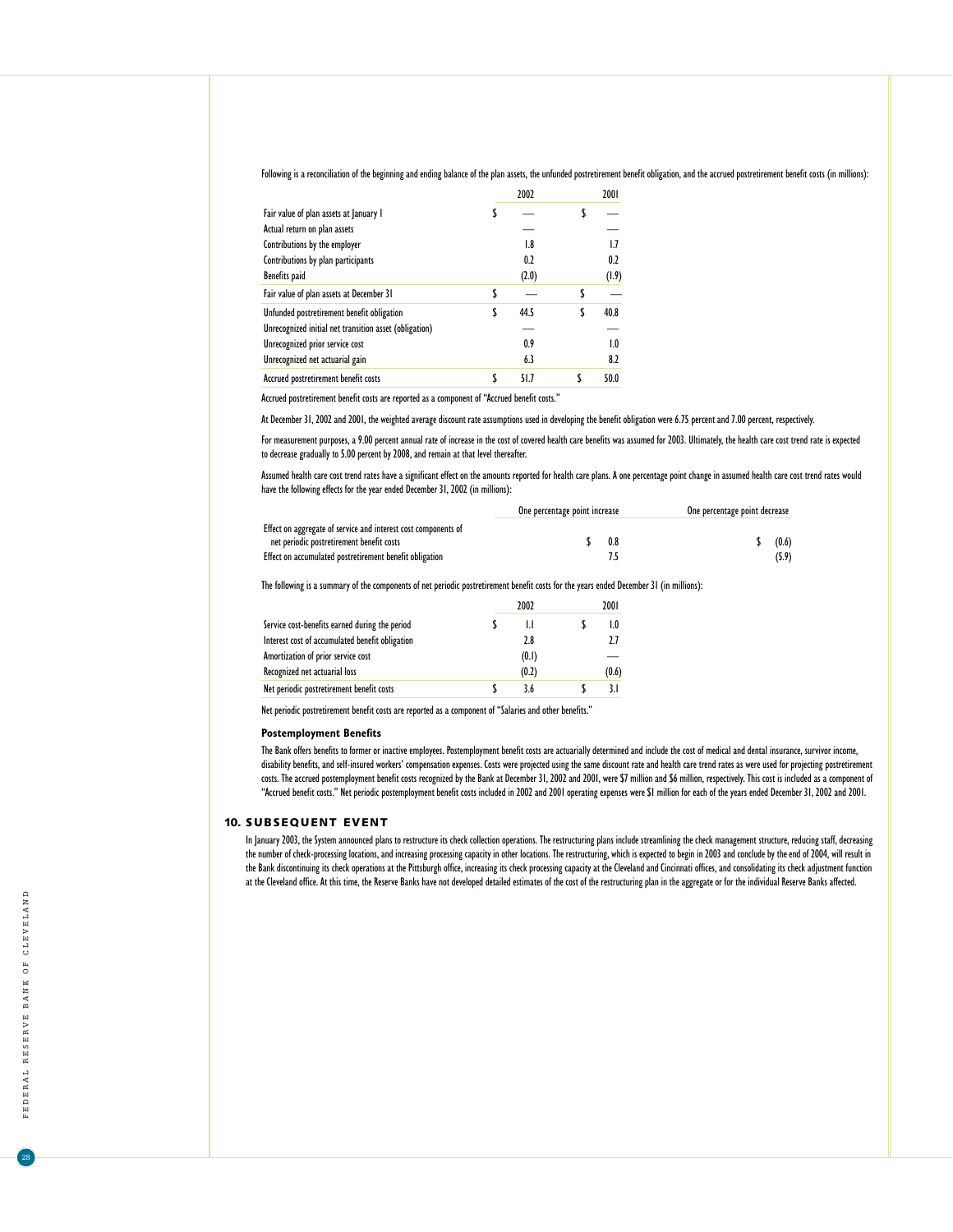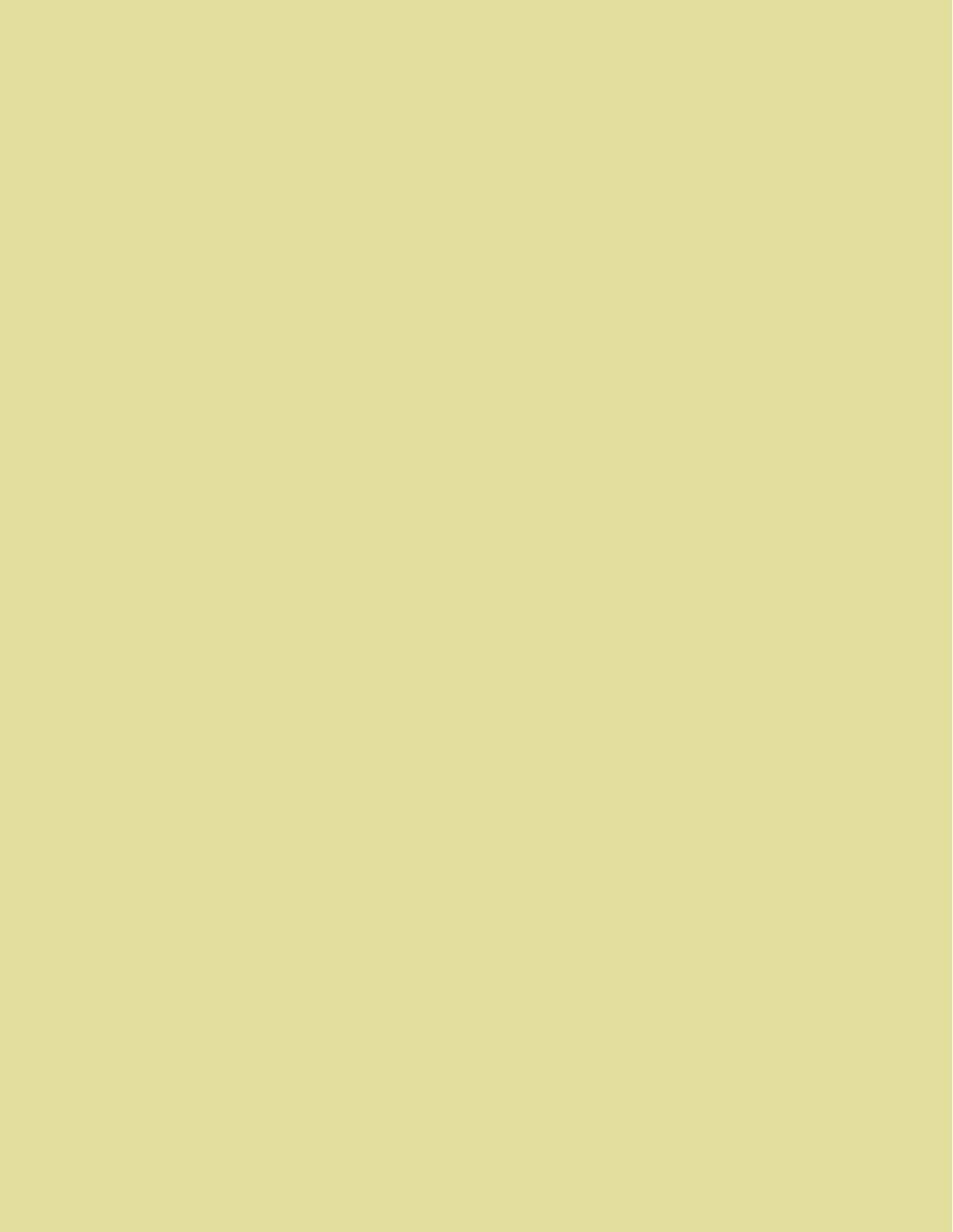# **Officers and Consultants**

As of December 31, 2002

**Jerry L. Jordan President and Chief Executive Officer Sandra Pianalto**

**First Vice President and Chief Operating Officer**

**Lawrence Cuy Senior Vice President**

**R. Chris Moore Senior Vice President**

**Robert W. Price Senior Vice President**

**Susan G. Schueller Senior Vice President and General Auditor**

**Samuel D. Smith Senior Vice President**

**Mark S. Sniderman Senior Vice President and Director of Research**

**Peggy A. Velimesis Senior Vice President**

**Robert F. Ware Senior Vice President**

**Andrew W. Watts Senior Vice President and General Counsel** **David E. Altig Vice President and Associate Director of Research**

**Terry N. Bennett Vice President**

**James A. Blake Senior Consultant**

**Raymond L. Brinkman Vice President**

**Michael F. Bryan Vice President and Economist**

**Andrew C. Burkle, Jr. Vice President**

**Ruth M. Clevenger Vice President and Community Affairs Officer**

**William D. Fosnight Vice President and Associate General Counsel**

**Barbara B. Henshaw Vice President**

**Suzanne M. Howe**

**Vice President**

**David P. Jager Vice President**

**Stephen H. Jenkins Vice President**

**Rayford P. Kalich Vice President**

**Stephen J. Ong Vice President**

**David E. Rich Senior Consultant**

**Edward E. Richardson Vice President**

**Terrence J. Roth Vice President**

**Robert B. Schaub Vice President**

**Gregory L. Stefani Vice President**

**Edward J. Stevens Senior Consultant and Economist**

**James B. Thomson Vice President and Economist**

**Joseph C. Thorp Vice President**

**Anthony Turcinov Vice President**

**Charles F. Williams Vice President**

**Darell R. Wittrup Vice President**

**Douglas A. Banks Assistant Vice President and Consumer Affairs Officer**

**Kelly A. Banks Assistant Vice President and Public Information Officer**

**Stephen J. Geers Assistant Vice President**

**Patrick Geyer Assistant Vice President**

**Kenneth J. Good Assistant Vice President**

**Felix Harshman Assistant Vice President**

**Joseph G. Haubrich Consultant and Economist**

**Jon C. Jeswald Assistant Vice President**

**Paul E. Kaboth Assistant Vice President**

**Kenneth E. Kennard Assistant Vice President**

**Dean A. Longo Consultant**

**Martha Maher Assistant Vice President**

**James W. Rakowsky Assistant Vice President**

**John P. Robins Consultant**

**Elizabeth J. Robinson Assistant Vice President**

**Jerome J. Schwing Assistant Vice President**

**Stacey C. Talley Assistant Vice President and Corporate Secretary**

**Henry P. Trolio Assistant Vice President**

**Michael Vangelos Assistant Vice President**

**Lisa Vidacs Assistant Vice President**

> 2002 ANNUAL REPORT 2002 ANNUAL REPORT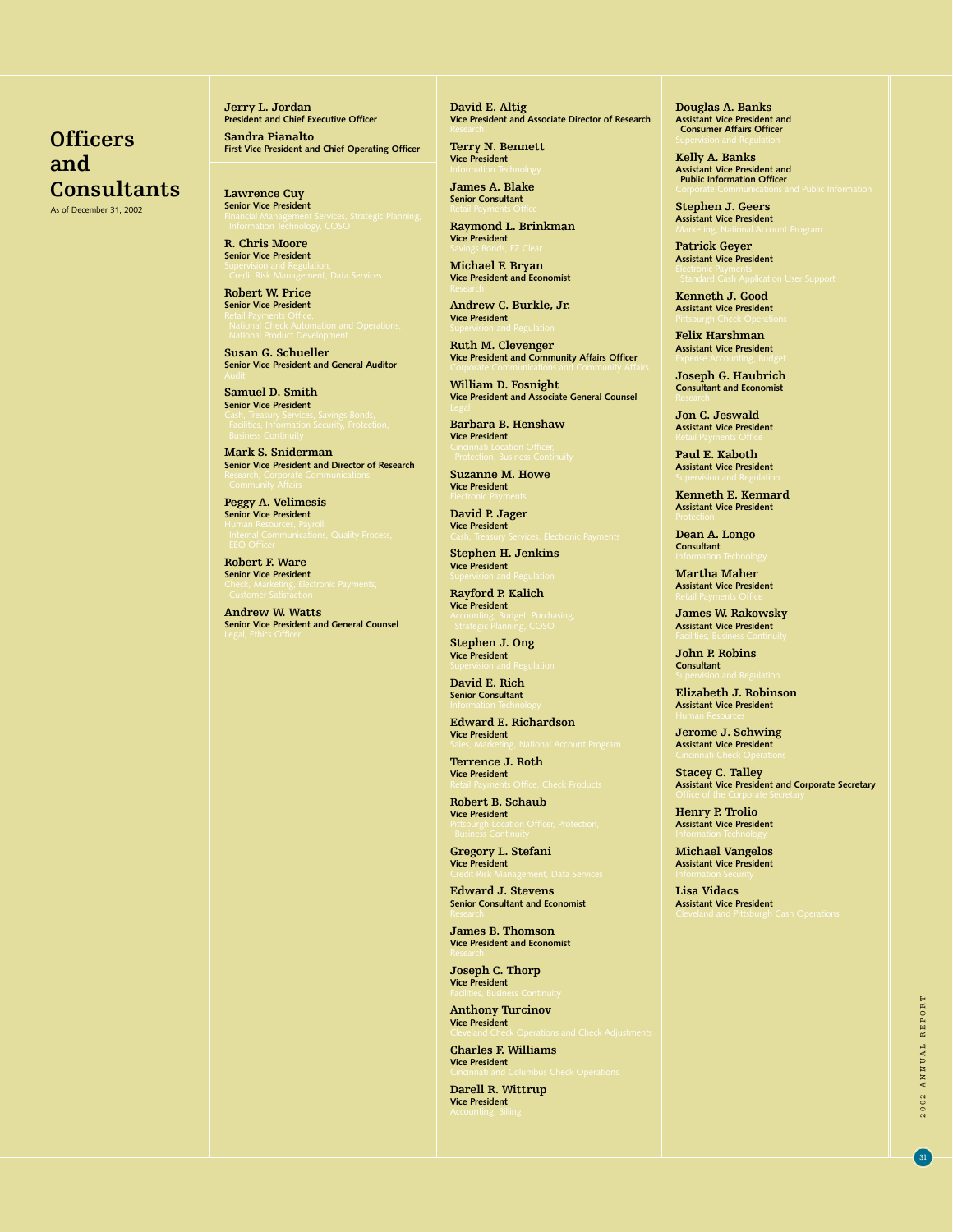# **2002 Operational Highlights**

 $\int_{h}$ he mission of the Federal Reserve Bank of Cleveland is to enable the economy to achieve maximum sustainable growth by preserving the purchasing power of the dollar, promoting a strong financial system, and providing efficient and innovative payments solutions to financial institutions, the U.S. Treasury, and the public. This section summarizes the Bank's operational achievements in these three areas.

### ECONOMIC RESEARCH AND MONETARY POLICY

*In 2002, economic developments—including rising oil prices, low inflation, low interest rates, and growing geopolitical tensions—presented new challenges and opportunities in fostering stable prices and sustainable economic growth through monetary policy. In this environment of rapid change, anticipating and preparing for such change is one of the Bank's key responsibilities to the Fourth District and to the nation.*

The economic research staff are respected contributors to the discourse on topics that concern the Federal Reserve System and promote constructive discussion of those issues in the public domain. Research staff published articles and papers on monetary, economic, and banking topics in the Bank's annual report, in its *Economic Commentary* series, and in *Policy Discussion Papers* and working papers, as well as respected academic journals. In addition, the Bank hosted a conference (together with the *Journal of Money, Credit, and Banking*) on "Recent Developments in Monetary Economics."

One of the Federal Reserve Bank of Cleveland's key strategic initiatives has been the development of the Central Bank Institute. The Institute was established in 2001 to foster greater understanding of the monetary policy, supervisory, and payments aspects of central banking by promoting research and dialogue and by forging partnerships among central banks. In 2002, the Institute hosted three conferences on current monetary policy research and cosponsored two additional conferences with the Swiss National Bank and the Chicago Reserve Bank; altogether, 150 scholars took part in these programs. As part of its staff exchange program, the Institute hosted scholars from the central banks of Sweden, Austria, Azerbaijan, and the Kyrgyz Republic, while Cleveland Fed economists traveled to the Sveriges Riksbank, Bank of England, and Deutsche Bundesbank.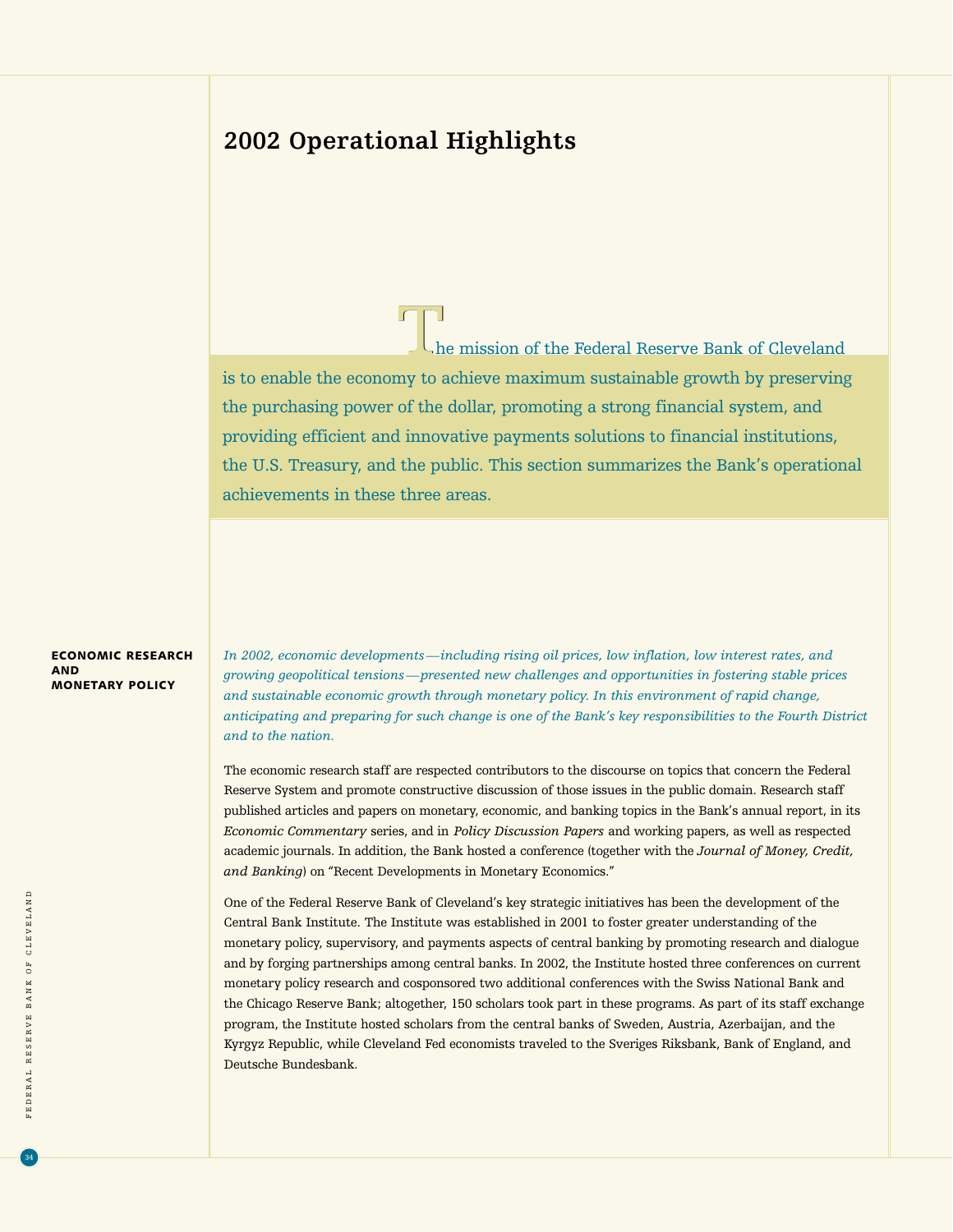Public outreach is one of the Federal Reserve Bank of Cleveland's key objectives, and the public tour program and speakers bureau are the cornerstones of that program. In 2002, Fourth District staff delivered more than 55 speeches, reaching over 3,000 people. Although the Bank restricted its tour program during the first half of the year, more than 2,000 visitors toured the Cleveland Fed's historic building in 2002.

In the area of economic education, the Bank again sponsored the Fed Challenge competition, in which teams of high school students participate in mock Federal Open Market Committee deliberations. In addition, the Bank launched a new program, "Great Minds Think," which traveled to four cities across the Fourth District. The program—a partnership between the Cleveland Bank, the Ohio Department of Education, the Ohio Center for Economic Education, the Cleveland Public Schools, Jump\$tart, and the Foundation for Teaching Economics highlighted the importance of critical-thinking skills for students and educators and centered on the concept of financial literacy. Nearly 300 students and 118 teachers (who teach 12,000 students annually) attended the workshops. Altogether, participation in District educational programs increased 130 percent in 2002.

The Cleveland Reserve Bank continued to develop plans for a Learning Center, which will foster a better understanding of the Bank's purposes and functions and provide an infrastructure for its educational activities. The centerpiece of the Learning Center will be a permanent Museum of Central Banking. In 2002, the Bank installed a temporary exhibit on "What Gives Money Value?" in the Cleveland Office, and it reviewed proposals to create a permanent exhibit that reflects the Bank's educational visions.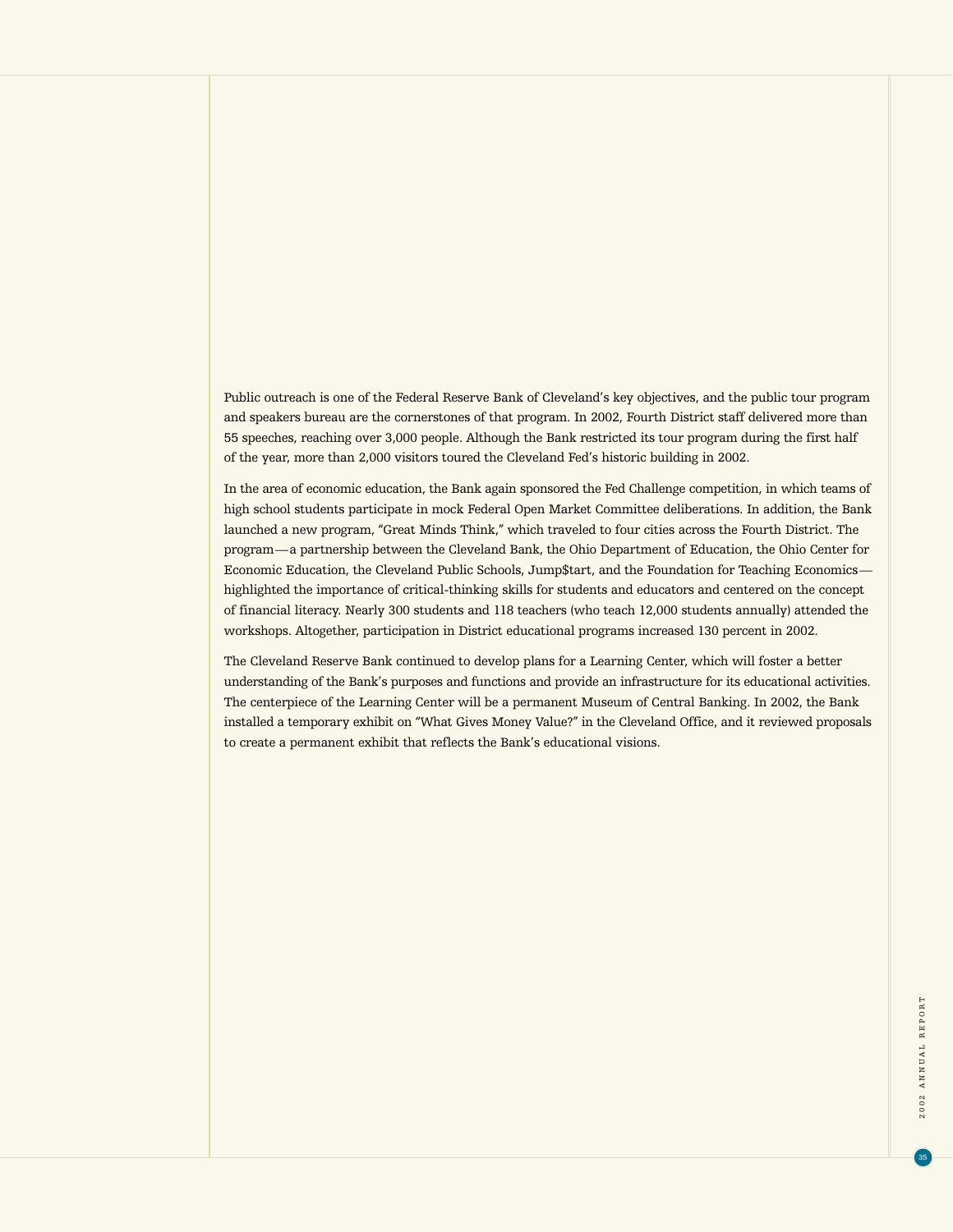### SUPERVISION AND REGULATION

*Recent events and legislative changes have had a profound impact on the way bankers and supervisors view corporate governance and risk management in the financial services industry. Changes in the operations and credit quality of the banks and bank holding companies supervised by the Federal Reserve Bank of Cleveland continue to present new challenges and opportunities for the Bank's Supervision and Regulation function. Prominent among these forces are emerging technologies, industry consolidation, changes in the legal environment, and the ever-increasing need for information security.*

The Federal Reserve System's approach to supervision is founded on the principles of risk-focused supervision. This approach balances the need to continuously evaluate and assess the effectiveness of enterprisewide risk-management systems with the requirement to conduct adequate transaction testing. The Supervision and Regulation function applies these principles inwardly as well in developing risk-focused supervisors and examiners. Through its Risk Committee, supervision and regulation staff monitor emerging trends in the financial services and legal environment to direct resources to areas of highest risk. Throughout 2002, staff worked to improve their processes for assessing operations risk and corporate governance procedures at Fourth District institutions, as well as the effectiveness of its risk-based examination procedures.

The Bank regards communication, outreach programs, and training for bankers and the public as a fundamental part of its responsibility. In conjunction with the Ohio Division of Financial Institutions, the Bank developed a series of tailored programs to educate the board members and senior management of Fourth District financial institutions. The programs, which deal with topics such as corporate governance, auditing practices, risk management, liquidity, and current legislation, cover timely issues faced by the banking industry and foster more meaningful, open communications with bankers. Supervision and Regulation staff delivered 15 presentations throughout the Fourth District in 2002, and more are planned for 2003.

The Federal Reserve Bank of Cleveland is a strong advocate for fair lending, community economic development, and equal access to credit. To support these goals, the Bank's community affairs staff advised communitybased organizations on strengthening their capacity to work with financial services providers and improving affordable housing and microenterprise opportunities in low- and moderate-income communities. The Bank hosted a series of regulatory roundtable discussions on new provisions of the Community Reinvestment Act, and it organized two major conferences, which together reached more than 700 community development practitioners. Additionally, the community affairs function conducted research and published reports on rural economic development, predatory lending, and access to credit and capital in low- and moderateincome communities.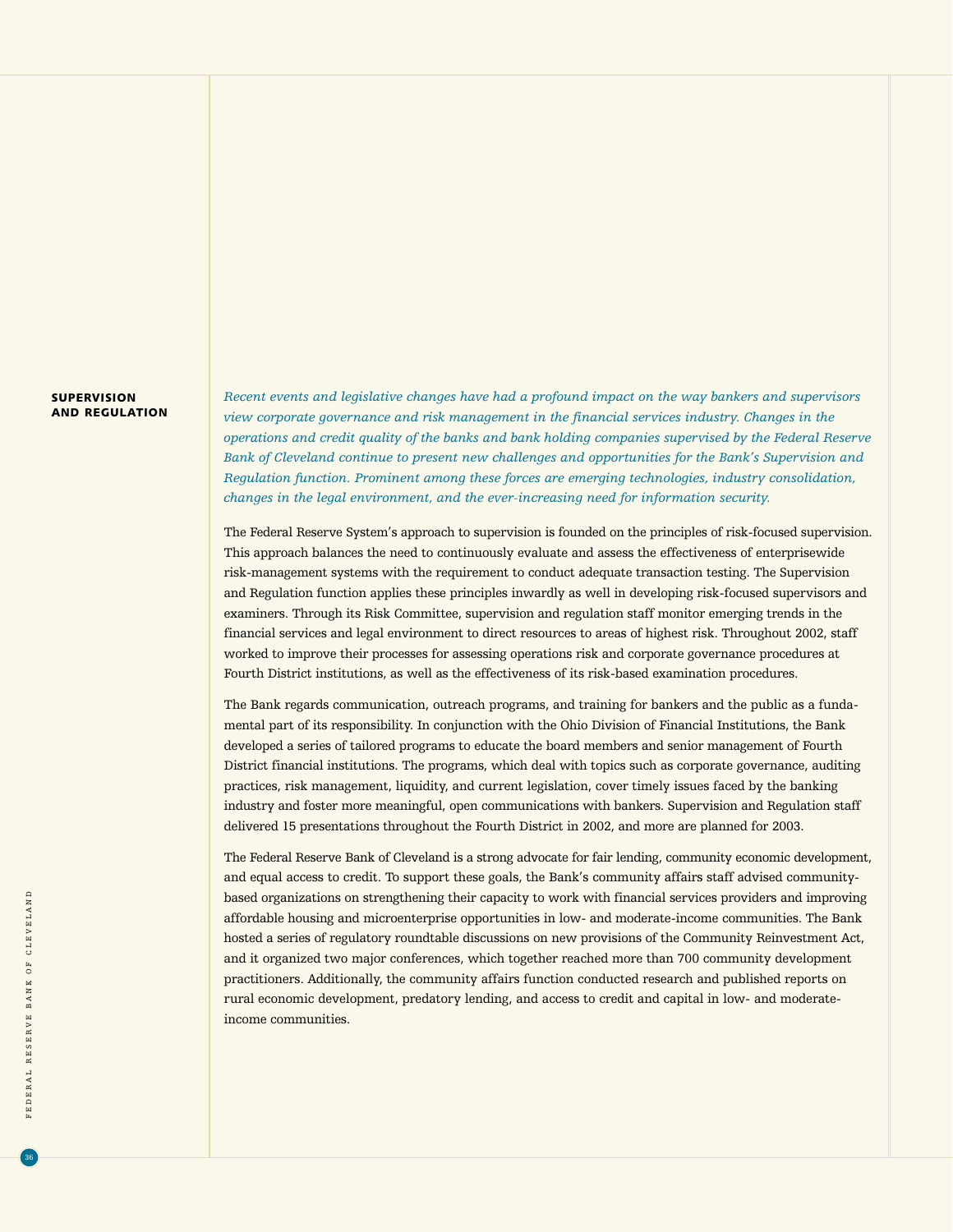| <b>FOURTH DISTRICT OPERATING STATISTICS</b> |                  |               |                  |  |  |  |
|---------------------------------------------|------------------|---------------|------------------|--|--|--|
|                                             | 2002             | 2001          |                  |  |  |  |
| <b>Volume</b>                               | <b>Value</b>     | <b>Volume</b> | Value            |  |  |  |
| 1,585,299                                   | \$<br>1,493,551  | 1,538,948     | \$<br>1,447,973  |  |  |  |
| 1,111,922,668                               | \$14,539,956,399 | 1,092,064,249 | \$14,179,668,069 |  |  |  |
| 9,981,873                                   | 1,787,393,659    | 9,852,923     | 1,772,809,623    |  |  |  |
|                                             |                  |               |                  |  |  |  |

#### PAYMENTS SERVICES

*The current financial services landscape is characterized by increased competition, rapid change, and technological innovation. As customers demand new, more efficient payment mechanisms and move away from traditional paper-based payments, the Federal Reserve has adapted by developing more sophisticated electronic payments services and by increasing its use of Web-based communications and business processes. Despite these challenges, in 2002 the Federal Reserve Bank of Cleveland continued its tradition of strong performance combined with responsive and innovative solutions to marketplace and customer needs.*

Like most of the 12 Reserve Banks, the Cleveland Bank faced significant challenges in the financial performance of its check processing function in 2002. As a result of declining check volumes, unexpectedly low interest rates, and costs associated with the Check Modernization initiative, the Bank fell short of its local net revenue target in this area. However, through a collaborative effort among Bank employees to reduce operating and discretionary expenses, the Bank was able to minimize this shortfall by year-end. Nevertheless, total revenues earned from all of the Bank's financial services exceeded its target by more than \$1 million, and the Cleveland Bank continued to rank among the Federal Reserve System's most efficient operations (measured by overall unit cost).

In partnership with the Federal Reserve Bank of Atlanta, the Cleveland Bank's Retail Payments Office continued to manage the System's Check Modernization initiative. This four-part initiative standardizes check processing at all Reserve Bank offices nationwide, implements common software for processing and researching check adjustment cases, creates a national archive and retrieval system for check images, and delivers Web-based check services to customers. Two projects—Enterprise-Wide Adjustments and FedLine® for the Web–Check Services—were completed and fully functional in 2002, and the two remaining projects— Check Standardization and FedImage<sup>SM</sup> Services—are poised for a successful finish in 2003.

As part of the Check Modernization Project, several service enhancements were launched in 2002, including a national electronic archive of check adjustments information, large-image file delivery, and a customer gateway for accessing the FedImage Services archive. These innovations provide superior check services to meet the needs of financial institutions across the country. The Retail Payments Office also took a lead role in developing more centralized product and pricing strategies across the Reserve Banks, a reflection of the increasingly national banking environment.

FedLine is a registered trademark of the Federal Reserve Banks. FedImage Services is a service mark of the Federal Reserve Banks.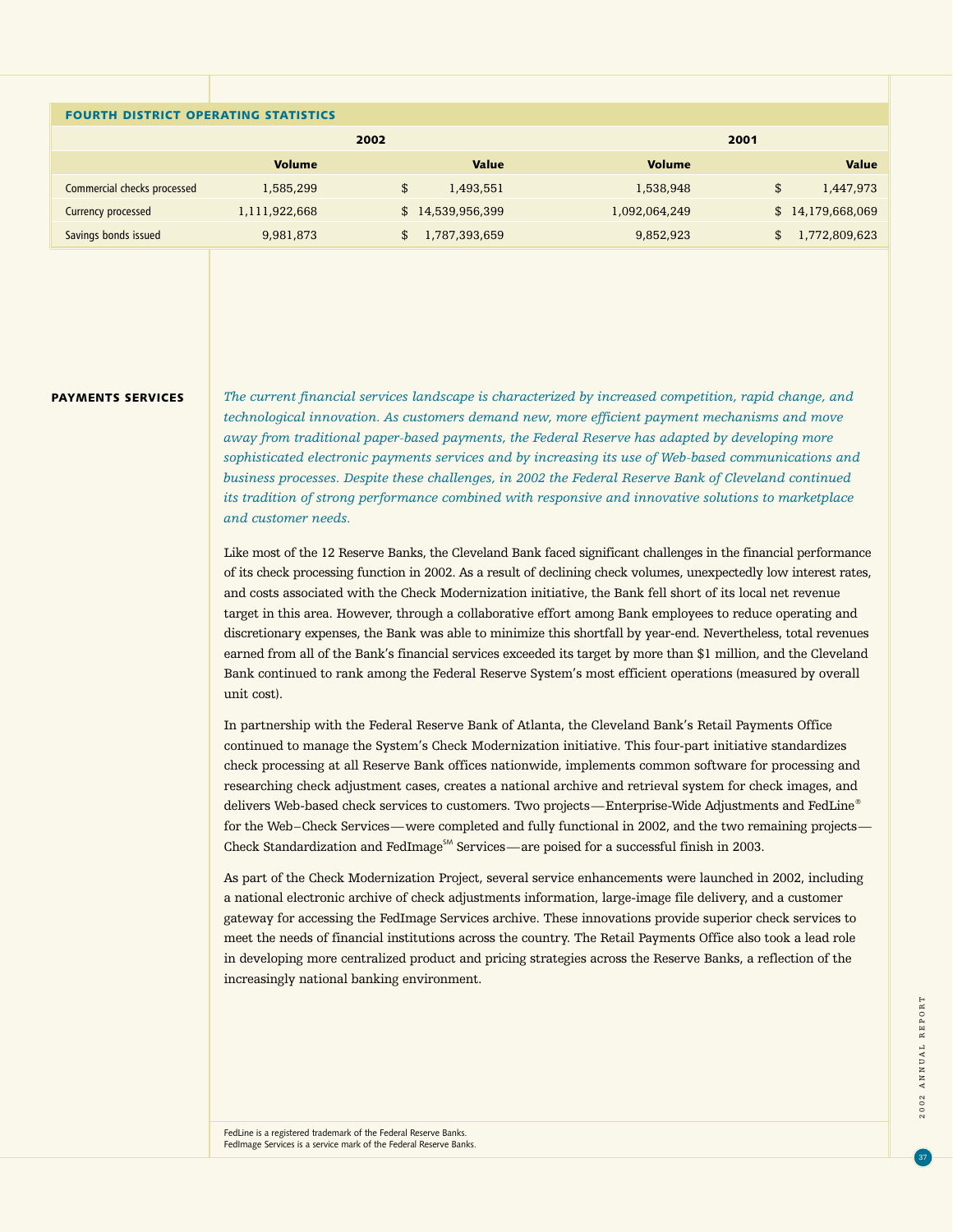The firm engaged by the Board of Governors for the audits of the individual and combined financial statements of the Reserve Banks for 2002 was PricewaterhouseCoopers LLP (PwC). Fees for these services totaled \$1 million. In order to ensure auditor independence, the Board of Governors requires that PwC be independent in all matters relating to the audit. Specifically, PwC may not perform services for the Reserve Bank or others that would place it in a position of auditing its own work, making management decisions on behalf of the Reserve Banks, or in any other way impairing its audit independence. In 2002, the Bank engaged PwC for advisory services totaling \$176,600 for services related to the national Check Modernization project. The Bank believes these advisory services do not directly affect the preparation of the financial statements audited by PwC and are not incompatible with the services provided by PwC as an independent auditor.

The Bank implemented two innovative electronic payments services for the U.S. Treasury in 2002. *Pay.gov* uses state-of-the-art technologies to authorize and settle government payments over the Internet; by year-end, the service was serving 14 government agencies and had processed 155,000 ACH and wire transfer transactions totaling \$3.6 billion. The *Paper Check Conversion* service, which electronically converts checks presented at the point of sale at government locations worldwide, was serving 25 agencies in 58 locations by the end of 2002, and it processed 163,000 transactions (\$78 million). The Cleveland Bank is the System's lead operating site for both initiatives. The Bank's savings bond function is the largest of the five Federal Reserve processing sites as well as the most efficient, evidenced by its lowest unit cost in the System for 2002. In 2002, this function completed the programming phase for a new processing application that will improve the efficiency and flexibility of savings bond processing throughout the Federal Reserve System.

The Fourth District's cash function led the implementation of the Standard Cash Application—which automates cash accounting, control, and reporting functions nationwide—in 11 Federal Reserve System offices. The Cleveland Bank is also home to the application's user support function. The Bank's cash processing function achieved objectives for productivity and quality, operated within budget, and maintained a low unit cost ranking within the System (third-lowest among Reserve Banks).

For a third year, the Cleveland Bank hosted a Payments Symposium, "Using New Technologies to Transform the Future of Payments." During the program, which featured nationally recognized payments industry experts from the U.S. Treasury, the FBI, and the Federal Reserve System, discussion focused on banking industry trends, the evolution of the payments system, and new products and services that are changing the way financial institutions do business. More than 130 Fourth District financial industry presidents and chief executive officers attended the symposium.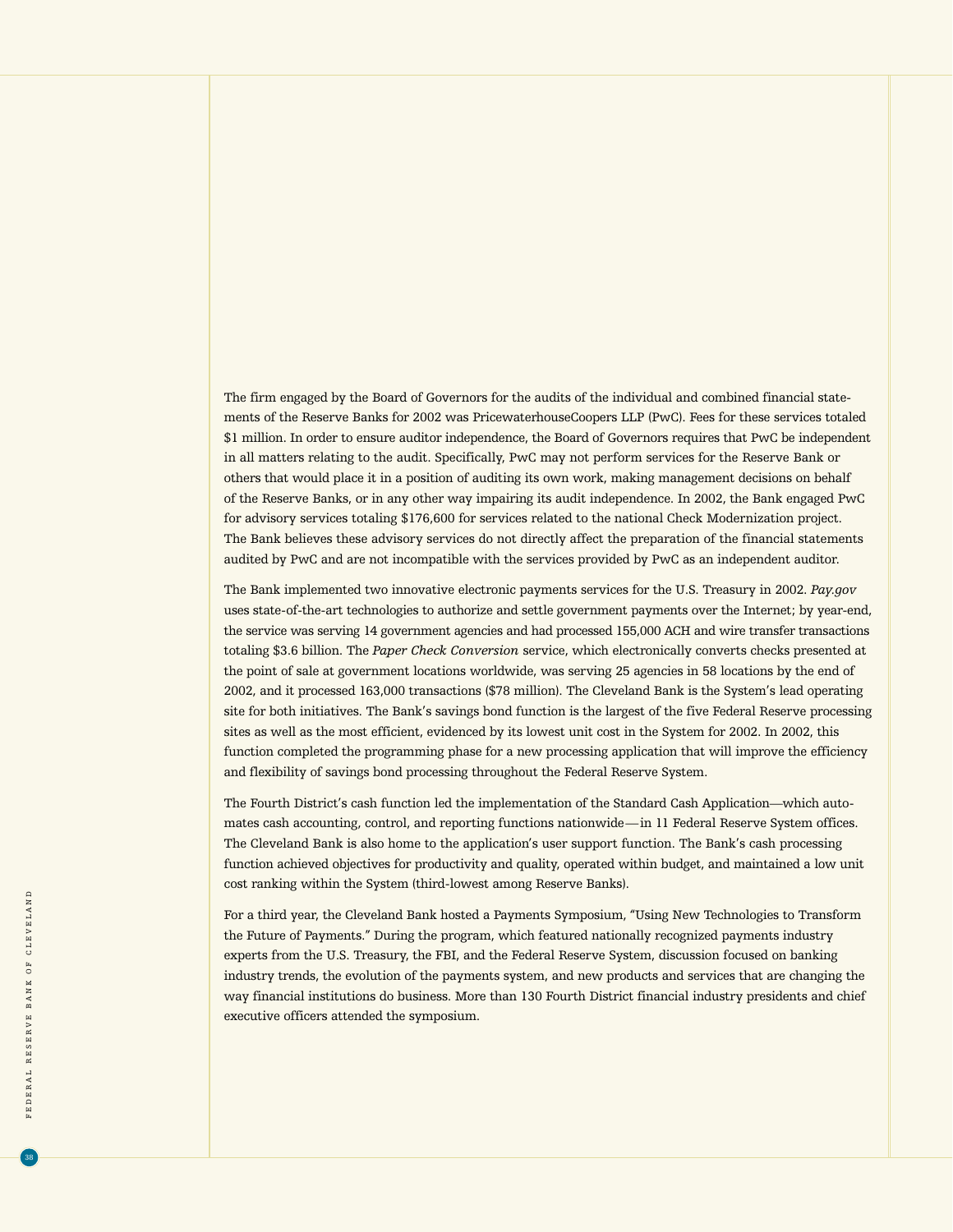### **QUALITY** IMPROVEMENTS

*In 2002, the Federal Reserve Bank of Cleveland unveiled a new strategic vision: To create value for customers, stakeholders, and the Federal Reserve System by becoming a recognized leader in the evolution of central banking, the practice of banking supervision, and the development of retail payments systems. This vision will guide the Bank's operations over the next three to five years and provides a common picture of its future.*

The Bank continues to employ the balanced scorecard in all functional areas to track performance against objectives. For a second consecutive year, the Bank achieved all key System quality measures and servicelevel objectives.

The Cleveland Bank seeks to provide efficient and effective solutions to customers and to build valuable business partnerships. In 2002, the Bank worked to ensure a seamless transition to national service provision for its customers. To gauge its progress in meeting customer expectations, the Bank regularly surveys the financial institutions it serves. It exceeded aggressive targets for overall customer satisfaction and customers' perception of the Bank as a valued business partner, as well as the provision of flexible financial services.

In 2002, the Cleveland and St. Louis Reserve Banks joined forces in a business development merger, which combines the two Banks' sales, sales support, product development, and customer communications functions. The partnership, overseen by a regional business development team, will allow each Bank to provide superior customer sales support at a lower cost and with fewer resources while maintaining growth in the financial services industry.

The Bank launched a new public Web site in 2002—*www.clevelandfed.org*—with improved navigation, search tools, and content organization. The design of the site makes it easier for users to locate the latest economic and financial data, research papers and Bank publications, news releases, Bank-sponsored conferences and events, background information about the Cleveland Bank and the Federal Reserve System, and consumer and financial services information.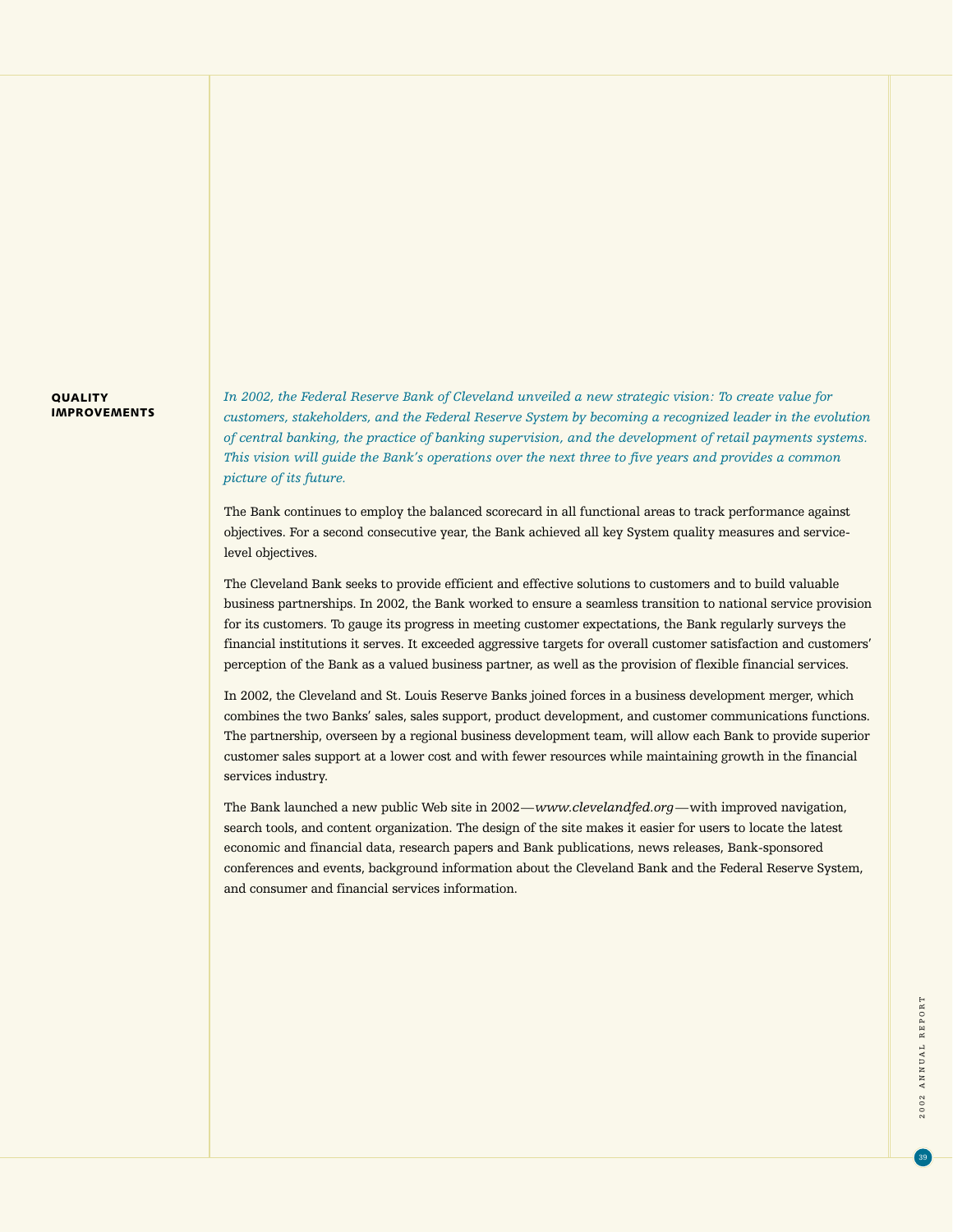# **Business Advisory Council**

**William E. Adams Chairman and Chief Executive Officer**

**Barbara A. Bissett President and Chief Executive Officer**

**R. Douglas Cowan Chairman and Chief Executive Officer**

**Tanny Crane President and Chief Executive Officer**

**Joseph A. Graviss President**

**Robert A. Gray President**

**D. Michael Hartley Chairman and Chief Executive Officer**

**R. Duane Hord President**

**John M. Kahl Chief Executive Officer**

**James R. Leake President and Chief Executive Officer** **P. C. Miller President and Chief Executive Officer**

**Cynthia Moore-Hardy President and Chief Executive Officer**

**Frederick D. Pond President**

**C. David Snyder Chairman and Chief Executive Officer**

# **Community Bank Advisory Council**

**Marlene K. Barkheimer President and Chief Executive Officer**

**Michael M. Cottle President and Chief Executive Officer**

**Luther Deaton, Jr. Chairman, President, and Chief Executive Officer**

**Charles K. Graham President and Chief Executive Officer**

**Dorsey G. Hall, II Chairman, President, and Chief Executive Officer** **G. Courtney Haning Chairman, President, and Chief Executive Officer**

**Dallas C. Hipple President and Chief Executive Officer**

**G. W. Holden President**

**Orval H. Homan Chairman, President, and Chief Executive Officer**

**Edward J. McKeon President and Chief Executive Officer** **Dennis W. Rich President and Chief Executive Officer**

**J. Michael Romey President and Chief Executive Officer**

**Jeffrey E. Smith President and Chief Executive Officer**

**Charles G. Urtin President and Chief Executive Officer**

 $40$